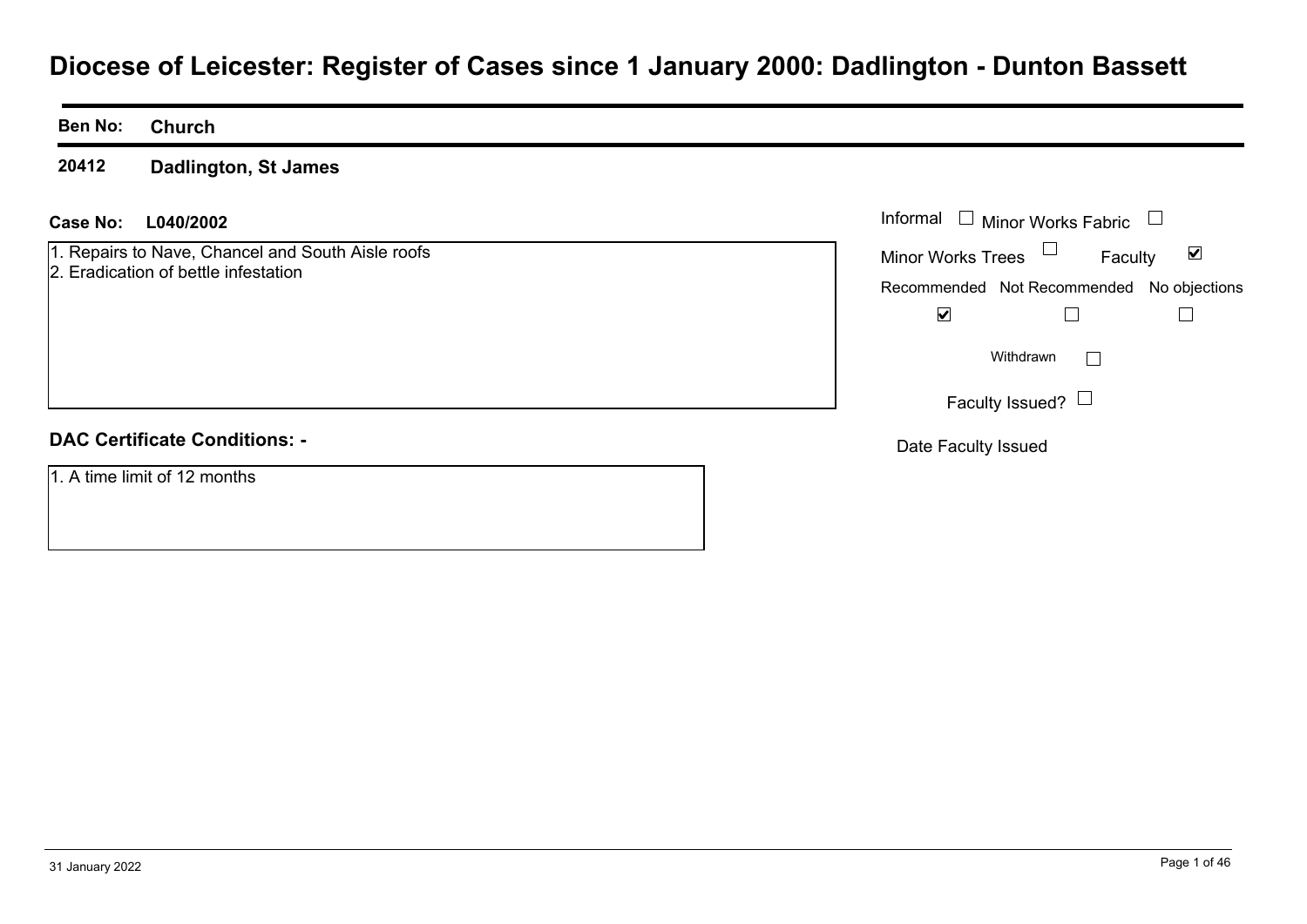| <b>Case No:</b><br>L067/2003                                                                                                                                                                  | Informal $\Box$ Minor Works Fabric $\Box$            |
|-----------------------------------------------------------------------------------------------------------------------------------------------------------------------------------------------|------------------------------------------------------|
| Repairs to the general fabric and improvements to the rainwater disposal system                                                                                                               | Minor Works Trees<br>Faculty<br>$\blacktriangledown$ |
|                                                                                                                                                                                               | Recommended Not Recommended No objections            |
|                                                                                                                                                                                               | $\Box$<br>$\Box$                                     |
|                                                                                                                                                                                               | Withdrawn<br>$\Box$                                  |
|                                                                                                                                                                                               | Faculty Issued? $\Box$                               |
| <b>DAC Certificate Conditions: -</b>                                                                                                                                                          | Date Faculty Issued                                  |
| 1. A time limit of 12 months                                                                                                                                                                  |                                                      |
| <b>Case No:</b><br>L150/2015                                                                                                                                                                  | Informal □ Minor Works Fabric ☑                      |
| Replacement of Heaters                                                                                                                                                                        | Minor Works Trees<br>$\Box$<br>Faculty               |
|                                                                                                                                                                                               | Recommended Not Recommended No objections            |
|                                                                                                                                                                                               | $\blacktriangledown$<br>$\Box$                       |
|                                                                                                                                                                                               | Withdrawn<br>$\mathcal{L}^{\mathcal{A}}$             |
|                                                                                                                                                                                               | Faculty Issued? $\Box$                               |
| <b>DAC Certificate Conditions: -</b>                                                                                                                                                          | Date Faculty Issued                                  |
| 1. A time limit of 12 months<br>2. That details of the works are entered in the Log Book so that a record is kept of<br>what has been done<br>3. That the heaters be fitted with 'gold' tubes |                                                      |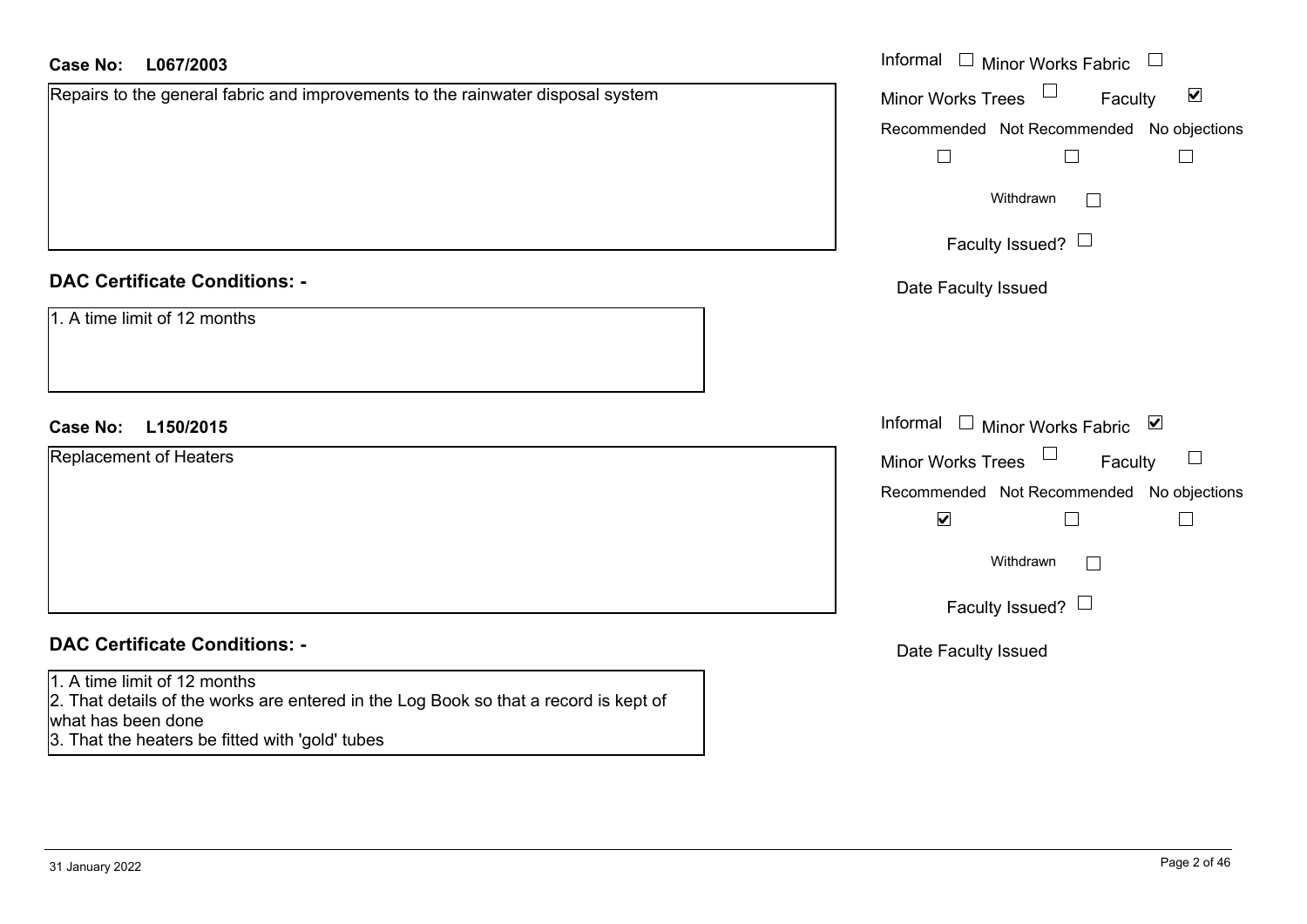Creation of Bosworth 1485 Sculpture Trail

**DAC Certificate Conditions: -**

1. That details of the works are entered in the Log Book so that a record is kept of what has been done

|                                  | Informal $\Box$ Minor Works Fabric $\Box$                   |
|----------------------------------|-------------------------------------------------------------|
| of Bosworth 1485 Sculpture Trail | Minor Works Trees $\Box$<br>$\blacktriangledown$<br>Faculty |
|                                  | Recommended Not Recommended No objections                   |
|                                  |                                                             |
|                                  | Withdrawn<br>$\mathbf{1}$                                   |
|                                  | Faculty Issued? $L$                                         |

Date Faculty Issued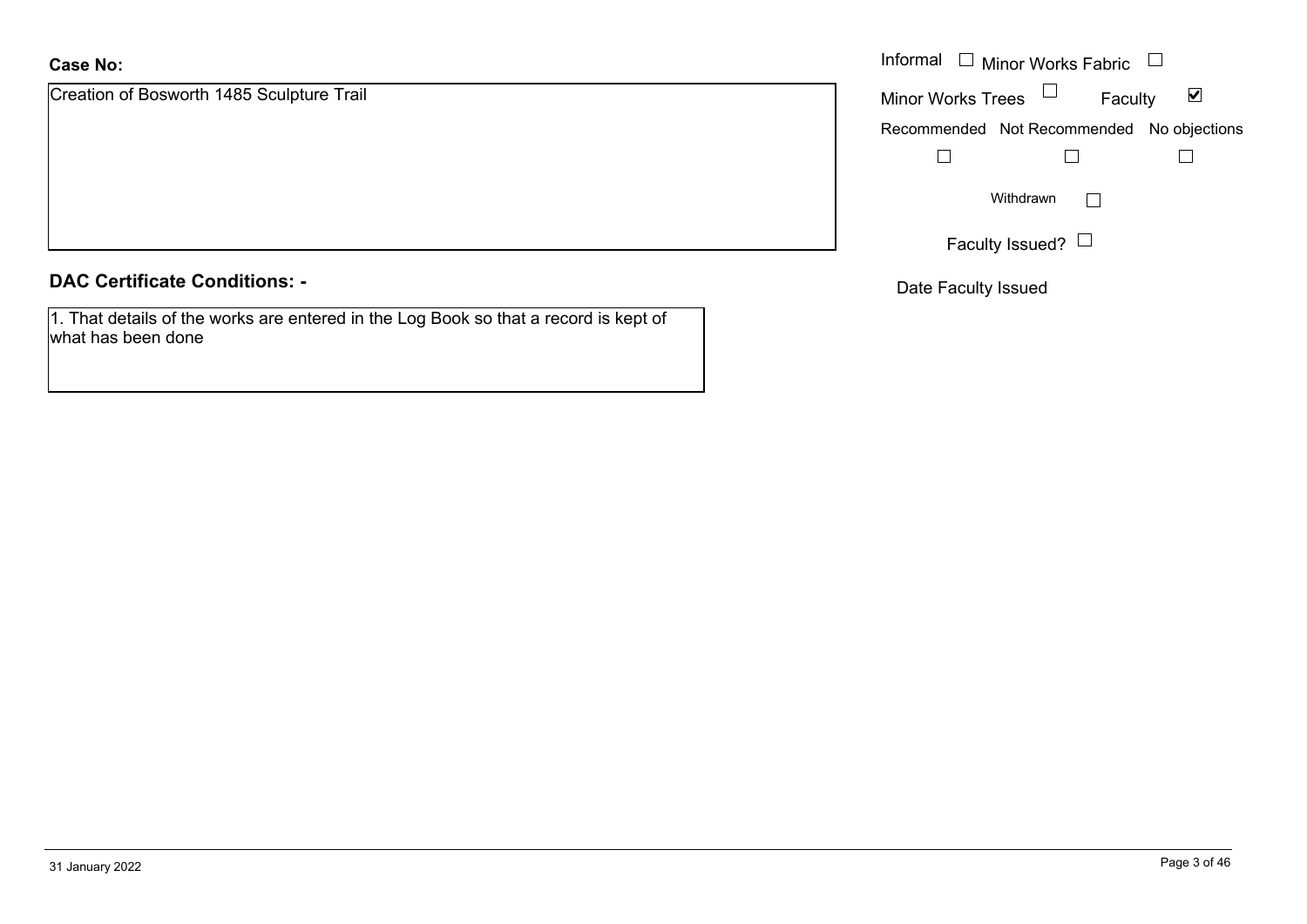#### **Ben No: Church**

**20509 Desford, St Martin**

| L083/2001<br><b>Case No:</b>         | Informal $\Box$ Minor Works Fabric                          |
|--------------------------------------|-------------------------------------------------------------|
| Window repairs                       | Minor Works Trees $\Box$<br>$\blacktriangledown$<br>Faculty |
|                                      | Recommended Not Recommended No objections                   |
|                                      | $\blacktriangledown$                                        |
|                                      | Withdrawn                                                   |
|                                      | Faculty Issued? Ø                                           |
| <b>DAC Certificate Conditions: -</b> | Date Faculty Issued<br>23/01/2002                           |
| 1. A time limit of 12 months         |                                                             |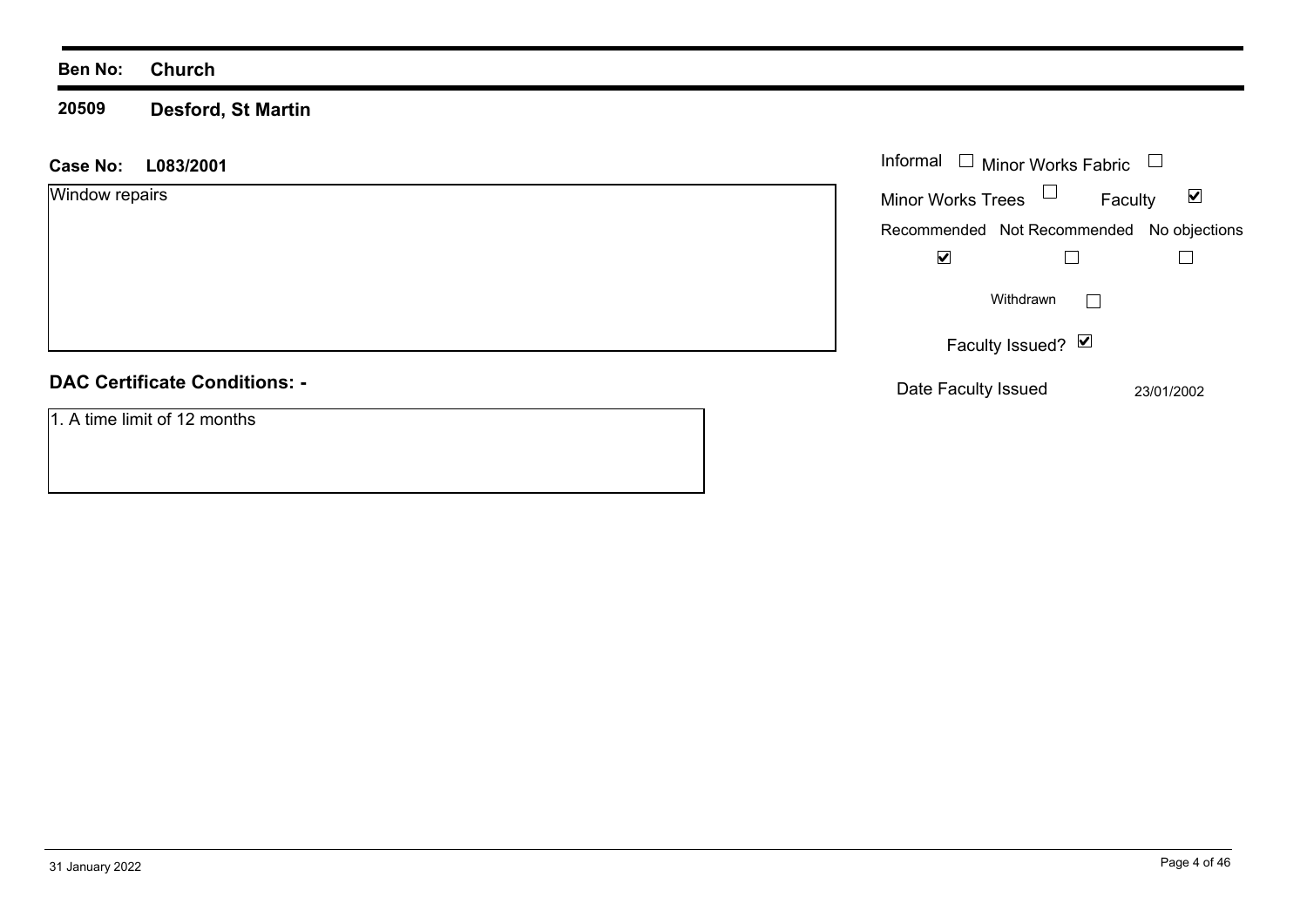| Case No:<br>L098/2001 & L030/2002 |
|-----------------------------------|
|-----------------------------------|

| Proposals to improve access to the main entrance of the church (doorway in south wall) for disabled<br>people by means of a ramp (in three sections - 2 ramps [gradient 1:12] and landing) with handrails on |  |
|--------------------------------------------------------------------------------------------------------------------------------------------------------------------------------------------------------------|--|
| both sides of the ramp and the landing                                                                                                                                                                       |  |
|                                                                                                                                                                                                              |  |

#### **DAC Certificate Conditions: -**

|  |  |  | 1. A time limit of 12 months |
|--|--|--|------------------------------|
|--|--|--|------------------------------|

#### **DAC Certificate Conditions: -**

1. A time limit of 12 months

| <b>Case No:</b><br>L098/2001 & L030/2002                                                                                                                                                                                                               | Informal □ Minor Works Fabric                                                                                                                                          |  |  |
|--------------------------------------------------------------------------------------------------------------------------------------------------------------------------------------------------------------------------------------------------------|------------------------------------------------------------------------------------------------------------------------------------------------------------------------|--|--|
| Proposals to improve access to the main entrance of the church (doorway in south wall) for disabled<br>people by means of a ramp (in three sections - 2 ramps [gradient 1:12] and landing) with handrails on<br>both sides of the ramp and the landing | $\blacktriangledown$<br><b>Minor Works Trees</b><br>Faculty<br>Recommended Not Recommended No objections<br>$\blacktriangledown$                                       |  |  |
|                                                                                                                                                                                                                                                        | Withdrawn<br>$\vert \ \ \vert$<br>Faculty Issued? $\Box$                                                                                                               |  |  |
| <b>DAC Certificate Conditions: -</b><br>1. A time limit of 12 months                                                                                                                                                                                   | Date Faculty Issued                                                                                                                                                    |  |  |
| L045/2003<br><b>Case No:</b><br>1. Re-building and repair works to Spire Tower and Tower Battlements<br>2. Installation of Prestige II Digital Organ (confirmation of temporary licence granted by the Archdeacon<br>of Loughborough in March 2002)    | Informal $\Box$ Minor Works Fabric<br>$\blacktriangledown$<br><b>Minor Works Trees</b><br>Faculty<br>Recommended Not Recommended No objections<br>$\blacktriangledown$ |  |  |
| <b>DAC Certificate Conditions: -</b>                                                                                                                                                                                                                   | Withdrawn<br>$\vert \ \ \vert$<br>Faculty Issued? Ø<br>Date Faculty Issued<br>08/01/2004                                                                               |  |  |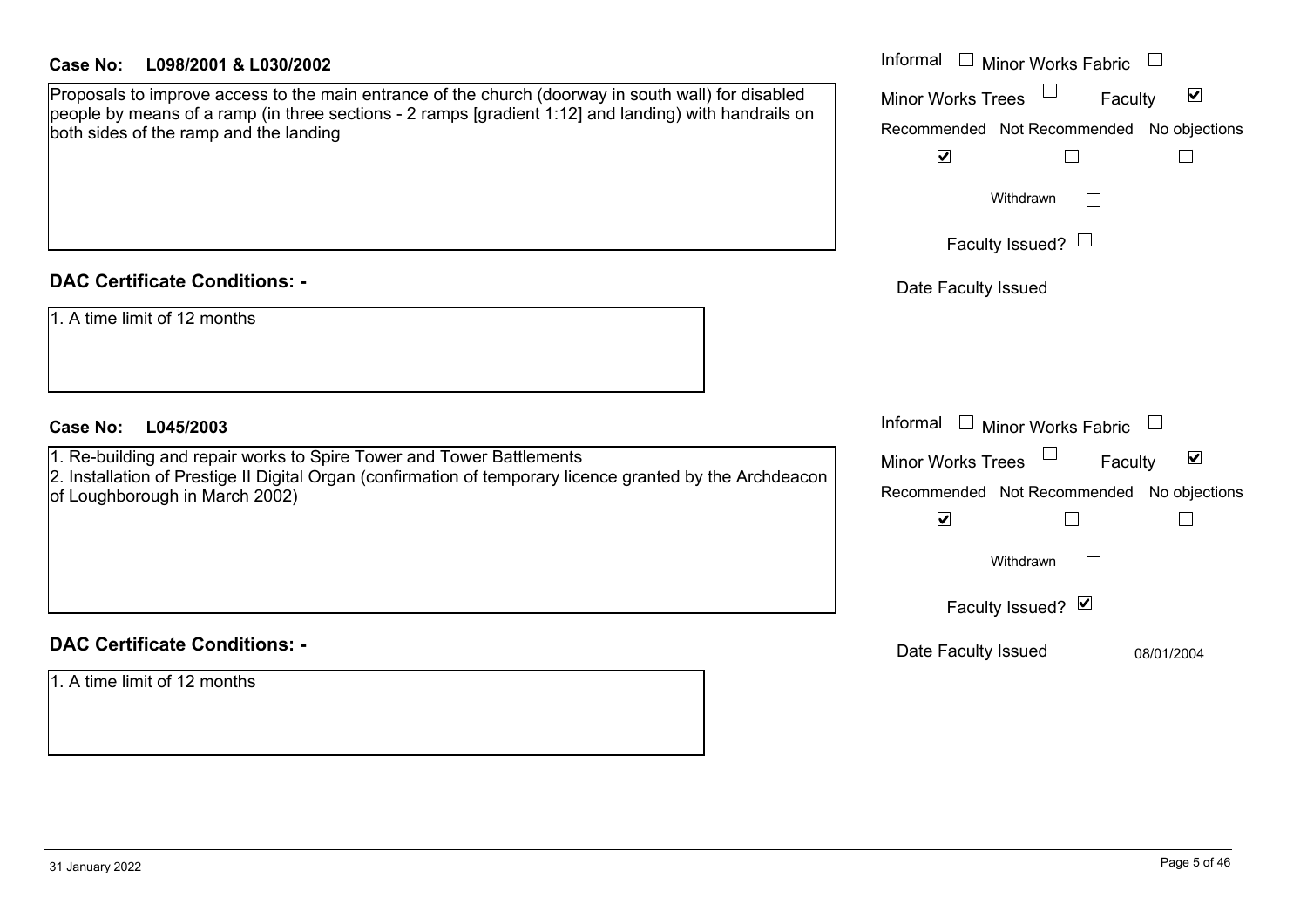| <b>Case No:</b><br>L020/2004                                                                                                                                                                                                                                                                                                                                                                                                                                                                                                                    | Informal ☑ Minor Works Fabric                                                                                                                                                      |
|-------------------------------------------------------------------------------------------------------------------------------------------------------------------------------------------------------------------------------------------------------------------------------------------------------------------------------------------------------------------------------------------------------------------------------------------------------------------------------------------------------------------------------------------------|------------------------------------------------------------------------------------------------------------------------------------------------------------------------------------|
| 1. Installation of raised floor, steps, balustrade & wheelchair lift at entrance from South Porch<br>2. Removal of certain Pews & floors: -<br>a) Two rows at east end of the nave<br>b) The Lady Chapel (all)<br>c) Three rows at the west end of the nave (by the tower) and associated platforms<br>3. Re-location of the Font<br>4. Remove Porritt pipe organ and relocation of existing electronic organ<br>5. Installation of new screen behind choir pews<br>6. Introduction of 20 Rosehill "Maxim" stacking chairs (added January 2008) | $\blacktriangledown$<br><b>Minor Works Trees</b><br>Faculty<br>Recommended Not Recommended No objections<br>$\blacktriangledown$<br>Withdrawn<br>$\mathbf{L}$<br>Faculty Issued? Ø |
| <b>DAC Certificate Conditions: -</b>                                                                                                                                                                                                                                                                                                                                                                                                                                                                                                            | Date Faculty Issued<br>08/06/2007                                                                                                                                                  |
| 1. A time limit of 12 months<br>2. That the PCC finds a suitable home for the pipe organ before it is removed<br>3. That the PCC locates the chairlift as near to the south wall as possible to limit its<br><b>lintrusive effect</b>                                                                                                                                                                                                                                                                                                           |                                                                                                                                                                                    |
| Case No: L152/2006                                                                                                                                                                                                                                                                                                                                                                                                                                                                                                                              | Informal □ Minor Works Fabric                                                                                                                                                      |
| 1. Works to 36 trees<br>2. To fell 1 Irish Yew and 1 Silver Birch                                                                                                                                                                                                                                                                                                                                                                                                                                                                               | Minor Works Trees<br>$\blacktriangledown$<br>Faculty<br>Recommended Not Recommended No objections<br>$\blacktriangledown$                                                          |
|                                                                                                                                                                                                                                                                                                                                                                                                                                                                                                                                                 | Withdrawn                                                                                                                                                                          |
|                                                                                                                                                                                                                                                                                                                                                                                                                                                                                                                                                 | Faculty Issued? Ø                                                                                                                                                                  |
| <b>DAC Certificate Conditions: -</b>                                                                                                                                                                                                                                                                                                                                                                                                                                                                                                            | Date Faculty Issued<br>14/12/2006                                                                                                                                                  |
| 1. A time limit of 12 months                                                                                                                                                                                                                                                                                                                                                                                                                                                                                                                    |                                                                                                                                                                                    |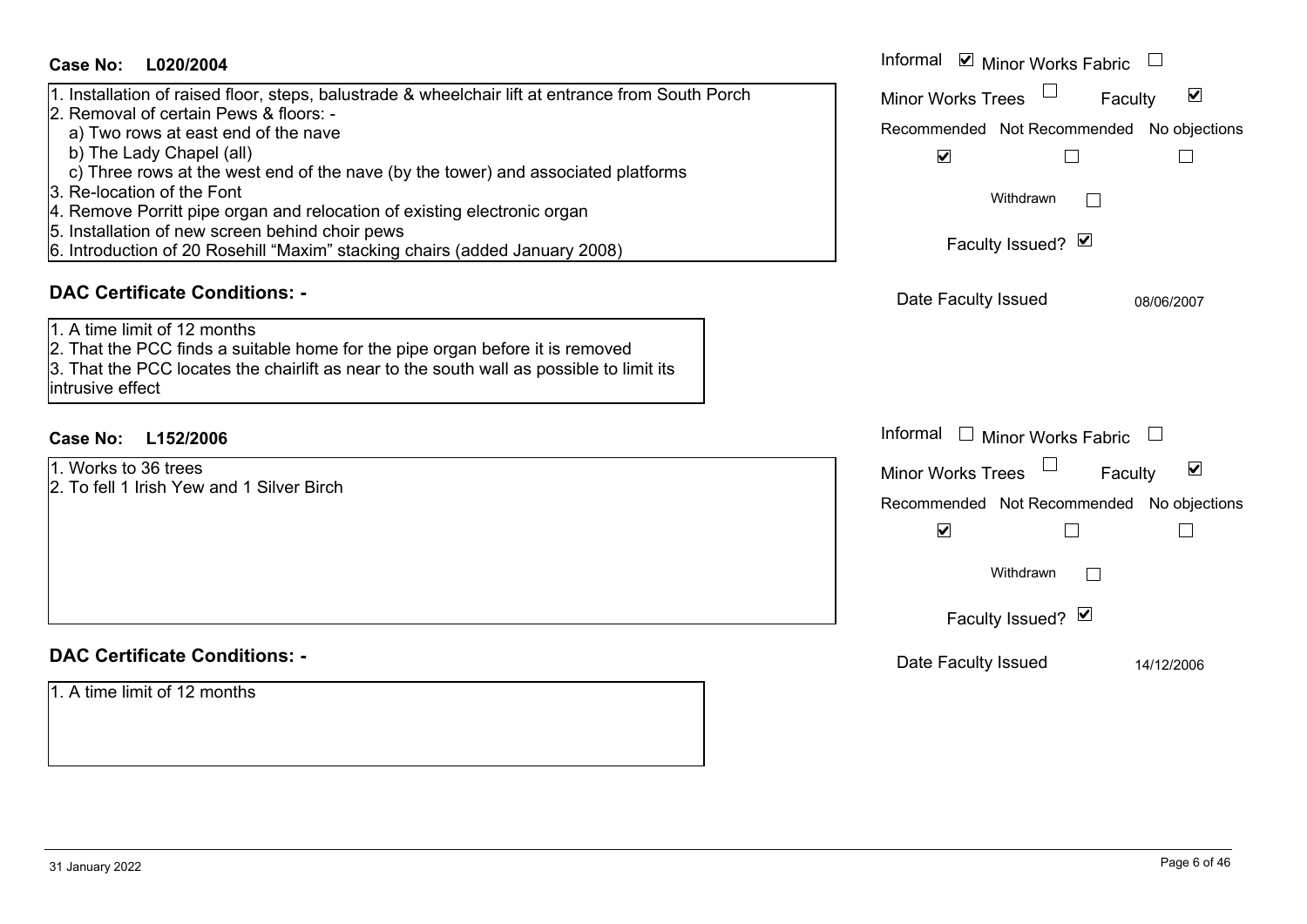| <b>Case No:</b><br>L039/2007                                                                                                                                       | Informal <b>v</b> Minor Works Fabric                        |
|--------------------------------------------------------------------------------------------------------------------------------------------------------------------|-------------------------------------------------------------|
| Installation of multi-media equipment                                                                                                                              | $\blacktriangledown$<br><b>Minor Works Trees</b><br>Faculty |
|                                                                                                                                                                    | Recommended Not Recommended No objections                   |
|                                                                                                                                                                    | $\blacktriangledown$                                        |
|                                                                                                                                                                    | Withdrawn<br>$\Box$                                         |
|                                                                                                                                                                    | Faculty Issued? Ø                                           |
| <b>DAC Certificate Conditions: -</b>                                                                                                                               | Date Faculty Issued<br>16/07/2007                           |
| 1. A time limit of 12 months<br>2. That the PCC ensures the contractor complies with the DAC Conditions on the<br>installation of Sound and Induction Loop Systems |                                                             |
| L097/2011<br><b>Case No:</b>                                                                                                                                       | Informal ☑ Minor Works Fabric                               |
| Replacement of valley gutter between Nave and South Aisle                                                                                                          | $\blacktriangledown$<br>Minor Works Trees<br>Faculty        |
|                                                                                                                                                                    | Recommended Not Recommended No objections                   |
|                                                                                                                                                                    | $\blacktriangledown$                                        |
|                                                                                                                                                                    | Withdrawn<br>$\Box$                                         |
|                                                                                                                                                                    | Faculty Issued? Ø                                           |
| <b>DAC Certificate Conditions: -</b>                                                                                                                               | Date Faculty Issued<br>26/07/2011                           |
| 1. A time limit of 12 months<br>2. That details of the works are entered in the Log Book so that a record is kept of<br>what has been done                         |                                                             |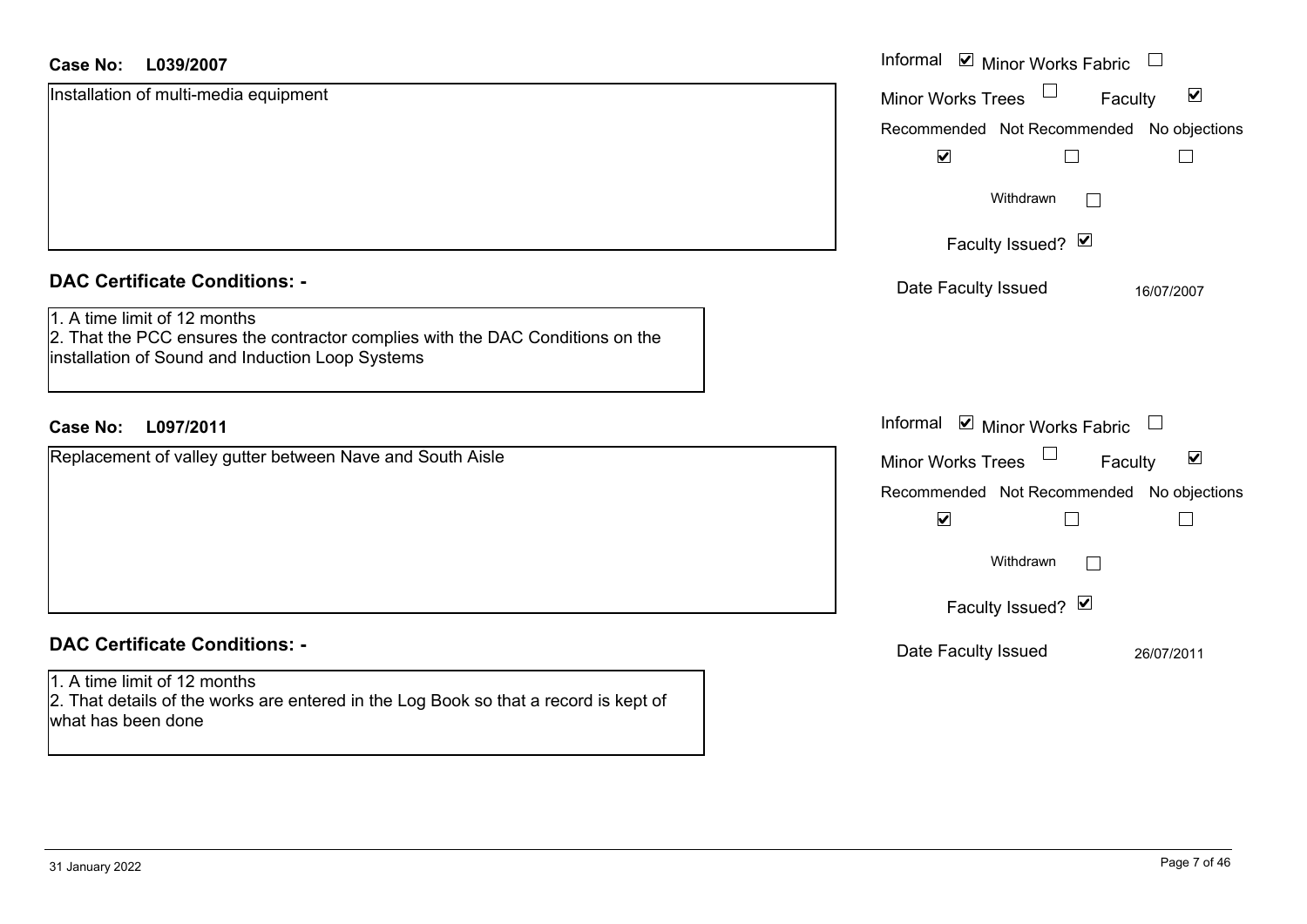1. Demolition of existing South Porch (1921)

2. Construction of new South Porch to form WC and Servery

3. Extension of the entrance platform and creation of serving hatch from the new South Porch in the wall of the South Aisle under the westernmost window

#### **DAC Certificate Conditions: -**

1. A time limit of 12 months

 2. That details of the works are entered in the Log Book so that a record is kept of what has been done

| Informal ⊠ Minor Works Fabric             |           |         |  |
|-------------------------------------------|-----------|---------|--|
| <b>Minor Works Trees</b>                  |           | Faculty |  |
| Recommended Not Recommended No objections |           |         |  |
|                                           |           |         |  |
|                                           | Withdrawn |         |  |

Faculty Issued?  $\Box$ 

Date Faculty Issued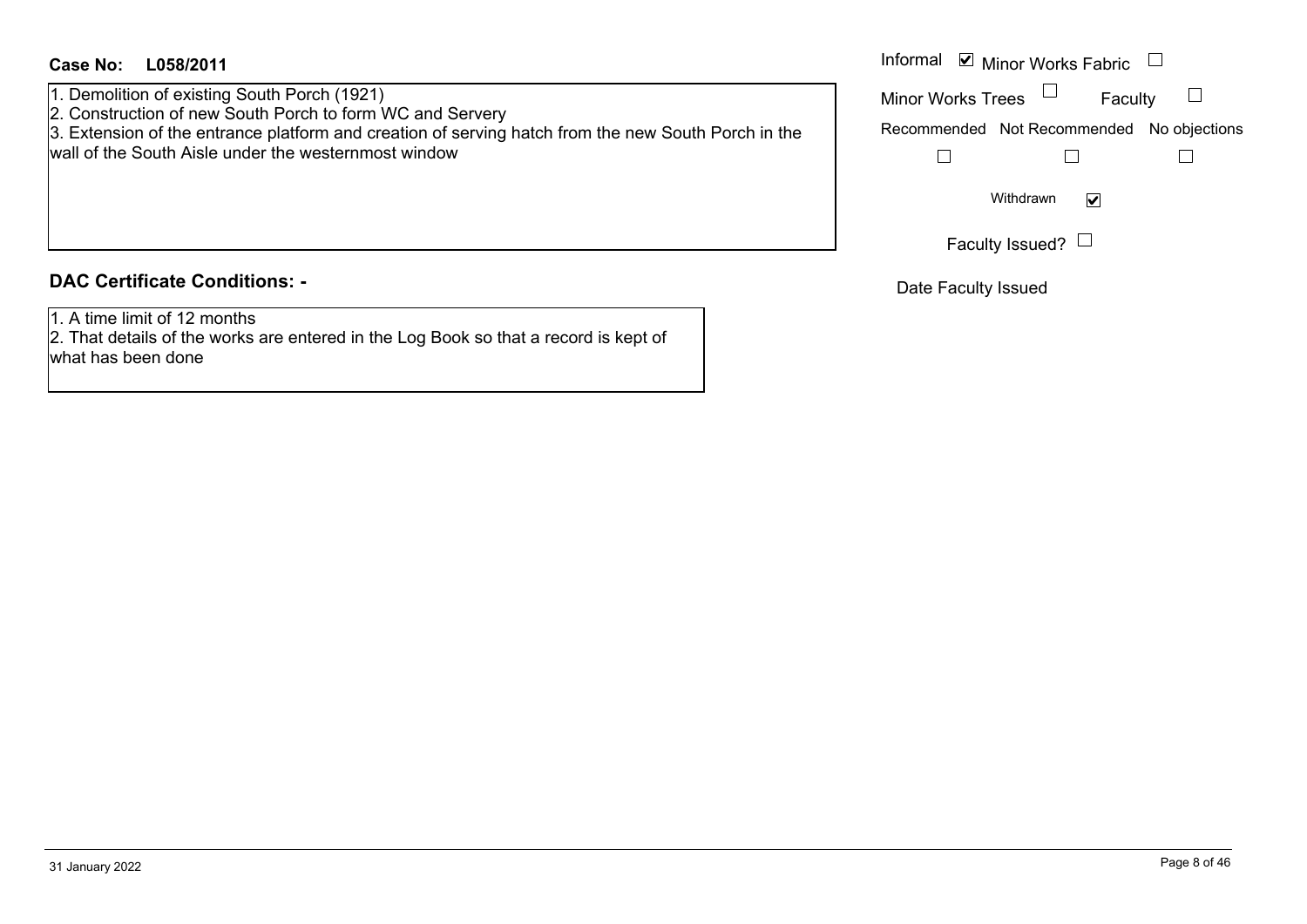| Case No:<br>L215/2012                                                                                                                                                                                                                                                                                                                                                                                                                                                                                                                      | Informal ☑ Minor Works Fabric                                                                       |
|--------------------------------------------------------------------------------------------------------------------------------------------------------------------------------------------------------------------------------------------------------------------------------------------------------------------------------------------------------------------------------------------------------------------------------------------------------------------------------------------------------------------------------------------|-----------------------------------------------------------------------------------------------------|
| Re-ordering and re-orientation of the Worship Space comprising in the: -                                                                                                                                                                                                                                                                                                                                                                                                                                                                   | <b>Minor Works Trees</b><br>Faculty                                                                 |
| 1. Nave: -<br>a) Creation of dais with de-mountable Communion Rails against north wall<br>b) Installation of Altar (re-located from Chancel)<br>c) Removal of existing pew platforms and installation of stone floor to match South Aisle<br>d) Re-orientation of existing pews to face north<br>2. Chancel: -<br>a) Removal of Altar and dais<br>b) Choir stalls<br>$3.$ Vestry: -<br>a) Installation of: -<br>i) Servery with: -<br>a) Hatch into Chancel<br>b) Storage area above<br>ii) 2 WCs: -<br>a) One Unisex<br>b) One Accessible | Recommended Not Recommended No objections<br>$\blacktriangledown$<br>Withdrawn<br>Faculty Issued? Ø |
| b) Creation of Store / Clergy Vestry<br><b>DAC Certificate Conditions: -</b>                                                                                                                                                                                                                                                                                                                                                                                                                                                               |                                                                                                     |
| 1. A time limit of 12 months<br>2. That details of the works are entered in the Log Book so that a record is kept of                                                                                                                                                                                                                                                                                                                                                                                                                       | Date Faculty Issued<br>02/12/2013                                                                   |

what has been done

3. That the PCC causes the enclosed advertisement to be published in the local press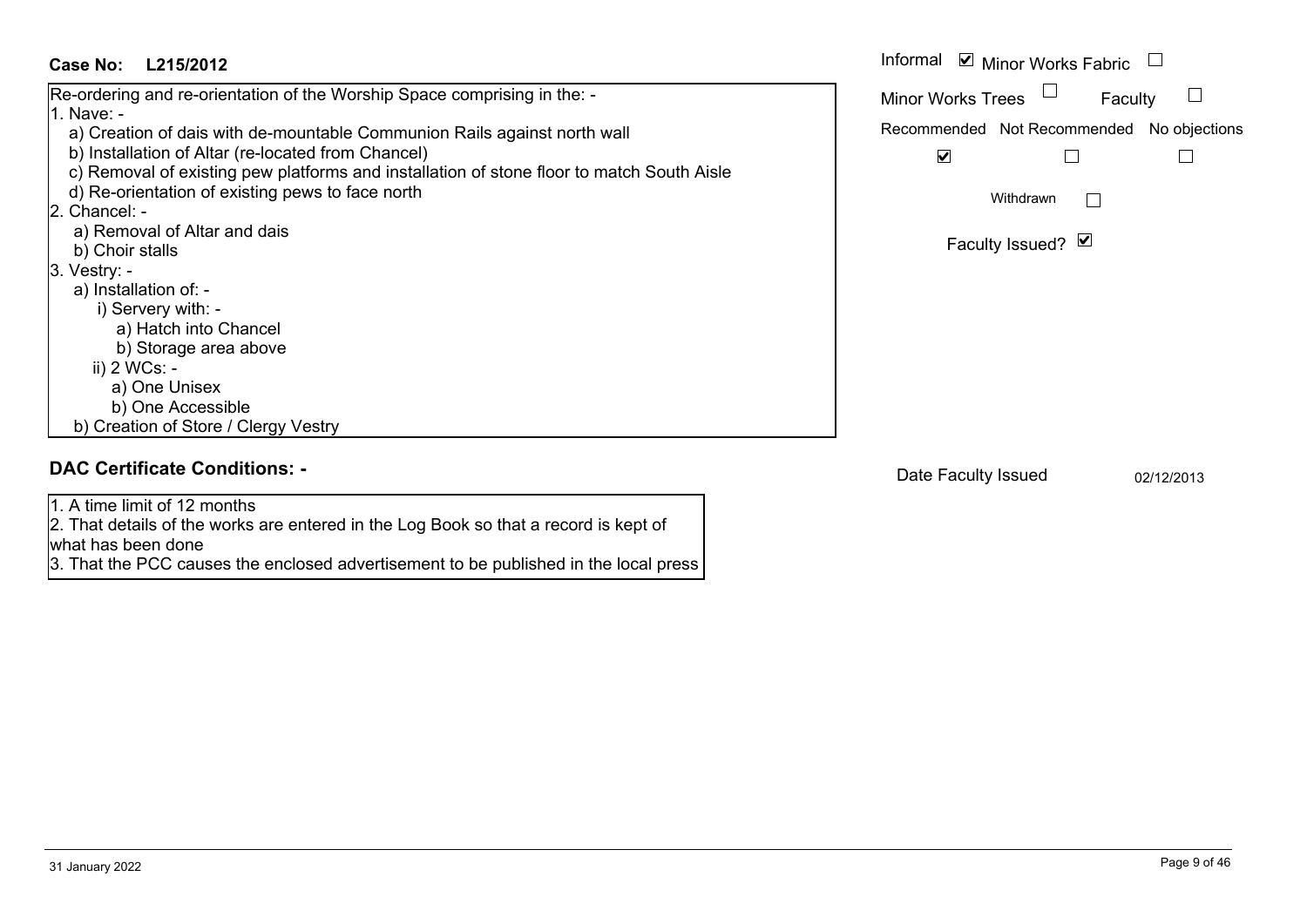| <b>Case No:</b><br>L153/2015                                                                                                                                                                            | Informal<br>$\Box$ Minor Works Fabric                            |
|---------------------------------------------------------------------------------------------------------------------------------------------------------------------------------------------------------|------------------------------------------------------------------|
| Planting of Norwegian Spruce Tree                                                                                                                                                                       | $\triangledown$<br>$\Box$<br><b>Minor Works Trees</b><br>Faculty |
|                                                                                                                                                                                                         | Recommended Not Recommended No objections                        |
|                                                                                                                                                                                                         |                                                                  |
|                                                                                                                                                                                                         | Withdrawn<br>$\mathbf{I}$                                        |
|                                                                                                                                                                                                         | Faculty Issued? $\Box$                                           |
| <b>DAC Certificate Conditions: -</b>                                                                                                                                                                    | Date Faculty Issued                                              |
| 1. A time limit of 12 months<br>2. That details of the works are entered in the Log Book so that a record is kept of<br>what has been done                                                              |                                                                  |
| <b>Case No:</b>                                                                                                                                                                                         | Informal<br>$\Box$ Minor Works Fabric                            |
| Replacement of Digital Organ with a new model on a like-for-like basis                                                                                                                                  | $\blacktriangledown$<br>Minor Works Trees<br>Faculty             |
|                                                                                                                                                                                                         | Recommended Not Recommended No objections                        |
|                                                                                                                                                                                                         | $\blacktriangledown$                                             |
|                                                                                                                                                                                                         | Withdrawn                                                        |
|                                                                                                                                                                                                         | Faculty Issued? Ø                                                |
| <b>DAC Certificate Conditions: -</b>                                                                                                                                                                    | Date Faculty Issued<br>04/09/2017                                |
| 1. That details of the works are entered in the Log Book so that a record is kept of<br>what has been done<br>2. That, after the installation has been effected, further advice be sought from both the |                                                                  |

supplier and a specialist on the speakers (both number and location) required for the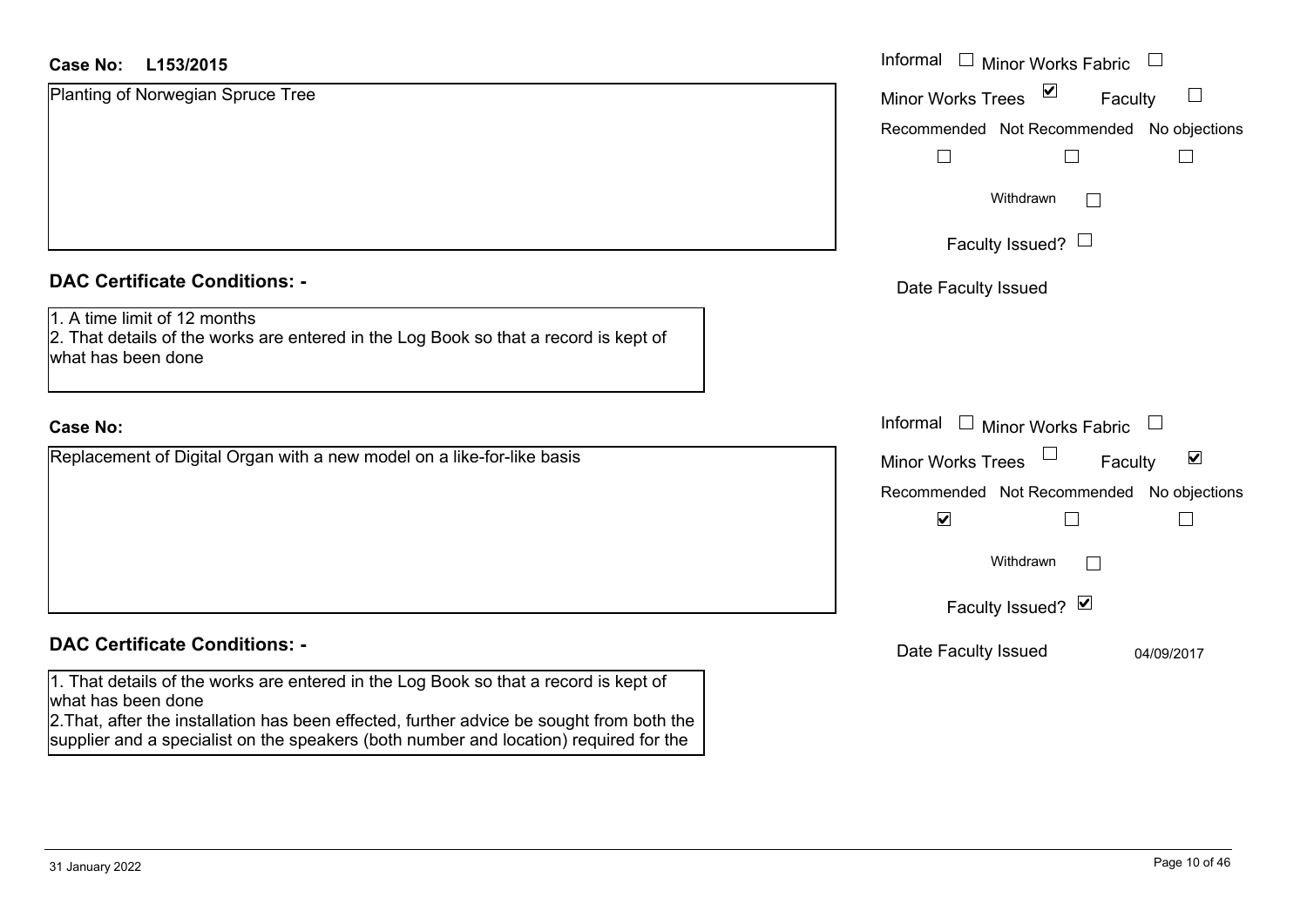| 1. Replacement of flaunching, flashings and soakers to: -       |  |
|-----------------------------------------------------------------|--|
| a) Chancel                                                      |  |
| b) South Aisle                                                  |  |
| c) Nave                                                         |  |
| d) South Porch                                                  |  |
| roofs                                                           |  |
| 2. Replacement of flashings to Tower roof                       |  |
| 3. Replacement of hinges to existing access hatch to Tower roof |  |
| 4. Re-pointing of North Vestry parapet                          |  |
|                                                                 |  |

#### **DAC Certificate Conditions: -**

| 1. That details of the works are entered in the Log Book so that a record is kept of |  |
|--------------------------------------------------------------------------------------|--|
| what has been done                                                                   |  |

#### **Case No:**

- 1. Removal of branch from Horse-Chestnut Tree by the main gate
- 2. 'Skirting' of Horse-Chestnut Tree on the northern boundary of the churchyard

#### **DAC Certificate Conditions: -**

| 1. That details of the works are entered in the Log Book so that a record is kept of |  |
|--------------------------------------------------------------------------------------|--|
| what has been done                                                                   |  |

|                                                                                           | Informal □ Minor Works Fabric ⊠                          |
|-------------------------------------------------------------------------------------------|----------------------------------------------------------|
| cement of flaunching, flashings and soakers to: -                                         | $\overline{\phantom{a}}$<br>Minor Works Trees<br>Faculty |
| ıncel<br>th Aisle                                                                         | Recommended Not Recommended No objections                |
| е                                                                                         | $\blacktriangledown$                                     |
| th Porch                                                                                  |                                                          |
|                                                                                           | Withdrawn                                                |
| cement of flashings to Tower roof                                                         |                                                          |
| cement of hinges to existing access hatch to Tower roof<br>inting of North Vestry parapet | Faculty Issued? $\Box$                                   |
|                                                                                           |                                                          |
| rtificate Conditions: -                                                                   | Date Faculty Issued                                      |
| etails of the works are entered in the Log Book so that a record is kept of<br>been done  |                                                          |
|                                                                                           | Informal $\Box$ Minor Works Fabric                       |
| val of branch from Horse-Chestnut Tree by the main gate                                   | Minor Works Trees ⊠<br>$\Box$<br>Faculty                 |
| g' of Horse-Chestnut Tree on the northern boundary of the churchyard                      |                                                          |
|                                                                                           | Recommended Not Recommended No objections                |
|                                                                                           | $\blacktriangledown$                                     |
|                                                                                           | Withdrawn                                                |
|                                                                                           |                                                          |
|                                                                                           | Faculty Issued? $\Box$                                   |
|                                                                                           |                                                          |
| rtificate Conditions: -                                                                   | Date Faculty Issued                                      |
| etails of the works are entered in the Log Book so that a record is kept of<br>been done  |                                                          |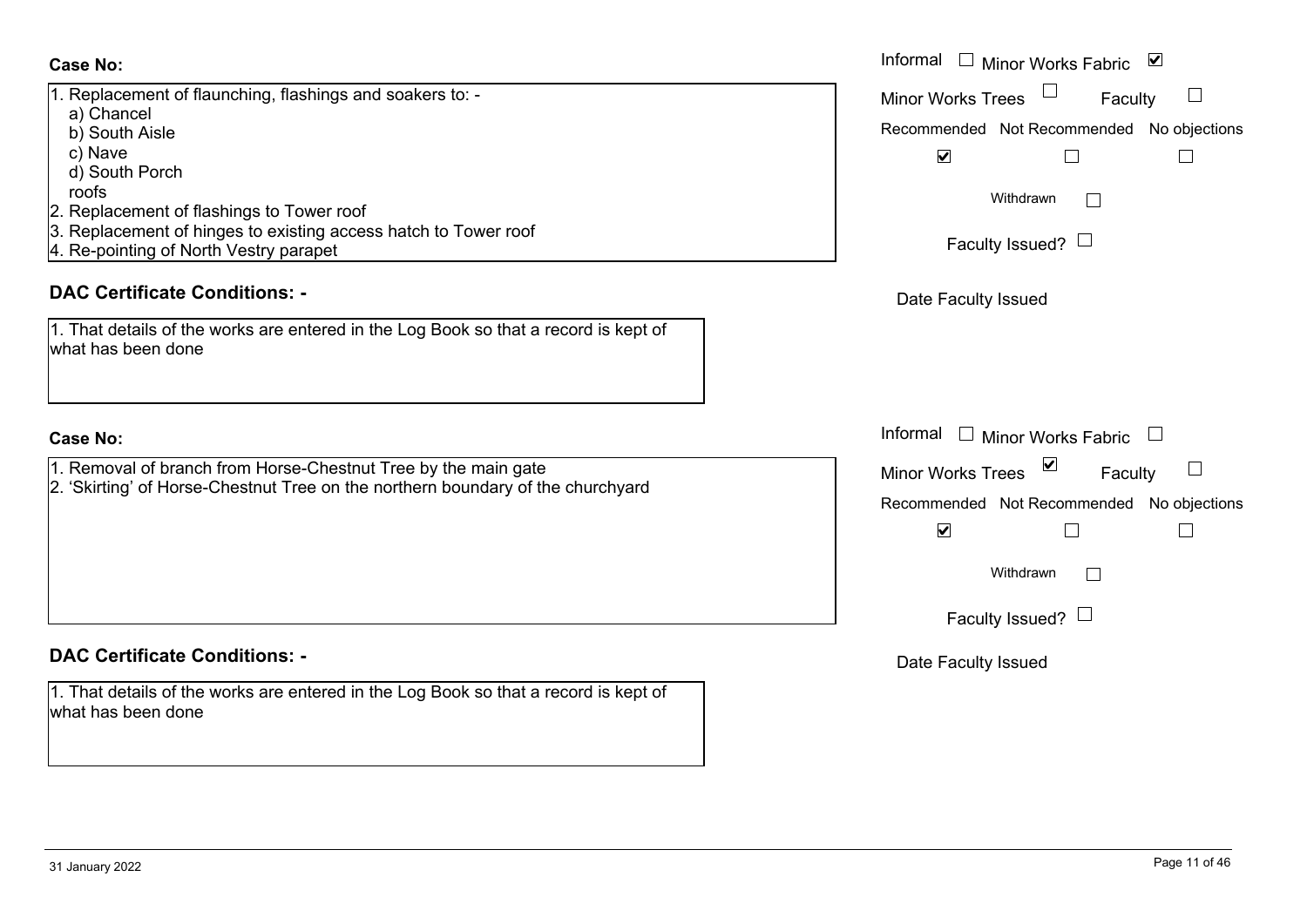1. Removal and disposal of wire mesh outer gates (in poor condition) from the outer apperture of the South Porch2. Re-location of existing inner oak door to the outer appertaure of the Porch to replace removed wire mesh outer gate

3. Installation of a new inner oak door frame with necessary ironmongery and glass door to comply with access equality stipulations

4. Removal and disposal of existing Victorian congregation pews

5. Introduction of 41 chairs to match existing chairs that previously replaced some pews

# **DAC Certificate Conditions: -**

| 1. That details of the works are entered in the Log Book so that a record is kept of |  |
|--------------------------------------------------------------------------------------|--|
| what has been done                                                                   |  |

#### **Case No:**

1. Felling of 2 Lawson Cypress Trees at the front right of the churchyard

- 2. Felling of:
	- a) Small Holly Tree
	- b) Bay Laurel Tree
	- right next to the wall and the brick shed

# **DAC Certificate Conditions: -**

1. That details of the works are entered in the Log Book so that a record is kept of what has been done

| val and disposal of wire mesh outer gates (in poor condition) from the outer apperture of the<br>≀rch<br>ation of existing inner oak door to the outer appertaure of the Porch to replace removed wire<br>ter gate<br>ation of a new inner oak door frame with necessary ironmongery and glass door to comply with<br>quality stipulations<br>val and disposal of existing Victorian congregation pews<br>iction of 41 chairs to match existing chairs that previously replaced some pews | Informal<br>Minor Works Fabric<br>$\blacktriangledown$<br><b>Minor Works Trees</b><br>Faculty<br>Recommended Not Recommended No objections<br>$\blacktriangledown$<br>Withdrawn<br>Faculty Issued? $\Box$ |
|-------------------------------------------------------------------------------------------------------------------------------------------------------------------------------------------------------------------------------------------------------------------------------------------------------------------------------------------------------------------------------------------------------------------------------------------------------------------------------------------|-----------------------------------------------------------------------------------------------------------------------------------------------------------------------------------------------------------|
| rtificate Conditions: -<br>etails of the works are entered in the Log Book so that a record is kept of<br>been done                                                                                                                                                                                                                                                                                                                                                                       | Date Faculty Issued<br>25/11/2019                                                                                                                                                                         |
| of 2 Lawson Cypress Trees at the front right of the churchyard<br>$of: -$<br>all Holly Tree<br><b>Laurel Tree</b><br>ext to the wall and the brick shed                                                                                                                                                                                                                                                                                                                                   | Informal<br><b>Minor Works Fabric</b><br>⊻<br>Minor Works Trees<br>Faculty<br>Recommended Not Recommended No objections<br>$\blacktriangledown$<br>Withdrawn<br>Faculty Issued? $\Box$                    |

Date Faculty Issued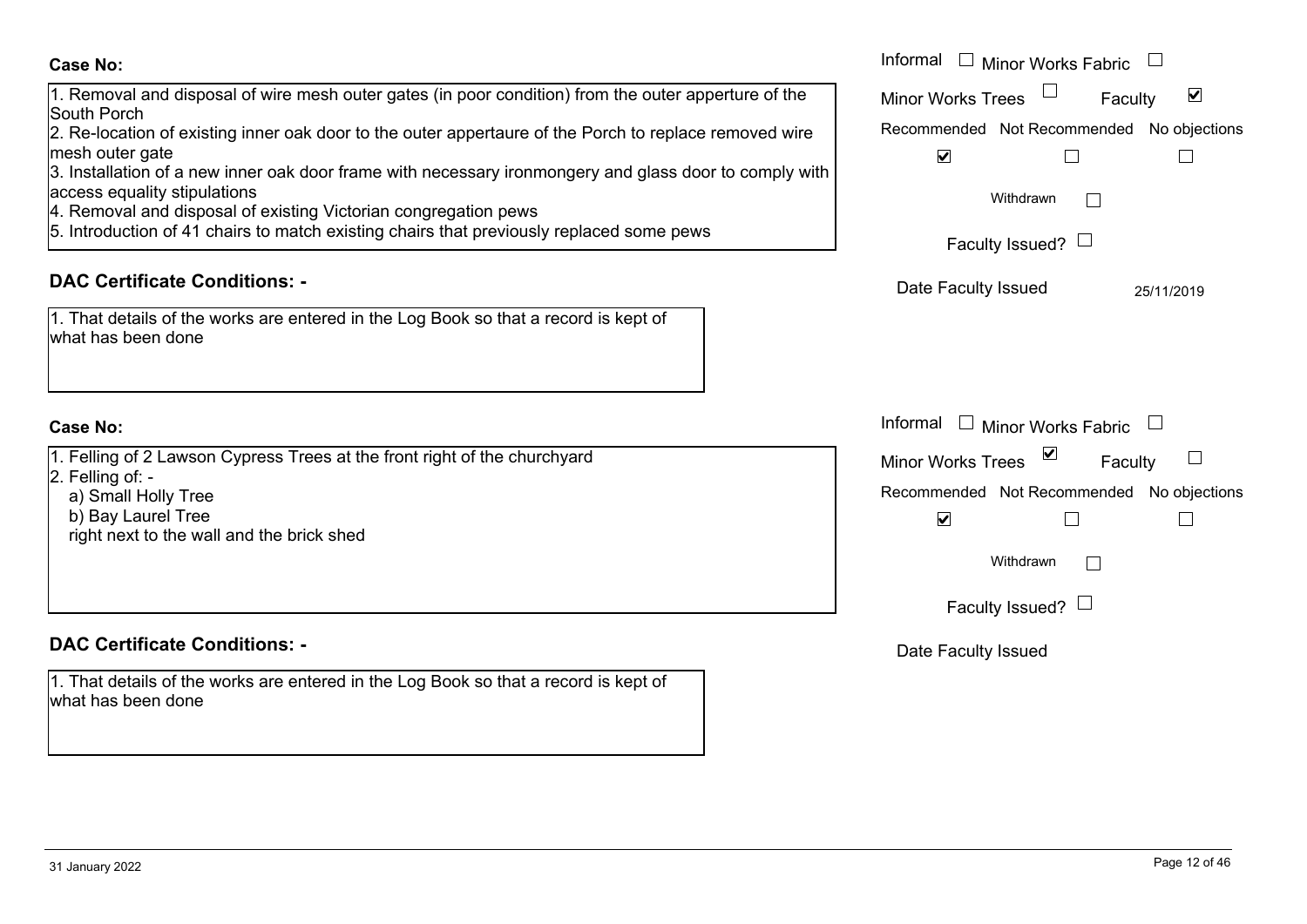| <b>Case No:</b>                                                                                                                                                                                        | Informal $\square$<br>Minor Works Fabric $\;\;\sqcup\;\;$                                                                                                                              |
|--------------------------------------------------------------------------------------------------------------------------------------------------------------------------------------------------------|----------------------------------------------------------------------------------------------------------------------------------------------------------------------------------------|
| 1. 17th Century clock repair and restoration<br>2. Repair and restoration of bell frame and bell clappers                                                                                              | $\blacktriangledown$<br><b>Minor Works Trees</b><br>Faculty<br>Recommended Not Recommended No objections<br>$\blacktriangledown$<br>$\Box$<br>$\Box$<br>Withdrawn<br>Faculty Issued? Ø |
| <b>DAC Certificate Conditions: -</b>                                                                                                                                                                   | Date Faculty Issued<br>03/11/2021                                                                                                                                                      |
| 1. That details of the works are entered in the Log Book so that a record is kept of<br>what has been done<br>2. That the Clock movement should be protected from dust etc during work on the<br>Bells |                                                                                                                                                                                        |
| <b>Case No:</b>                                                                                                                                                                                        | Informal<br>$\Box$ Minor Works Fabric $\Box$                                                                                                                                           |
| QI Repairs comprising: -                                                                                                                                                                               | <b>Minor Works Trees</b><br>Faculty<br>Recommended Not Recommended No objections<br>$\Box$<br>$\mathbf{L}$<br>$\mathbb{R}^n$<br>Withdrawn                                              |
|                                                                                                                                                                                                        | Faculty Issued? $\Box$                                                                                                                                                                 |
| <b>DAC Certificate Conditions: -</b>                                                                                                                                                                   | Date Faculty Issued                                                                                                                                                                    |
| 1. That details of the works are entered in the Log Book so that a record is kept of<br>what has been done                                                                                             |                                                                                                                                                                                        |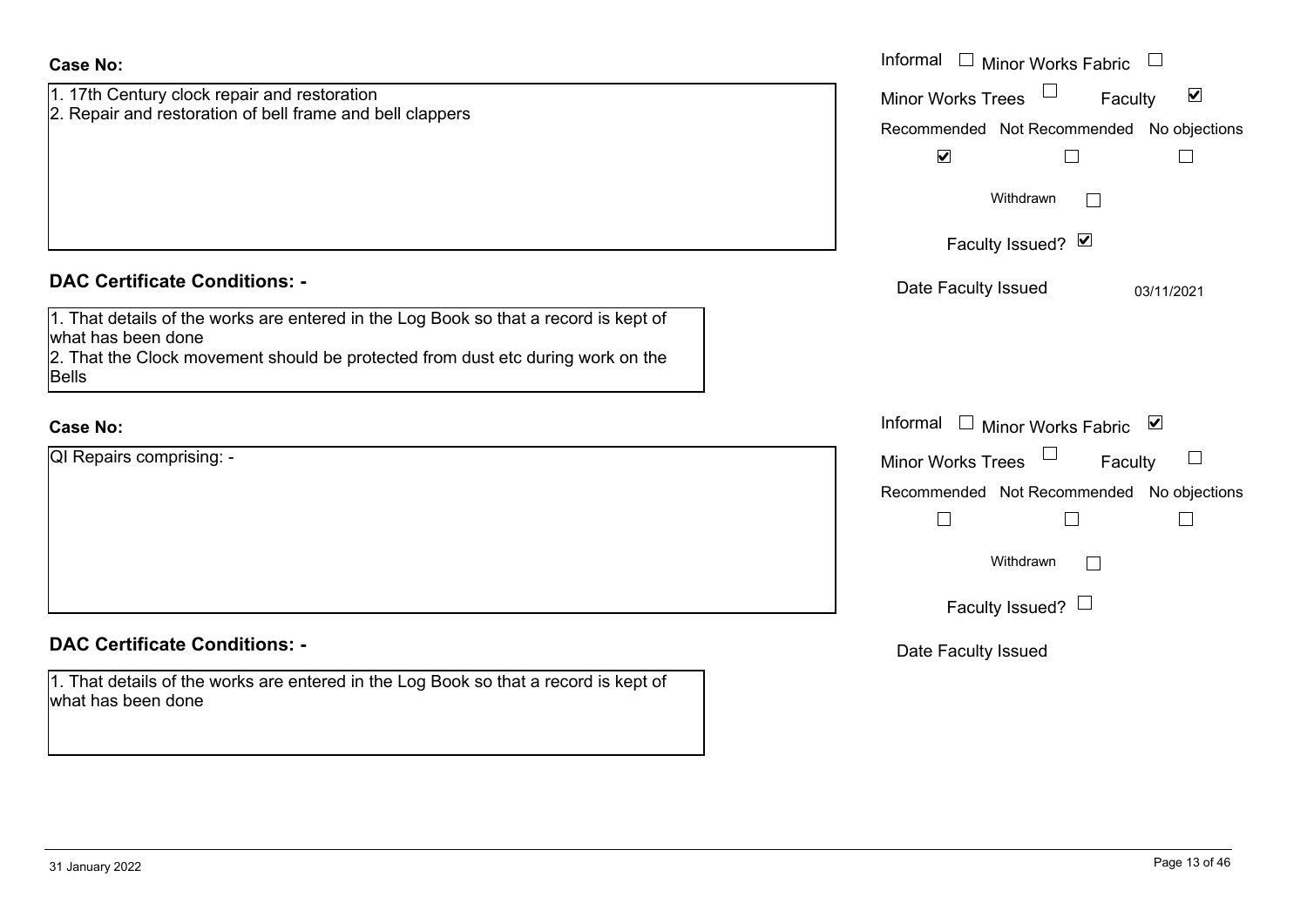| <b>Case No:</b>                                                                                            | Informal $\Box$ Minor Works Fabric $\Box$            |
|------------------------------------------------------------------------------------------------------------|------------------------------------------------------|
| Introduction of a Heritage Board as part of a village wide 16 point Heritage Trail                         | Minor Works Trees<br>$\blacktriangledown$<br>Faculty |
|                                                                                                            | Recommended Not Recommended No objections            |
|                                                                                                            | $\Box$                                               |
|                                                                                                            | Withdrawn                                            |
|                                                                                                            | Faculty Issued? $\Box$                               |
| <b>DAC Certificate Conditions: -</b>                                                                       | Date Faculty Issued                                  |
| 1. That details of the works are entered in the Log Book so that a record is kept of<br>what has been done |                                                      |
| <b>Case No:</b>                                                                                            | Informal<br>$\Box$<br>Minor Works Fabric $\Box$      |
| Replacement of temporary handrail extension at Lychgate with suitable permanent version                    | Minor Works Trees<br>$\blacktriangledown$<br>Faculty |
|                                                                                                            | Recommended Not Recommended<br>No objections         |
|                                                                                                            | $\Box$                                               |
|                                                                                                            | Withdrawn<br>$\Box$                                  |
|                                                                                                            | Faculty Issued? $\Box$                               |
| <b>DAC Certificate Conditions: -</b>                                                                       | Date Faculty Issued                                  |
| 1. That details of the works are entered in the Log Book so that a record is kept of<br>what has been done |                                                      |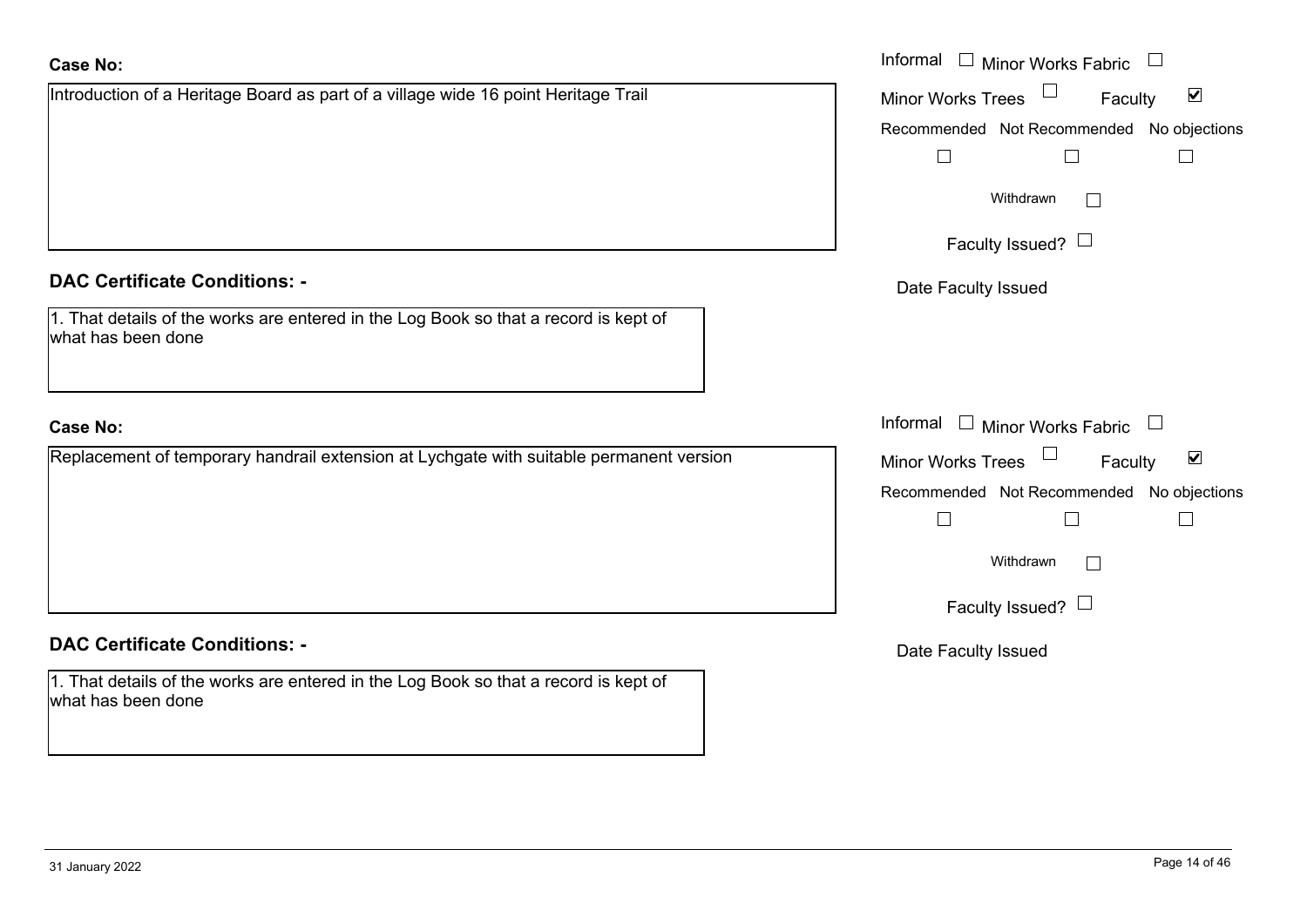#### **Ben No: Church**

#### **20103 Diseworth, St Michael and All Angels**

| <b>Case No:</b><br>L099/2001                                                             | Informal<br><b>Minor Works Fabric</b>                       |
|------------------------------------------------------------------------------------------|-------------------------------------------------------------|
| Installation of Sound and Loop System comprising four phonic speakers and two mic points | Minor Works Trees $\Box$<br>$\blacktriangledown$<br>Faculty |
|                                                                                          | Recommended Not Recommended No objections                   |
|                                                                                          | $\blacktriangledown$                                        |
|                                                                                          | Withdrawn                                                   |
|                                                                                          | Faculty Issued? Ø                                           |
| <b>DAC Certificate Conditions: -</b>                                                     | Date Faculty Issued<br>14/01/2002                           |
| 1. A time limit of 12 months                                                             |                                                             |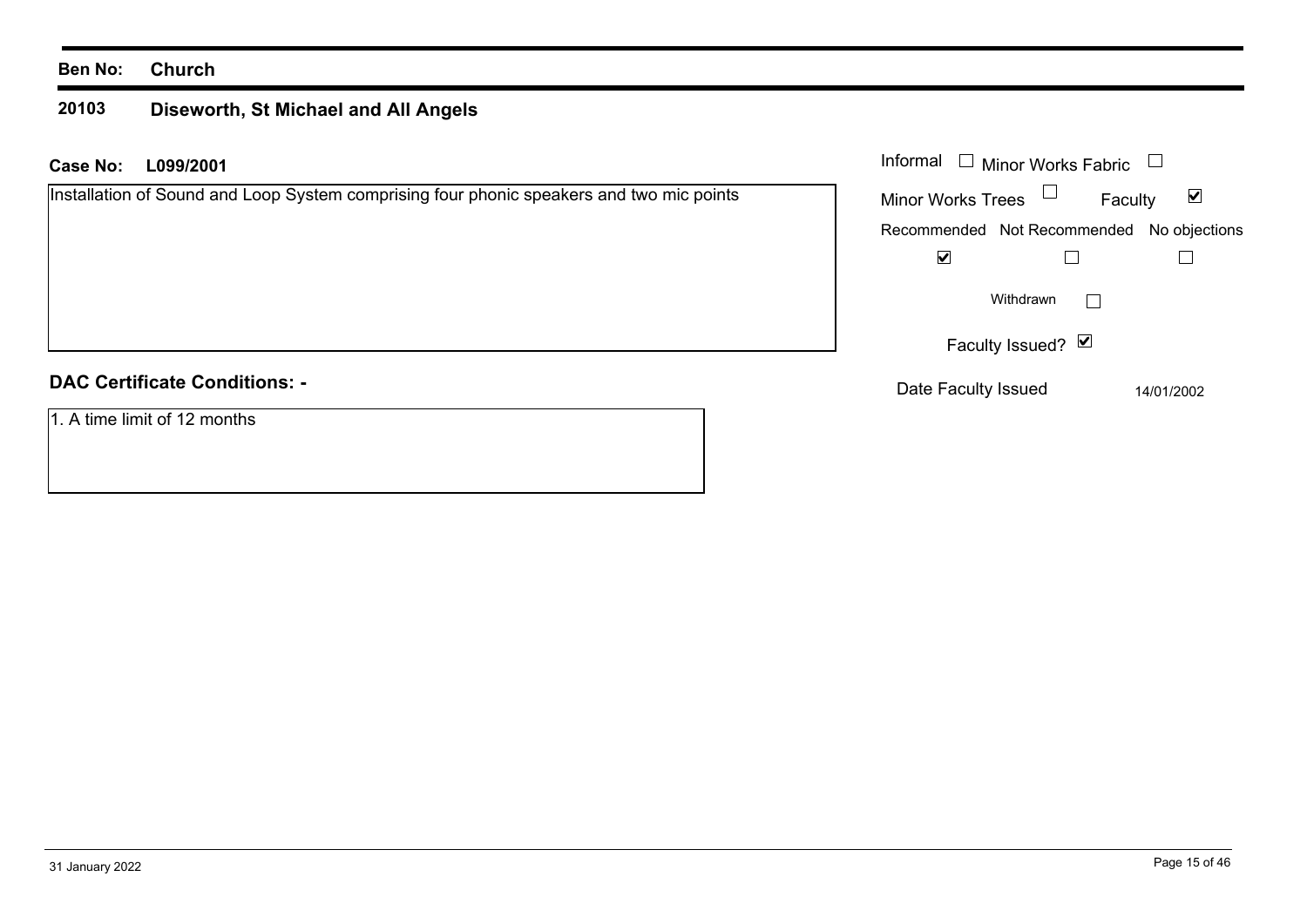| <b>Case No:</b><br>L100/2001                                                                                                                             | Informal <b>v</b> Minor Works Fabric                                                                                                       |
|----------------------------------------------------------------------------------------------------------------------------------------------------------|--------------------------------------------------------------------------------------------------------------------------------------------|
| 1. Removal of one pew<br>2. Construction of disabled toilet and storeroom in area used presently as a storeroom in the southwest<br>corner of the church | ப<br><b>Minor Works Trees</b><br>Faculty<br>Recommended Not Recommended No objections<br>$\sqcup$<br>$\Box$<br>$\mathcal{L}_{\mathcal{A}}$ |
|                                                                                                                                                          | Withdrawn<br>$\mathbb{R}^n$                                                                                                                |
|                                                                                                                                                          | Faculty Issued? $\Box$                                                                                                                     |
| <b>DAC Certificate Conditions: -</b>                                                                                                                     | Date Faculty Issued                                                                                                                        |
| 1. A time limit of 12 months                                                                                                                             |                                                                                                                                            |
| L001/2003<br><b>Case No:</b>                                                                                                                             | Informal<br>$\Box$ Minor Works Fabric<br>$\begin{array}{c} \square \end{array}$                                                            |
| Installation of hardwood bench into churchyard in memory of PC Mann who was killed in the line duty                                                      | Minor Works Trees<br>$\blacktriangledown$<br>Faculty                                                                                       |
|                                                                                                                                                          | Recommended Not Recommended No objections                                                                                                  |
|                                                                                                                                                          | $\blacktriangledown$<br>$\Box$<br>$\vert \ \ \vert$                                                                                        |
|                                                                                                                                                          |                                                                                                                                            |
|                                                                                                                                                          | Withdrawn<br>$\perp$                                                                                                                       |
|                                                                                                                                                          | Faculty Issued? $\Box$                                                                                                                     |
| <b>DAC Certificate Conditions: -</b>                                                                                                                     | Date Faculty Issued                                                                                                                        |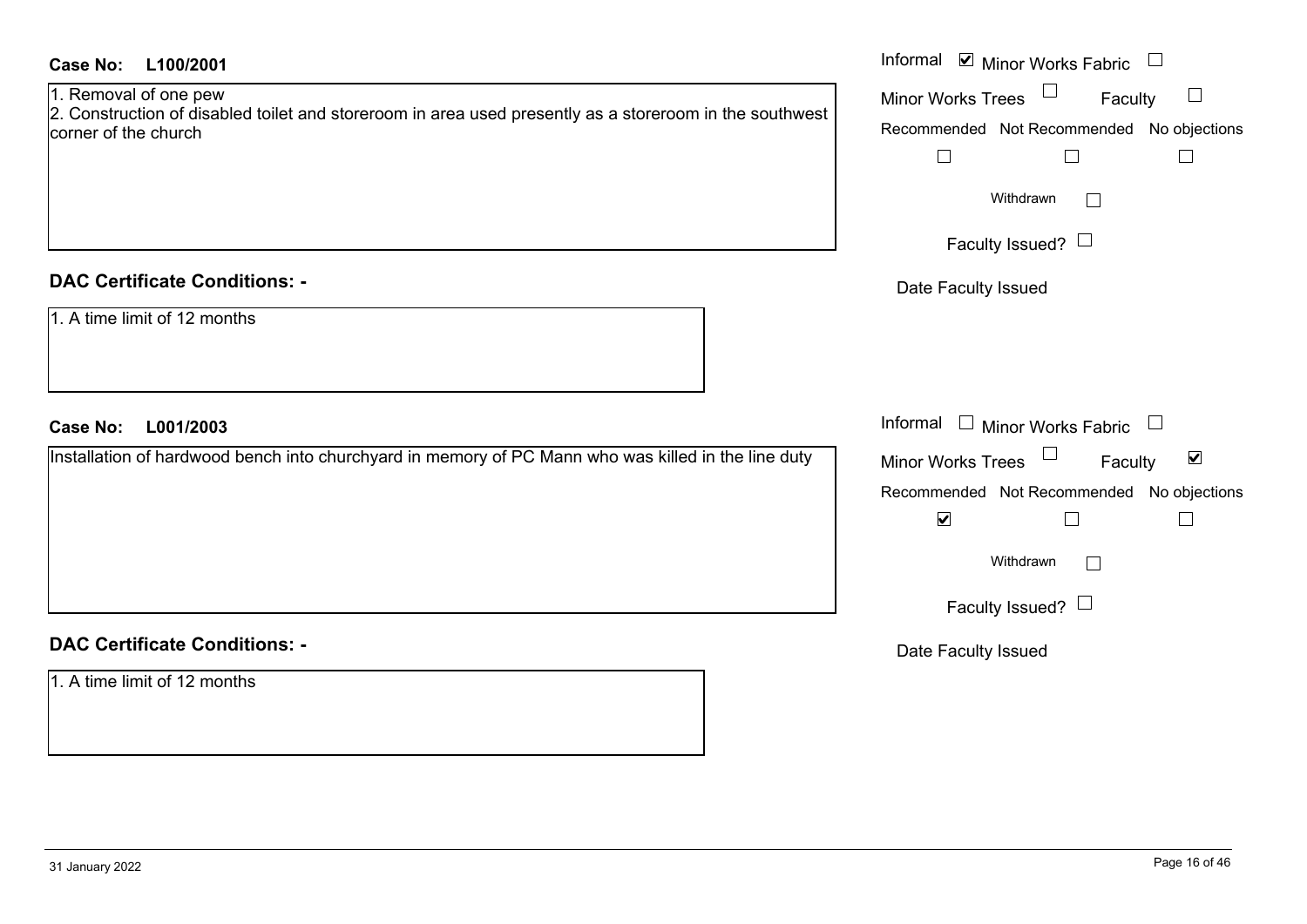| Case No:<br>L015/2004                                                                                                                                                                                                                                                       | Informal $\blacksquare$ Minor Works Fabric $\Box$                                                                                                                                                                         |
|-----------------------------------------------------------------------------------------------------------------------------------------------------------------------------------------------------------------------------------------------------------------------------|---------------------------------------------------------------------------------------------------------------------------------------------------------------------------------------------------------------------------|
| To install: -<br>1. Vestry<br>2. Store<br>3. WC                                                                                                                                                                                                                             | $\blacktriangledown$<br><b>Minor Works Trees</b><br>Faculty<br>Recommended Not Recommended No objections<br>$\blacktriangledown$<br>⊔<br>Withdrawn<br>$\mathbf{L}$<br>Faculty Issued? Ø                                   |
| <b>DAC Certificate Conditions: -</b><br>1. A time limit of 12 months<br>2. That the fresh-air duct should not be conspicuous                                                                                                                                                | Date Faculty Issued<br>09/09/2004                                                                                                                                                                                         |
| <b>Case No:</b><br>L180/2012<br>Removal of: -<br>$1.4x$ Pews<br>2. Associated Pew Platform<br>from the South Aisle                                                                                                                                                          | Informal <b>v</b> Minor Works Fabric<br>$\Box$<br>Minor Works Trees<br>$\Box$<br>Faculty<br>Recommended Not Recommended No objections<br>$\blacktriangledown$<br>$\Box$<br>Withdrawn<br>$\mathbf{1}$<br>Faculty Issued? Ø |
| <b>DAC Certificate Conditions: -</b><br>1. A time limit of 12 months<br>2. That details of the works are entered in the Log Book so that a record is kept of<br>what has been done<br>3. That the contractor complies with the DAC guidance on the fitting of carpets (copy | Date Faculty Issued<br>14/06/2013                                                                                                                                                                                         |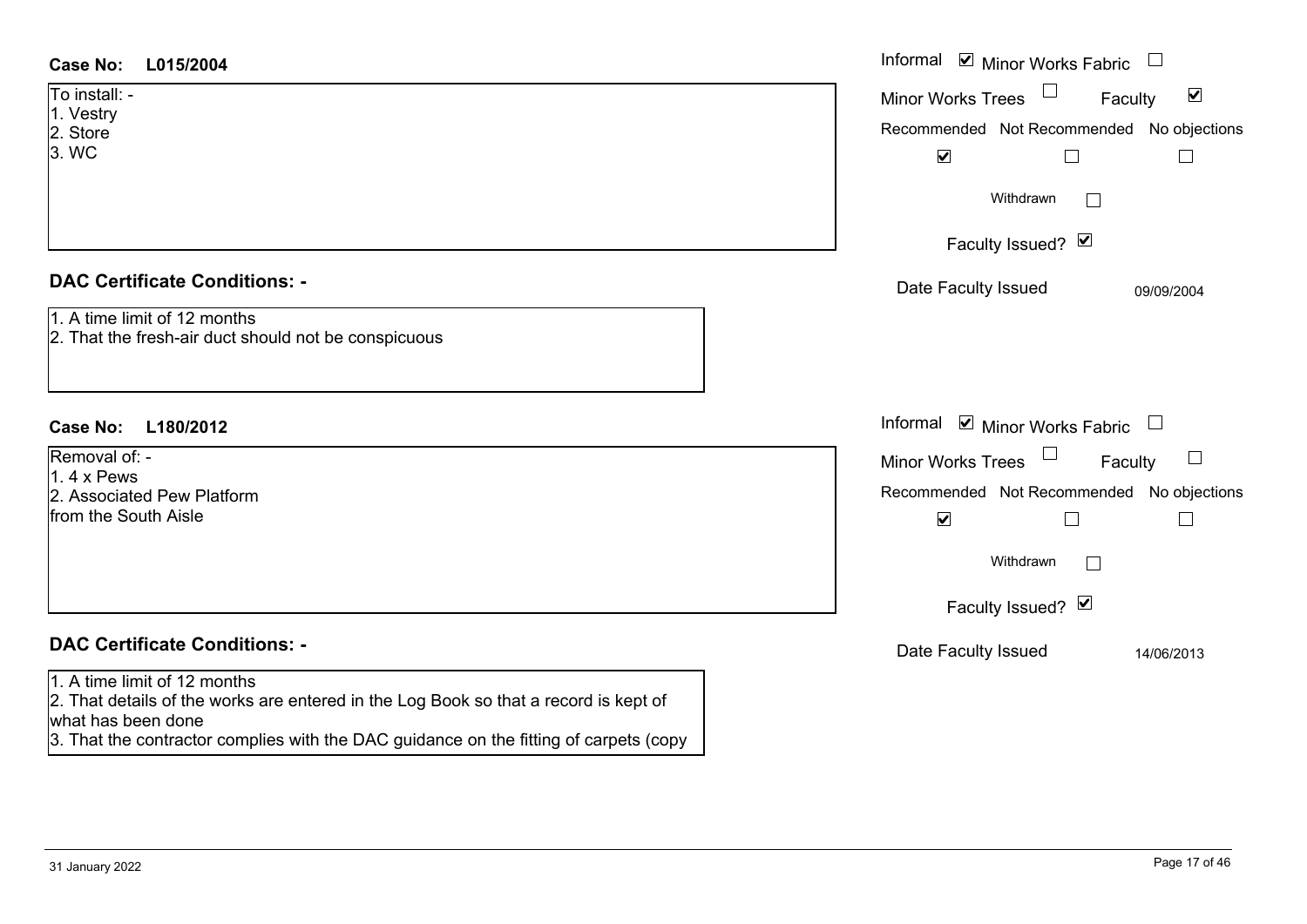- 1. Remove vegetation
- 2. Re-pointing
- 3. Stonework & louvre repairs
- 4. Repairs to Porch roof

#### **DAC Certificate Conditions: -**

| 1. That details of the works are entered in the Log Book so that a record is kept of |  |
|--------------------------------------------------------------------------------------|--|
| what has been done                                                                   |  |

#### **Case No:**

CONFIRMATORY APPLICATION for works undertaken with Interim Faculty: -

Replacement of South Aisle roof covering

#### **DAC Certificate Conditions: -**

1. That details of the works are entered in the Log Book so that a record is kept of what has been done

|                                                                                          | Informal □ Minor Works Fabric ⊠                                                                                                 |
|------------------------------------------------------------------------------------------|---------------------------------------------------------------------------------------------------------------------------------|
| ve vegetation<br>inting<br>work & louvre repairs<br>s to Porch roof                      | Minor Works Trees<br>Faculty<br>$\Box$<br>Recommended Not Recommended No objections<br>$\blacktriangledown$<br>$\Box$<br>$\Box$ |
|                                                                                          | Withdrawn<br>Faculty Issued? $\Box$                                                                                             |
| rtificate Conditions: -                                                                  | Date Faculty Issued                                                                                                             |
| etails of the works are entered in the Log Book so that a record is kept of<br>been done |                                                                                                                                 |
|                                                                                          | Informal $\Box$ Minor Works Fabric $\Box$                                                                                       |
| MATORY APPLICATION for works undertaken with Interim Faculty: -                          | Minor Works Trees<br>$\blacktriangledown$<br>Faculty                                                                            |
| nent of South Aisle roof covering                                                        | Recommended Not Recommended No objections<br>$\blacktriangledown$<br>$\mathsf{L}$<br>Withdrawn                                  |
|                                                                                          | Faculty Issued? $\Box$                                                                                                          |
| rtificate Conditions: -                                                                  | Date Faculty Issued<br>25/09/2019                                                                                               |
| etails of the works are entered in the Log Book so that a record is kept of              |                                                                                                                                 |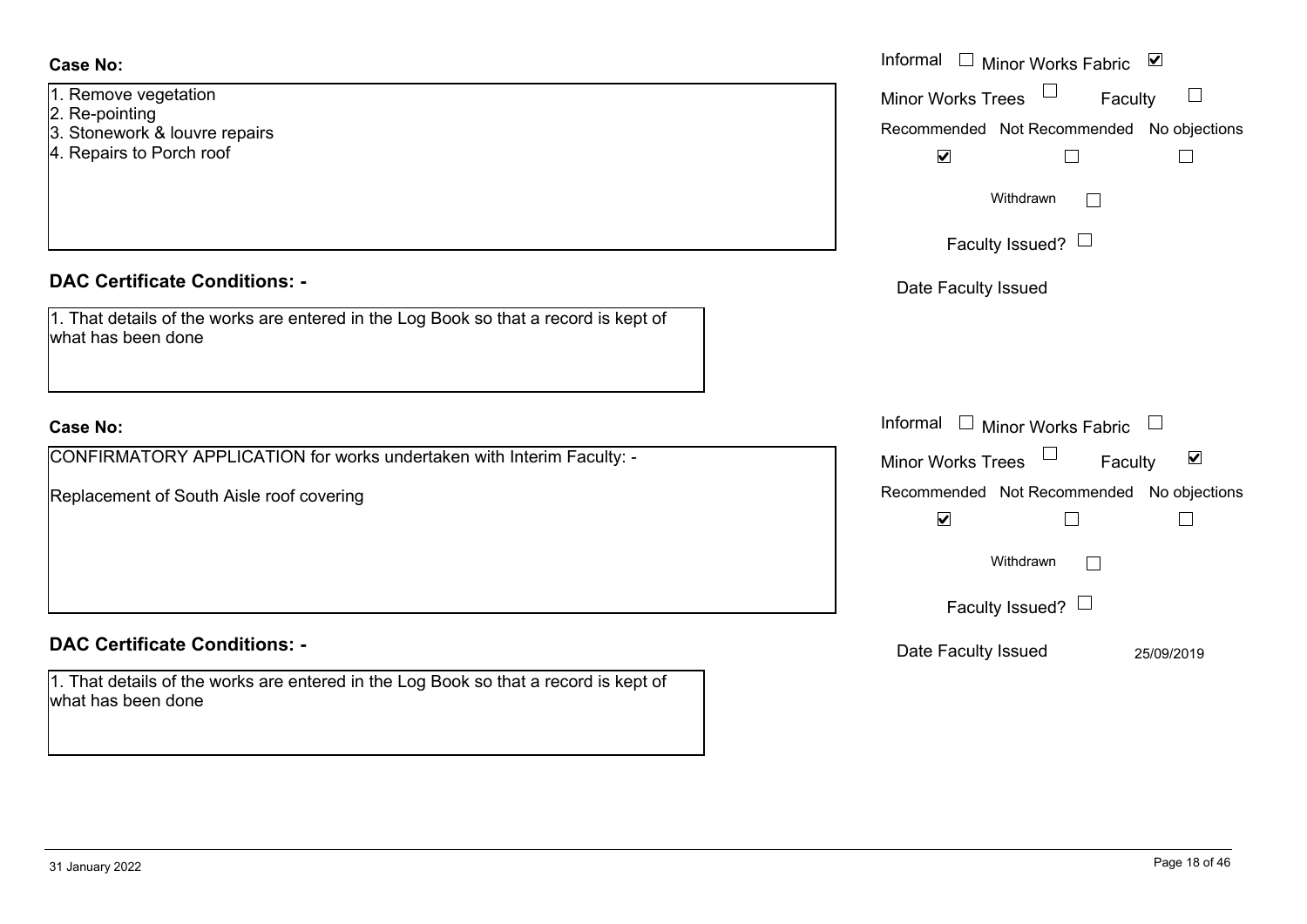| <b>Case No:</b>                                                                                            | Informal $\Box$ Minor Works Fabric $\Box$            |
|------------------------------------------------------------------------------------------------------------|------------------------------------------------------|
| Installation of a roof alarm                                                                               | Minor Works Trees<br>$\Box$<br>Faculty               |
|                                                                                                            | Recommended Not Recommended No objections            |
|                                                                                                            |                                                      |
|                                                                                                            | Withdrawn                                            |
|                                                                                                            | Faculty Issued? $\Box$                               |
| <b>DAC Certificate Conditions: -</b>                                                                       | Date Faculty Issued                                  |
| 1. That details of the works are entered in the Log Book so that a record is kept of<br>what has been done |                                                      |
|                                                                                                            |                                                      |
| <b>Case No:</b>                                                                                            | Informal $\Box$ Minor Works Fabric $\Box$            |
| Installation of autowinding to the Clock                                                                   | $\blacktriangledown$<br>Minor Works Trees<br>Faculty |
|                                                                                                            | Recommended Not Recommended No objections            |
|                                                                                                            | $\blacktriangledown$                                 |
|                                                                                                            | Withdrawn                                            |
|                                                                                                            | Faculty Issued? $\Box$                               |
| <b>DAC Certificate Conditions: -</b>                                                                       | Date Faculty Issued<br>14/07/2020                    |
| 1. That details of the works are entered in the Log Book so that a record is kept of<br>what has been done |                                                      |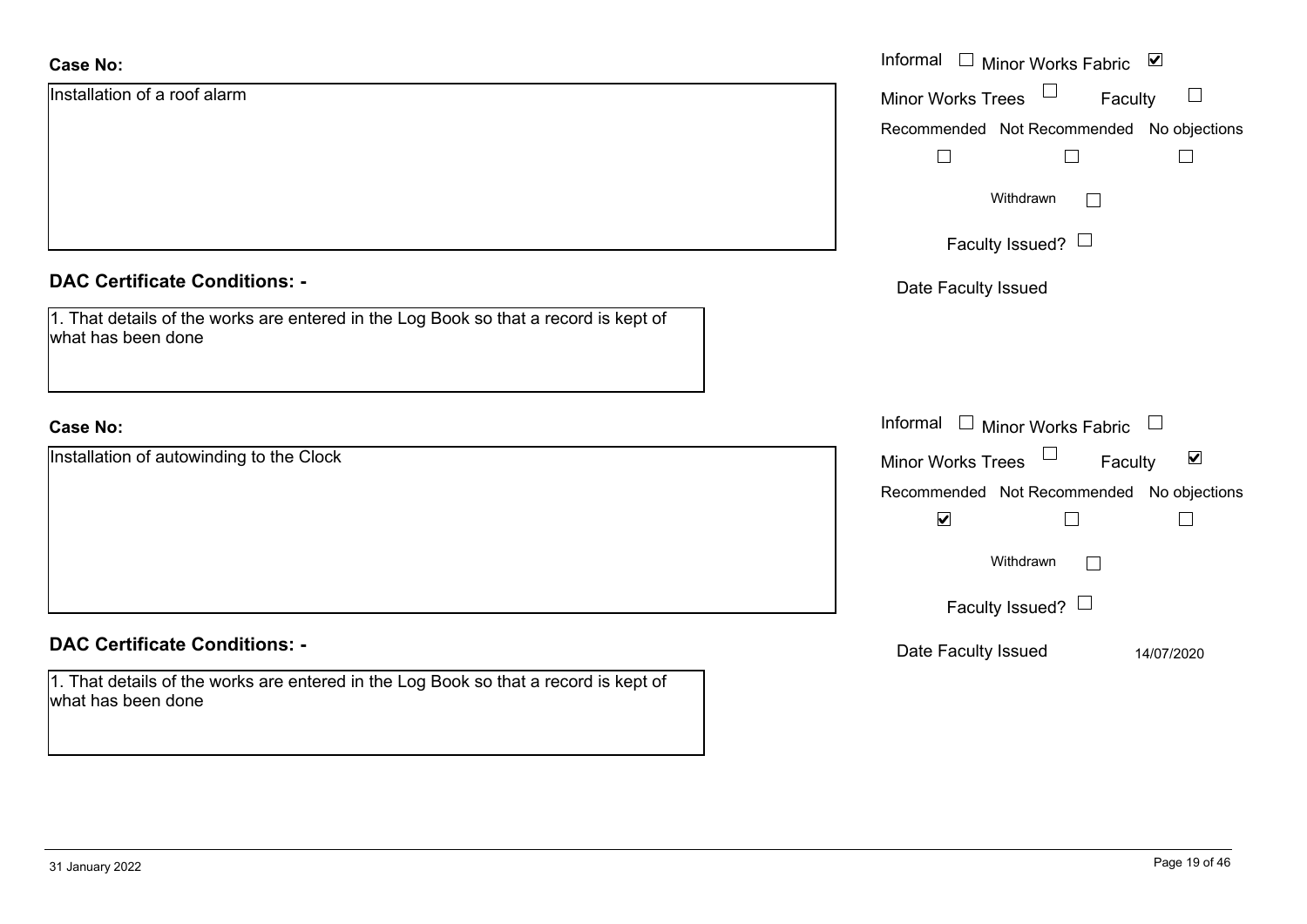#### **Ben No: Church**

# **Donisthorpe, (Local Authority) Cemetery**

#### **Case No:**

| No application for Minor Works / Informal Advice / Formal Advice has been made |  |  |
|--------------------------------------------------------------------------------|--|--|
|--------------------------------------------------------------------------------|--|--|

#### **DAC Certificate Conditions: -**

1. A time limit of 12 months

|                                                                       | Informal $\Box$ Minor Works Fabric $\Box$ |
|-----------------------------------------------------------------------|-------------------------------------------|
| ation for Minor Works / Informal Advice / Formal Advice has been made | Minor Works Trees $\Box$<br>Faculty       |
|                                                                       | Recommended Not Recommended No objections |
|                                                                       |                                           |
|                                                                       | Withdrawn                                 |
|                                                                       | Faculty Issued? $\Box$                    |

Date Faculty Issued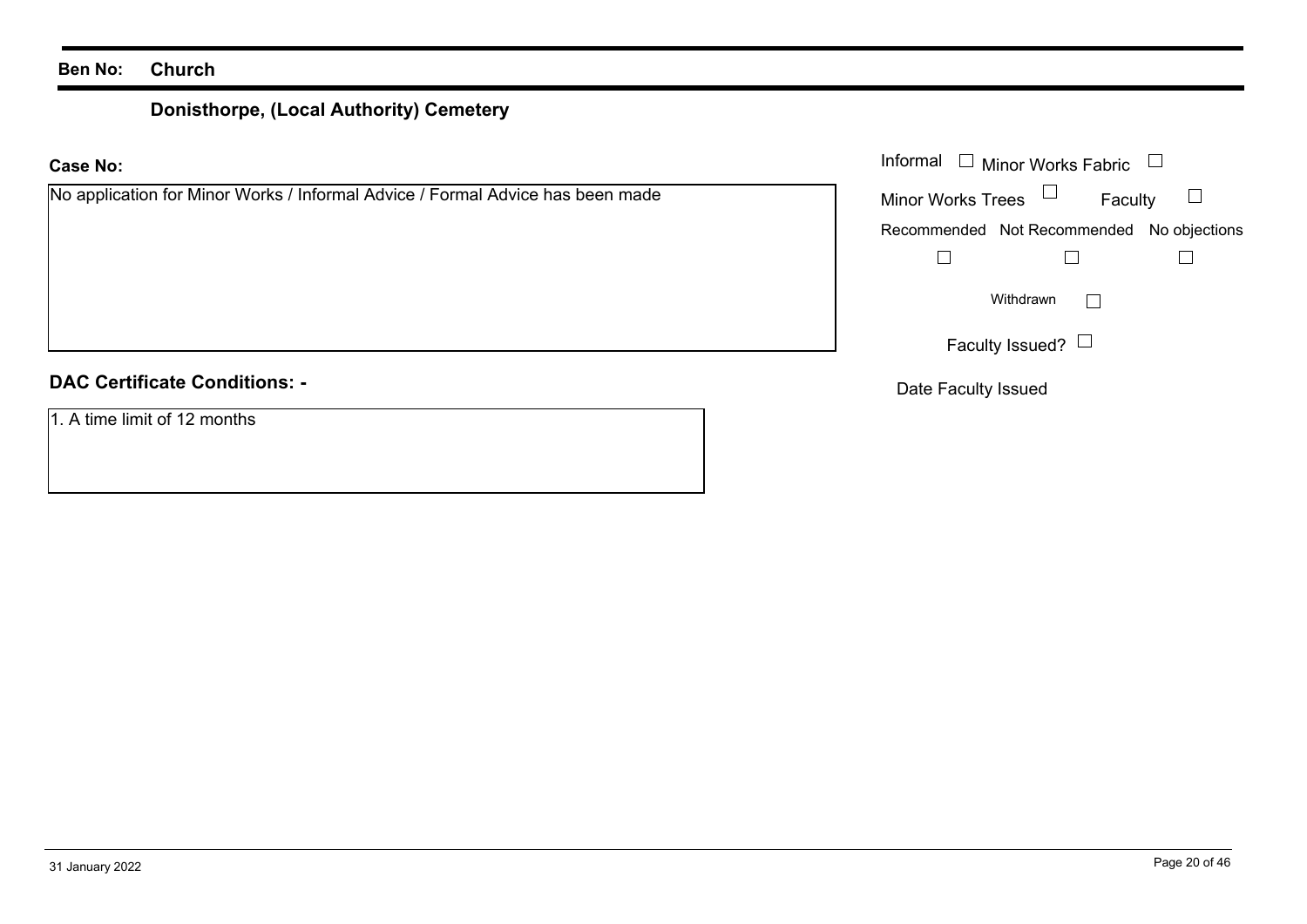#### **Ben No: Church**

#### **20206 Donisthorpe, St John the Evangelist**

| L/1999<br><b>Case No:</b>            | Informal<br>Minor Works Fabric<br>$\mathbf{L}$              |
|--------------------------------------|-------------------------------------------------------------|
| Installation of six floodlights      | Minor Works Trees $\Box$<br>$\blacktriangledown$<br>Faculty |
|                                      | Recommended Not Recommended No objections                   |
|                                      |                                                             |
|                                      | Withdrawn<br>$\mathbf{L}$                                   |
|                                      | Faculty Issued? Ø                                           |
| <b>DAC Certificate Conditions: -</b> | Date Faculty Issued<br>15/03/2002                           |
| 1. A time limit of 12 months         |                                                             |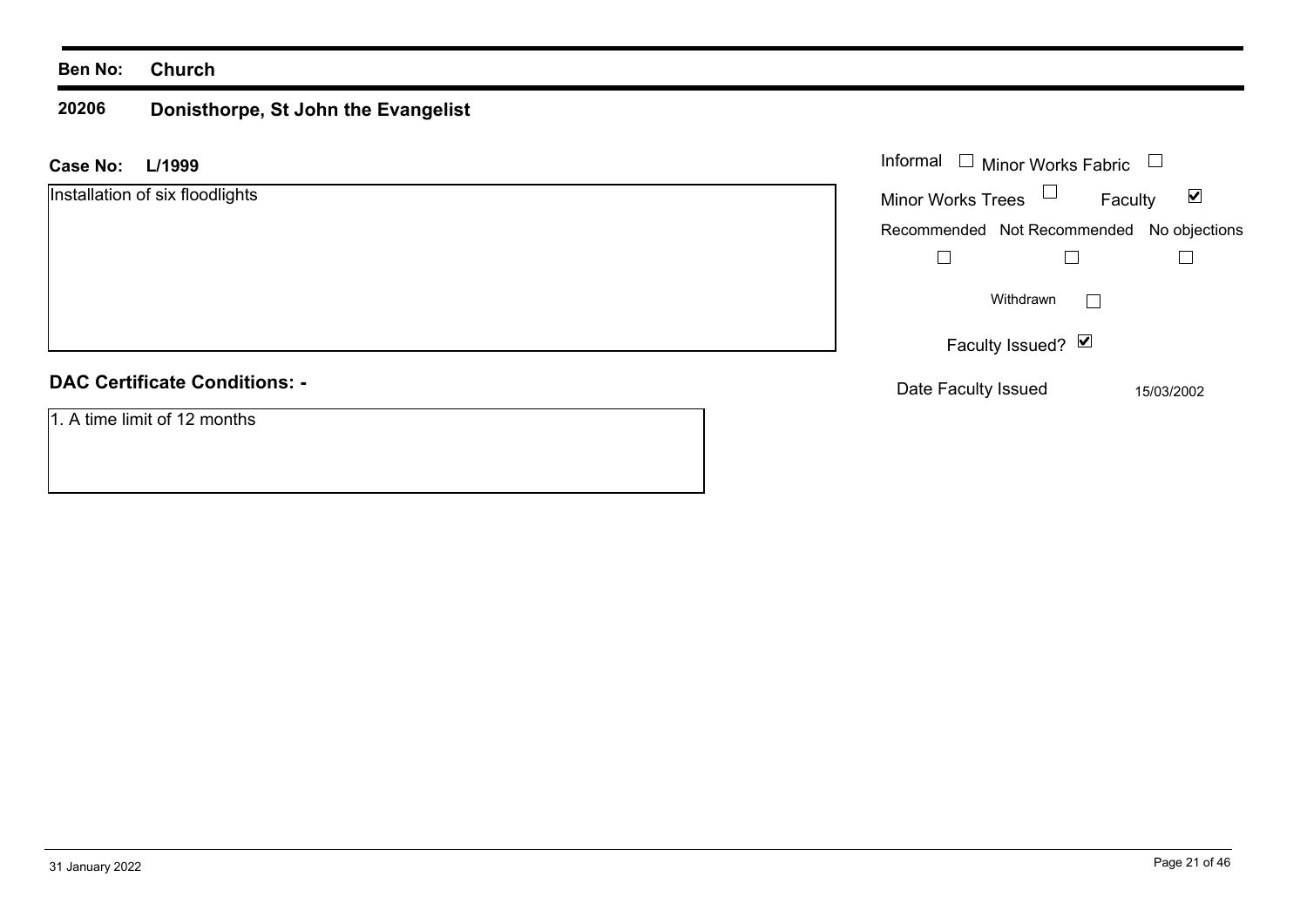| <b>Case No:</b><br>L136/2000                                                                                                                                                                                                                                 | Informal $\square$<br><b>Minor Works Fabric</b>                                                                                                                                                                  |
|--------------------------------------------------------------------------------------------------------------------------------------------------------------------------------------------------------------------------------------------------------------|------------------------------------------------------------------------------------------------------------------------------------------------------------------------------------------------------------------|
| 1. External floodlighting (Certificated 27 November 2000)<br>2. Re-ordering of interior of church and ramp for disabled access<br>3. Re-positioning of Communion Table<br>4. Repairs to windows<br>5. installation of new stained glass                      | $\blacktriangledown$<br><b>Minor Works Trees</b><br>Faculty<br>Recommended Not Recommended No objections<br>$\Box$<br>Withdrawn<br>$\Box$<br>Faculty Issued? $\Box$                                              |
| <b>DAC Certificate Conditions: -</b>                                                                                                                                                                                                                         | Date Faculty Issued                                                                                                                                                                                              |
| 1. A time limit of 12 months                                                                                                                                                                                                                                 |                                                                                                                                                                                                                  |
| <b>Case No:</b><br>L052/2001                                                                                                                                                                                                                                 | Informal $\Box$<br>Minor Works Fabric<br>$\Box$                                                                                                                                                                  |
| 1. Restoration of church windows<br>2. Installation of two new stained glass windows, one on each side of the church, depicting: -<br>a) the ministry<br>b) the re-generation of the area<br>3. Fitting of stainless steel black powder coated window guards | Minor Works Trees<br>$\blacktriangledown$<br>Faculty<br>Recommended Not Recommended No objections<br>$\blacktriangledown$<br>$\Box$<br>$\overline{\phantom{a}}$<br>Withdrawn<br>$\Box$<br>Faculty Issued? $\Box$ |
| <b>DAC Certificate Conditions: -</b>                                                                                                                                                                                                                         | Date Faculty Issued                                                                                                                                                                                              |
| 1. A time limit of 12 months                                                                                                                                                                                                                                 |                                                                                                                                                                                                                  |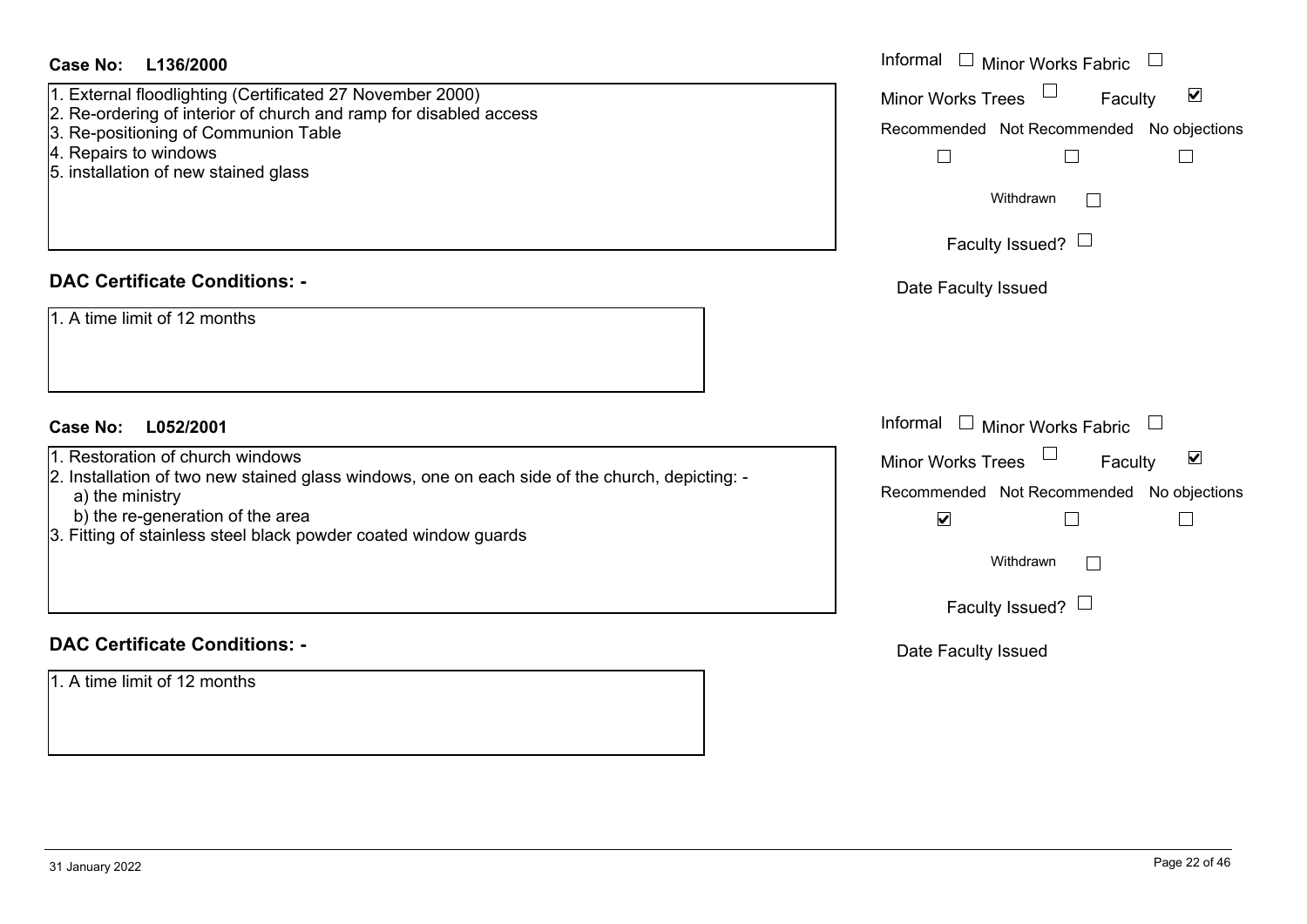| L015/2002<br><b>Case No:</b>                                                  | Informal □ Minor Works Fabric                                     |
|-------------------------------------------------------------------------------|-------------------------------------------------------------------|
| Alterations to the Communion Table in connection with faculty for re-ordering | Minor Works Trees <sup>1</sup><br>Faculty<br>$\blacktriangledown$ |
|                                                                               | Recommended Not Recommended No objections                         |
|                                                                               | $\blacktriangledown$<br>$\Box$<br>$\sqcup$                        |
|                                                                               | Withdrawn<br>$\Box$                                               |
|                                                                               | Faculty Issued? $\Box$                                            |
| <b>DAC Certificate Conditions: -</b>                                          | Date Faculty Issued                                               |
| 1. A time limit of 12 months                                                  |                                                                   |
| <b>Case No:</b><br>L058/2003                                                  | Informal $\Box$ Minor Works Fabric $\Box$                         |
| Installation of polycarbonate window guards                                   | Minor Works Trees $\Box$<br>$\blacktriangledown$<br>Faculty       |
|                                                                               | Recommended Not Recommended No objections                         |
|                                                                               | $\blacktriangledown$<br>$\Box$<br>$\Box$                          |
|                                                                               | Withdrawn<br>$\vert$ $\vert$                                      |
|                                                                               | Faculty Issued? $\Box$                                            |
| <b>DAC Certificate Conditions: -</b>                                          | Date Faculty Issued                                               |
| 1. A time limit of 12 months                                                  |                                                                   |
|                                                                               |                                                                   |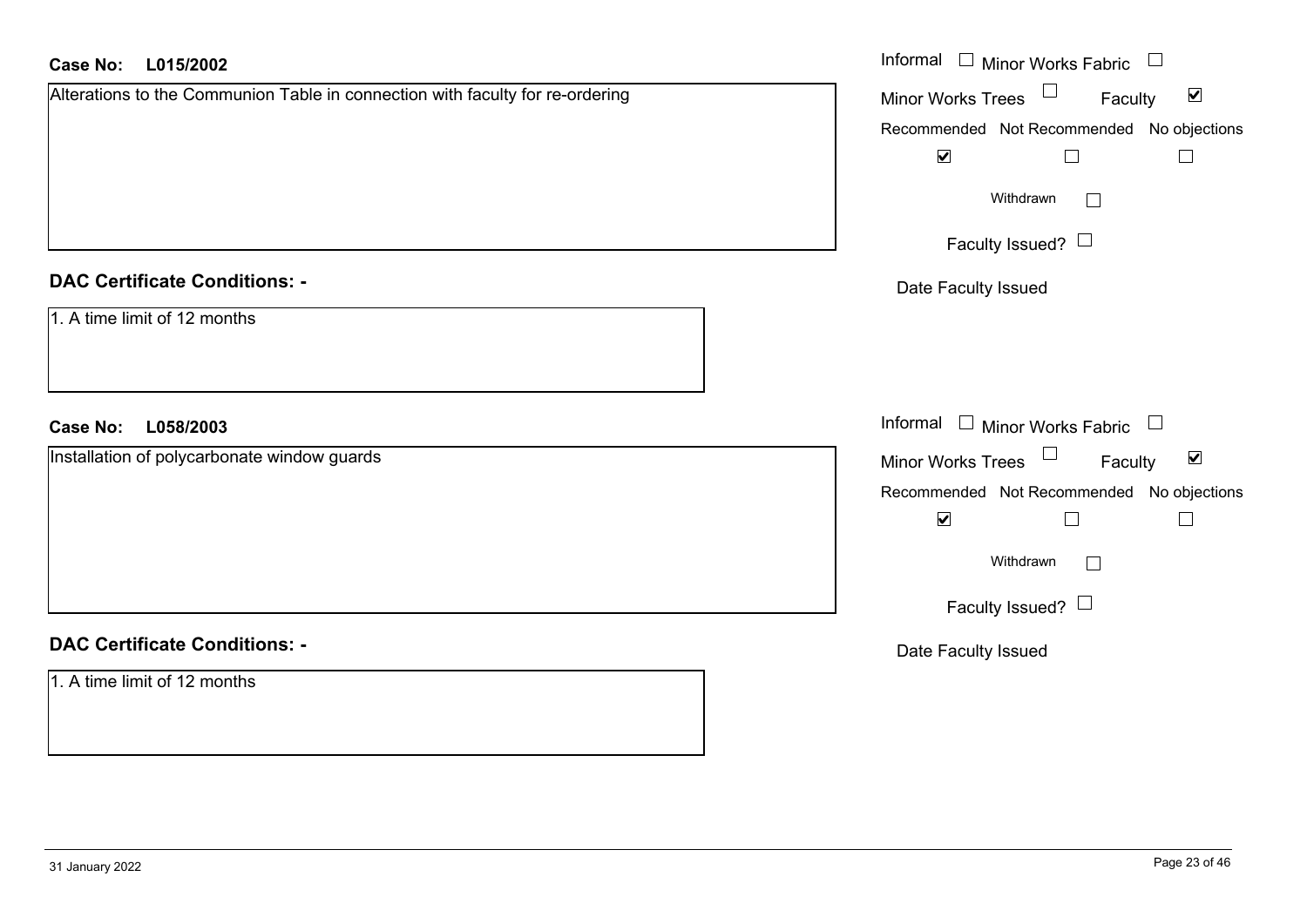| <b>Case No:</b><br>L151/2004                                                                             | Informal ⊠ Minor Works Fabric                        |
|----------------------------------------------------------------------------------------------------------|------------------------------------------------------|
| Extension                                                                                                | Minor Works Trees<br>$\Box$<br>Faculty               |
|                                                                                                          | Recommended Not Recommended No objections            |
|                                                                                                          | $\Box$                                               |
|                                                                                                          | Withdrawn<br>$\Box$                                  |
|                                                                                                          | Faculty Issued? $\Box$                               |
| <b>DAC Certificate Conditions: -</b>                                                                     | Date Faculty Issued                                  |
| 1. A time limit of 12 months                                                                             |                                                      |
| L138/2006<br><b>Case No:</b>                                                                             | Informal Ø Minor Works Fabric U                      |
| Installation of stained glass window, in memory of the Revd Wilf Popejoy, to be located on s wall of the | $\blacktriangledown$<br>Minor Works Trees<br>Faculty |
| nave in the 4th bay from the east end                                                                    | Recommended Not Recommended No objections            |
|                                                                                                          | $\blacktriangledown$<br>$\Box$<br>$\Box$             |
|                                                                                                          | Withdrawn<br>$\mathbb{R}^n$                          |
|                                                                                                          | Faculty Issued? Ø                                    |
| <b>DAC Certificate Conditions: -</b>                                                                     | Date Faculty Issued<br>01/08/2007                    |
| 1. A time limit of 12 months                                                                             |                                                      |

 $\sim$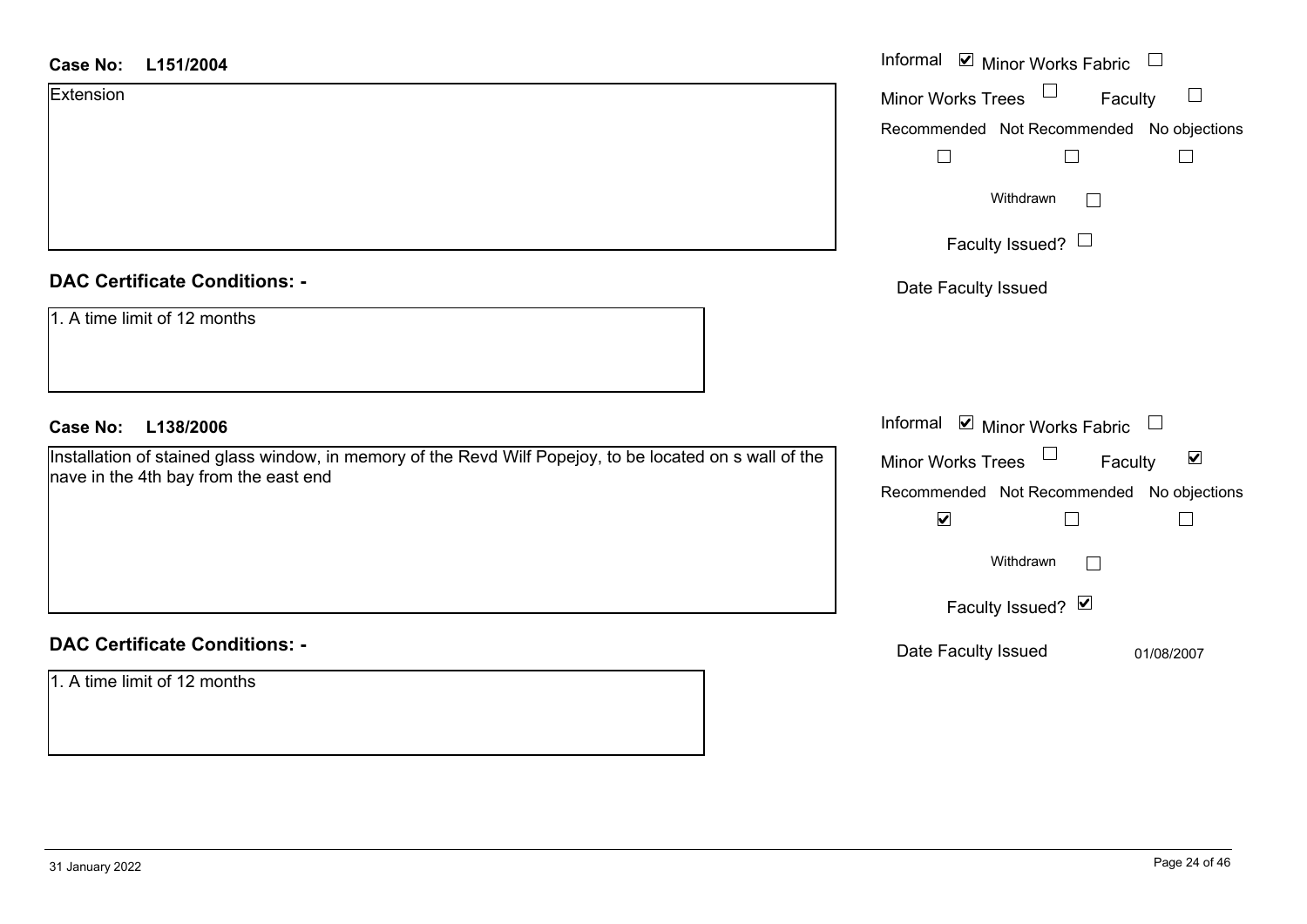01. Remove existing nave pews, choir stalls, pulpit, vestry screen, storage area screens, inner tower doors, and dispose; 02. To remove and dispose of the pipe organ and associated blower, panelling etc.; 03. To take out the existing ground floor structures in the nave and chancel area and replace with new concrete suspended floor with stone and timber flooring finish and stone steps and a ramp to dais, carpeting on part of dais; 04. To relocate the existing font to the new dais; 05. To form a new reredos behind the altar incorporating storage; 06. To form new partitions to new WCs and storage area in the north-west part of the nave with panelled outer facing, plaster-boarded linings internally and anti-slip flooring; also including all associated plumbing and drainage; 07. Install new servery in the south-west part of the nave including serving counter, storage, sink and equipment; also including all associated plumbing and drainage; 08. Install new dado wall panelling to the walls of the nave incorporating enclosures to new fan convectors and pipework for new heating system; 09. Install new heating system including oil-fired boiler in the existing basement boiler house re-using existing flue; 10. To install tanking system to the walls and floor of the boiler house and new sump pump, and to install external hinged cover to the boiler house steps; to infill the old coal-chute in the south side of the boiler house and install new vented door to the boiler house entrance; 11. To install destratification fans to the Nave west wall; 12. To replace all electrical and lighting systems; 13. To install new audio-visual and hearing-aid loop systems; 14. To install a new fire alarm system 15. To form new foul drainage connection to the mains sewer in the highway including trenching through the churchyard under archaeological supervision; 16. To renew the existing water supply pipe through the churchyard in new HDPE pipe (subject to inspection of existing pipe) including trenching through the churchyard under archaeological supervision; 17. To form a new vestry area in the tower at first floor level including installing a new floor structure in the tower to create a vestry ceiling, and lining the vestry walls and new ceiling in plasterboard, forming hatch to the clock-chamber access ladder and providing a door to the top of the old spiral stair; to line and provide a ceiling to the ground floor current storage room to provide a ground-floor robing space; 18. To install new glass doors to the inner tower/west porch entrance; to install new entrance matting system within the tower porch area; and to match the floor of the porch with the new floor in the church 19. To form an enlarged landing and steps outside the old vestry door in the south-east nave corner to form an emergency refuge for wheelchair users;

Informal  $\vee$  Minor Works Fabric  $\Box$  $\Box$  $\blacktriangledown$ Minor Works TreesFaculty Recommended Not Recommended No objections  $\overline{\mathbf{v}}$  $\Box$  $\Box$ Withdrawn $\Box$ Faculty Issued?  $\Box$ 

Re-ordering comprising: -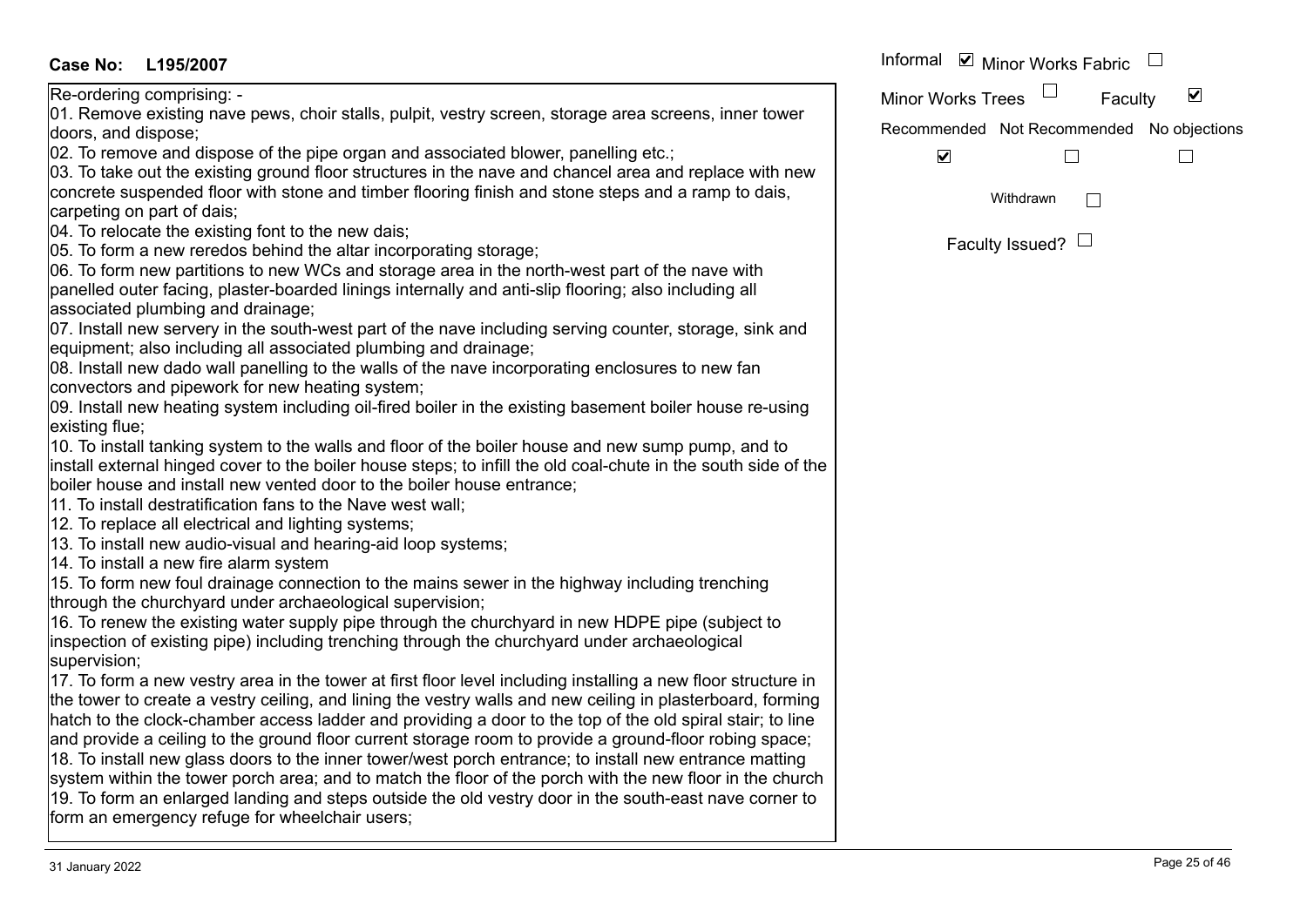20. To generally redecorate the nave, chancel, new vestry, tower entrance porch including external doors, and boiler house new doors etc; 21. Introduction of the following furnishings: a) 150 stacking chairs, manufacturer Alpha Furnishing Ltd. (see below) b) 5 Dollies: 3 to stack and 2 to transport the chairs. c) 10 Folding tables and a storage transporter: 4ft circular, manufacturer Alpha Furnishing Ltd d) New removable altar rails as included in architect's specification e) 2 prayer desks and seats for ministers leading worship f) 1 lectern g) A new organ Makin Rydal h) A new rail to the balcony to raise the height for safety reasons 22. Disposal of the following items from the Vestry: a) Safe b) Oak Table c) Cupboard (used to contain robes & Communion requisites etc.) d) Modern Rack shelfing e) Photocopier f) 2 Piano Stools 23. Disposal of the following items from the Sanctuary / Chancel: a) Altar Rails b) Credence Table c) Chairs and Prayer Desks d) Prayer Desk and Choir Stalls e) Lectern f) Pulpit and brass rail g) Pipe Organ 24. Disposal of the following items from the Nave: a) 8 blue upholstered chairs b) Piano c) Kneelers d) Runners on pews e) Cupboard (for the storage of linen) f) Shelving g) Alms Box h) Chair i) Oak Table i) Porch Pew k) Screen l) Contents of old hall kitchen 25. Disposal of the following items from the balcony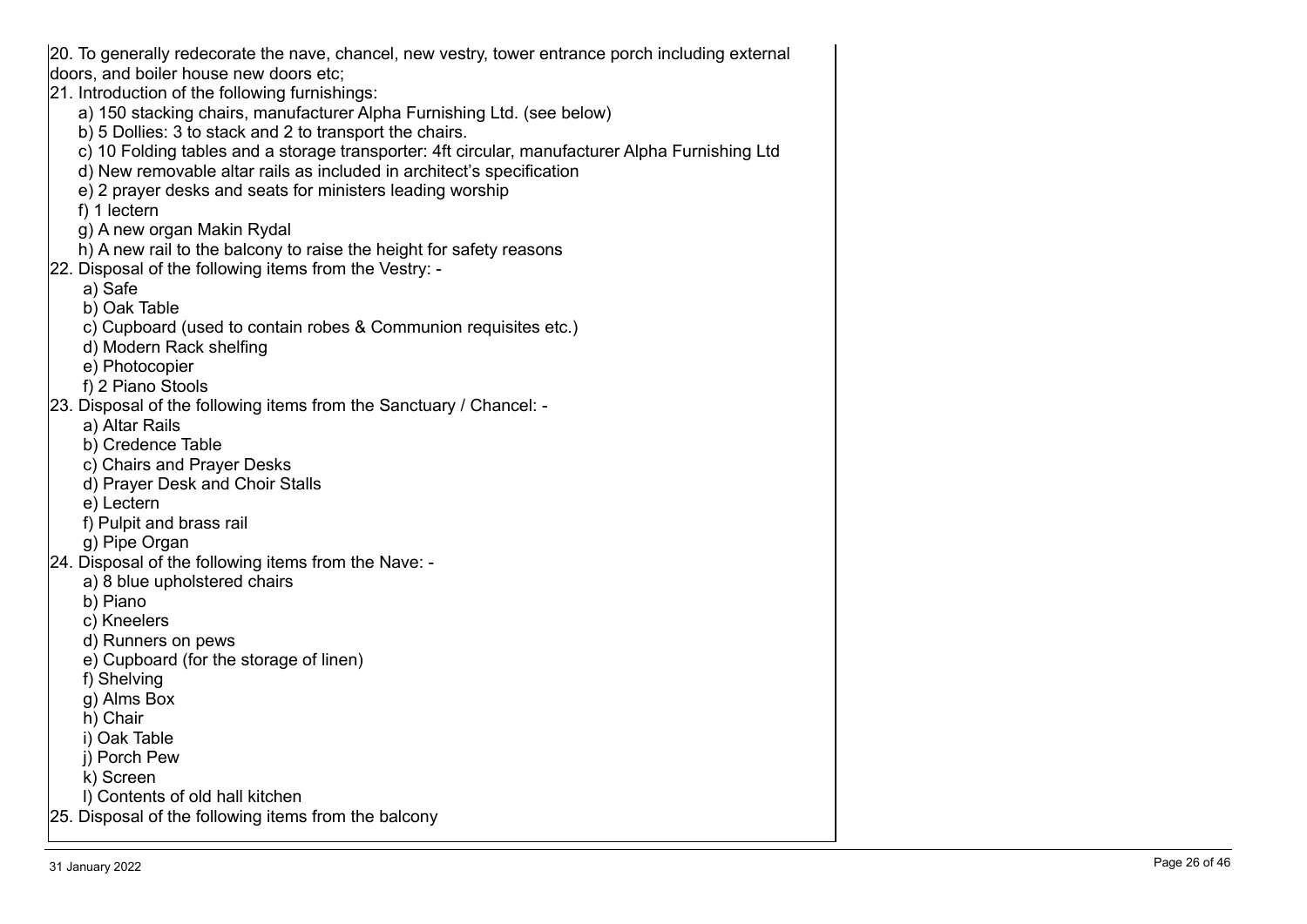| lwhat has been done<br>02. That no works shall take place until the PCC, after consultation with the Diocesan<br>Archaeological Adviser, has secured the implementation of a programme of |                                   |
|-------------------------------------------------------------------------------------------------------------------------------------------------------------------------------------------|-----------------------------------|
| Case No:<br>L034/2007                                                                                                                                                                     | Informal ■ Minor Works Fabric     |
| 1. Removal of 3 choir pews<br>2. Installation of ramp to give access for those with disabilities                                                                                          | Minor Works Trees<br>Fac          |
|                                                                                                                                                                                           | Recommended Not Recommended       |
|                                                                                                                                                                                           |                                   |
|                                                                                                                                                                                           | $\blacktriangledown$<br>Withdrawn |
|                                                                                                                                                                                           | Faculty Issued? $\Box$            |
|                                                                                                                                                                                           |                                   |

01. That details of the works are entered in the Log Book so that a record is kept of what has been done

## **DAC Certificate Conditions: -**

1. A time limit of 12 months

 $\hfill \square$ Faculty

ended No objections

Date Faculty Issued

**DAC Certificate Conditions: -** and the state of the state of the late Faculty Issued and the state of the state of the state of the state of the state of the state of the state of the state of the state of the state of th

 $\Box$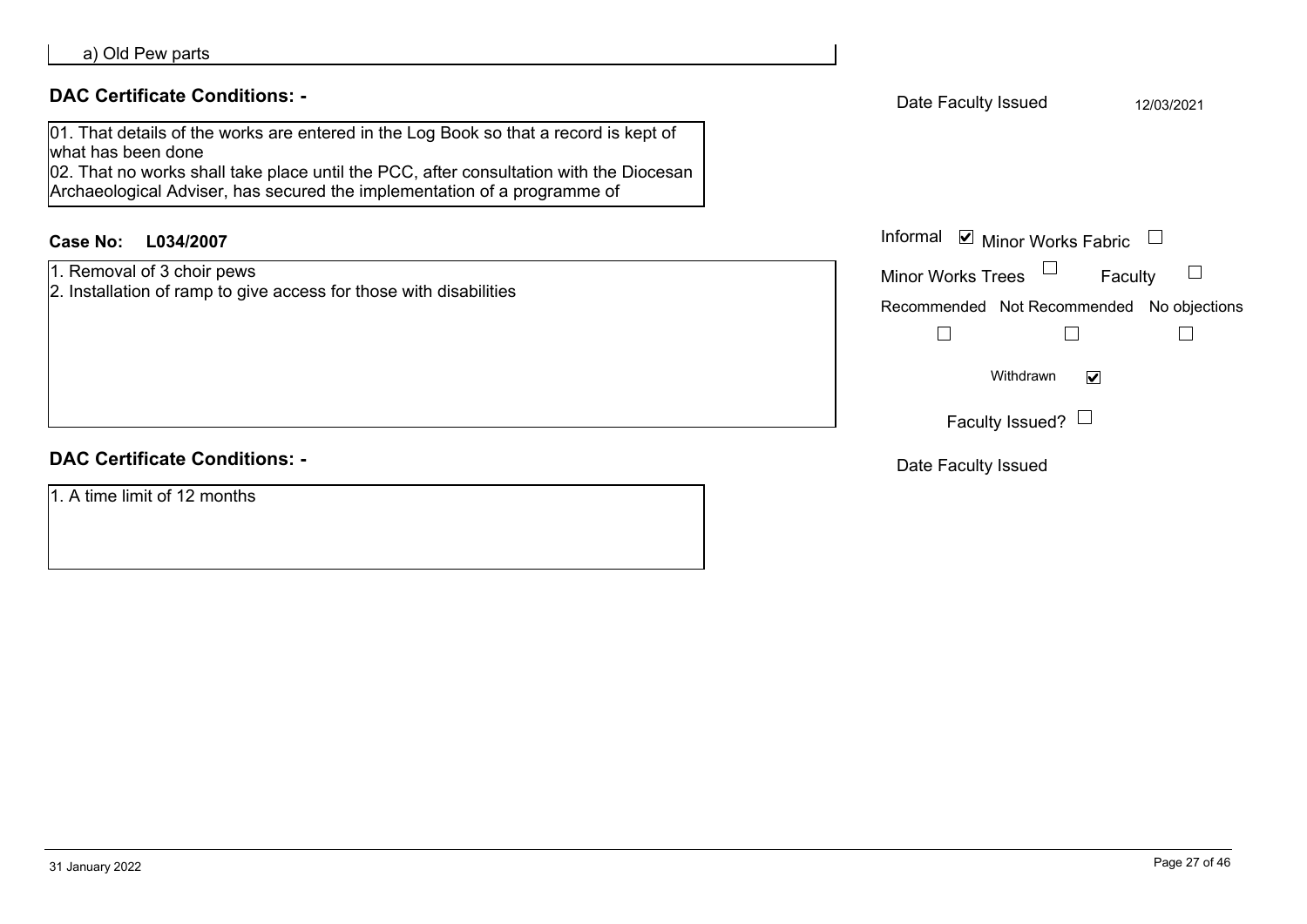| Case No:<br>L089/2010                                                                                                                                                                                                                                                                         | Informal □ Minor Works Fabric                                     |
|-----------------------------------------------------------------------------------------------------------------------------------------------------------------------------------------------------------------------------------------------------------------------------------------------|-------------------------------------------------------------------|
| Tower investigation                                                                                                                                                                                                                                                                           | Minor Works Trees<br>$\blacktriangledown$<br>Faculty              |
|                                                                                                                                                                                                                                                                                               | Recommended Not Recommended No objections                         |
|                                                                                                                                                                                                                                                                                               | $\blacktriangledown$<br>$\Box$                                    |
|                                                                                                                                                                                                                                                                                               | Withdrawn                                                         |
|                                                                                                                                                                                                                                                                                               | Faculty Issued? $\Box$                                            |
| <b>DAC Certificate Conditions: -</b>                                                                                                                                                                                                                                                          | Date Faculty Issued                                               |
| 1. A time limit of 12 months<br>2. That details of the works are entered in the Log Book so that a record is kept of<br>what has been done<br>3. That the PCC submits an estimate / quotation for the works                                                                                   |                                                                   |
| Case No:<br>L170/2011                                                                                                                                                                                                                                                                         | Informal<br>$\Box$ Minor Works Fabric                             |
| Remedial works to the Tower, following investigation work carried out in early 2011, comprising:-                                                                                                                                                                                             | $\blacktriangledown$<br>Minor Works Trees<br>Faculty              |
| 1. Stonework and brickwork repairs to the Tower<br>2. Repairs to the Tower roof, replacing inadequate access ladders and trap, repairing decaying timber<br>structures and resurfacing to waterproof the roof<br>3. Replacement of the inadequate drainage system at the base of the building | Recommended Not Recommended No objections<br>$\blacktriangledown$ |
|                                                                                                                                                                                                                                                                                               | Withdrawn                                                         |
|                                                                                                                                                                                                                                                                                               | Faculty Issued? Ø                                                 |
| <b>DAC Certificate Conditions: -</b>                                                                                                                                                                                                                                                          | Date Faculty Issued<br>03/11/2011                                 |
| 1. A time limit of 12 months<br>2. That details of the works are entered in the Log Book so that a record is kept of                                                                                                                                                                          |                                                                   |

what has been done

3. That digging is done by hand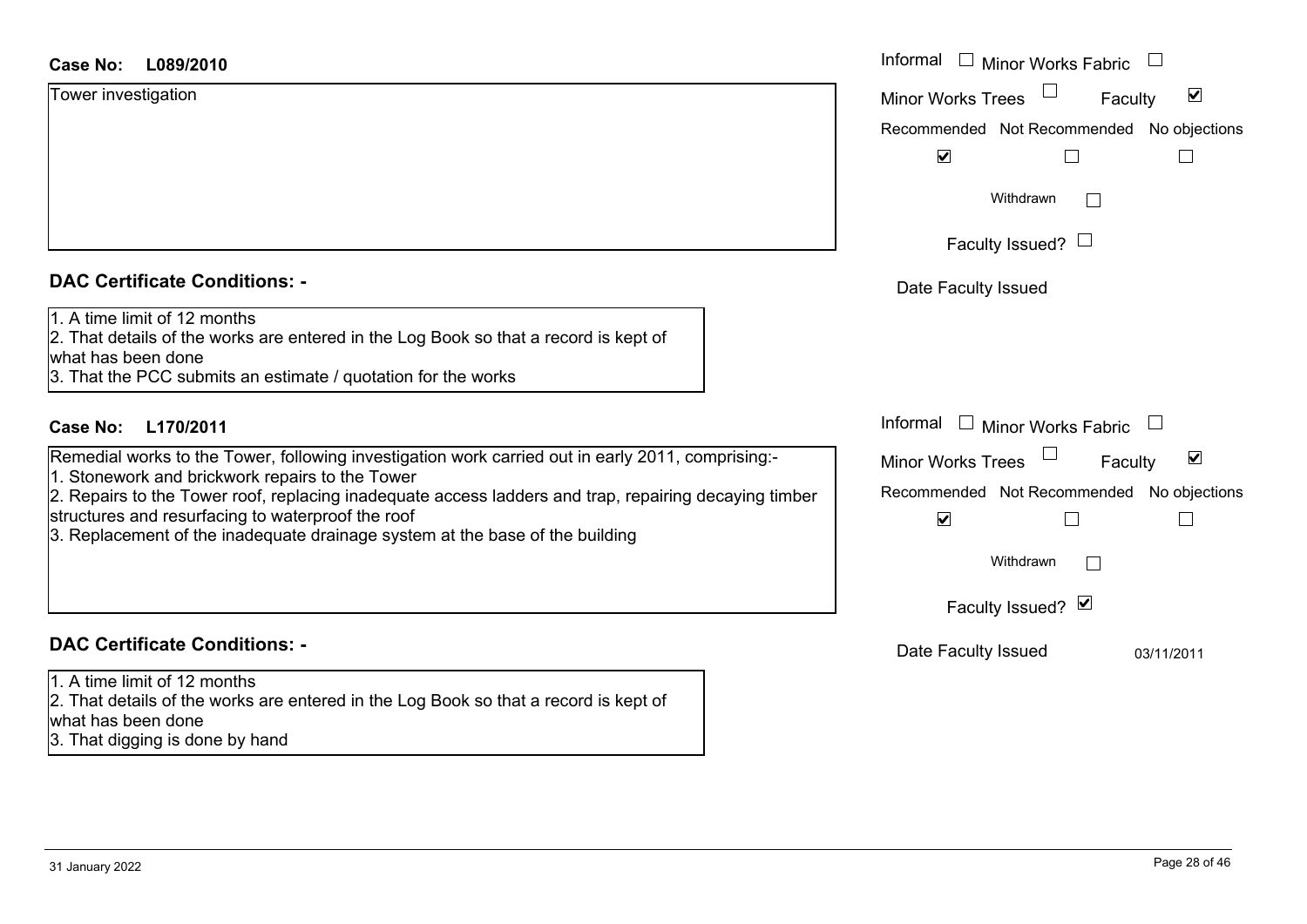#### **L008/2010Case No:** Informal

The loan of three items of silver: -1. A George III flagon 2. A George III paten 3. An Elizabethan Cup (from the now redundant church of Stretton-en-le-Field, St Michael) to Ashby-de-la-Zouch Museum

#### **DAC Certificate Conditions: -**

1. A time limit of 12 months

2. That details of the works are entered in the Log Book so that a record is kept of what has been done

#### **L192/2012Case No:** Informal

Disposal of two Oak Pews: -

1. 1.34m long x 1.04m high

2. 1.09m long x 1.09m high

previously (pre-1939) removed from the Nave of the church and currently stored in the Tower

## **DAC Certificate Conditions: -**

1. A time limit of 12 months2. That details of the works are entered in the Log Book so that a record is kept of what has been done

| Informal<br><b>Minor Works Fabric</b><br>$\overline{\mathbf{v}}$<br><b>Minor Works Trees</b><br>Faculty<br>Recommended Not Recommended No objections<br>$\blacktriangledown$<br>Withdrawn |
|-------------------------------------------------------------------------------------------------------------------------------------------------------------------------------------------|
| Faculty Issued? Ø                                                                                                                                                                         |
| Date Faculty Issued<br>19/07/2011                                                                                                                                                         |
| Informal<br><b>Minor Works Fabric</b>                                                                                                                                                     |
| ⊻<br><b>Minor Works Trees</b><br>Faculty                                                                                                                                                  |
| Recommended Not Recommended No objections<br>$\blacktriangledown$<br>Withdrawn<br>Faculty Issued? Ø                                                                                       |
|                                                                                                                                                                                           |
| Date Faculty Issued<br>20/11/2012                                                                                                                                                         |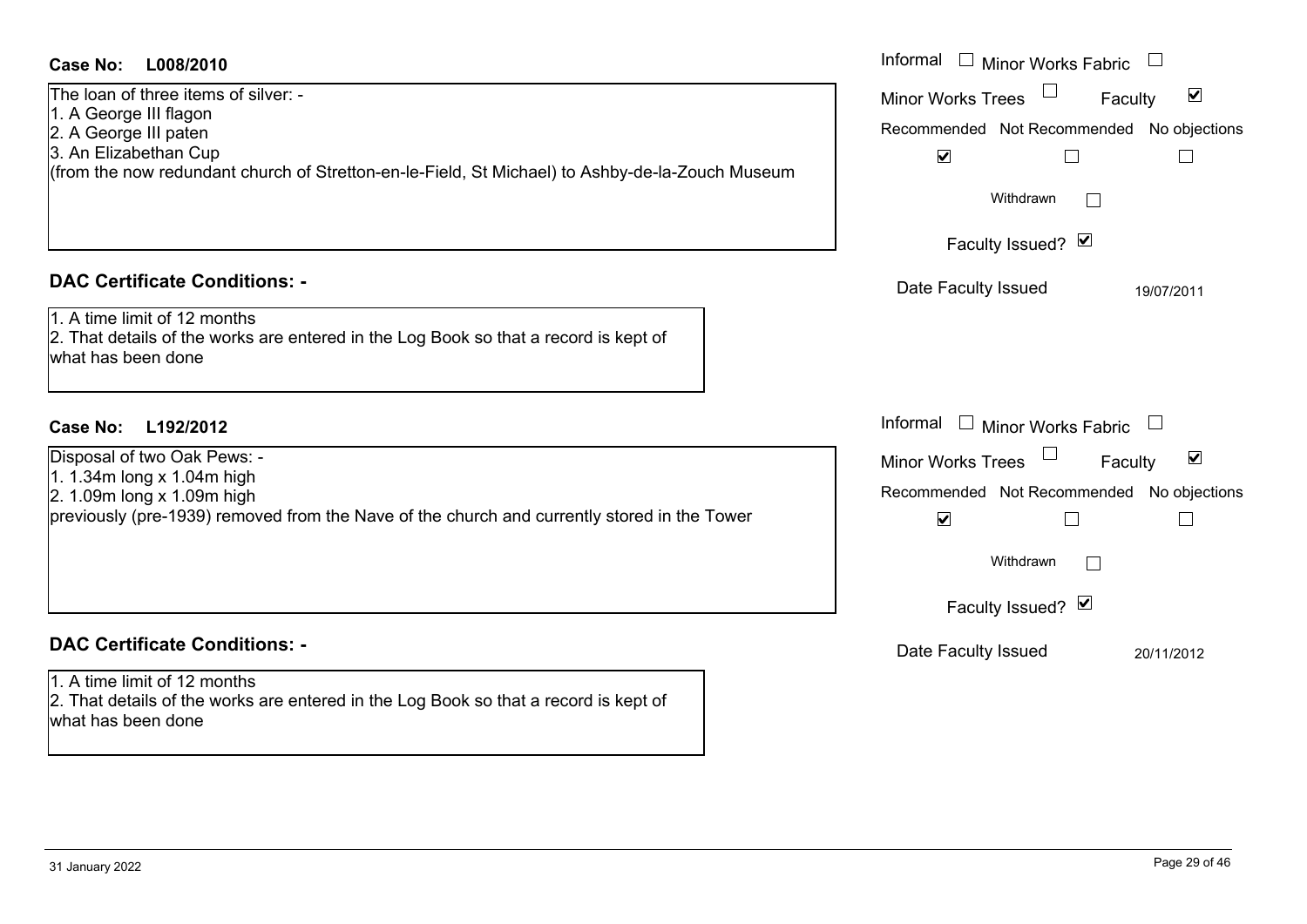| <b>Case No:</b><br>L099/2013                                                                                                                                                                       | Informal<br>$\Box$<br>Minor Works Fabric                    |
|----------------------------------------------------------------------------------------------------------------------------------------------------------------------------------------------------|-------------------------------------------------------------|
| Investiagtion of the roofs to the: -                                                                                                                                                               | $\blacktriangledown$<br><b>Minor Works Trees</b><br>Faculty |
| 1. Nave<br>2. Chancel                                                                                                                                                                              | No objections<br>Recommended Not Recommended                |
|                                                                                                                                                                                                    | $\blacktriangledown$                                        |
|                                                                                                                                                                                                    | Withdrawn<br>$\mathcal{L}^{\mathcal{A}}$                    |
|                                                                                                                                                                                                    | Faculty Issued? Ø                                           |
| <b>DAC Certificate Conditions: -</b>                                                                                                                                                               | Date Faculty Issued<br>24/07/2013                           |
| 1. A time limit of 12 months<br>2. That details of the works are entered in the Log Book so that a record is kept of<br>what has been done                                                         |                                                             |
| L038/2014<br><b>Case No:</b>                                                                                                                                                                       | Informal Informal Minor Works Fabric                        |
| 1. Repairs to: -                                                                                                                                                                                   | $\blacktriangledown$<br>Minor Works Trees<br>Faculty        |
| a) Nave<br>b) Chancel                                                                                                                                                                              | Recommended Not Recommended<br>No objections                |
| roofs                                                                                                                                                                                              | $\blacktriangledown$<br>$\Box$<br>$\vert \ \ \vert$         |
| 2. Replacement of rainwater goods<br>3. Re-pointing in high level open joints, copings and cracks in Nave and Chancel masonry                                                                      | Withdrawn<br>$\Box$                                         |
|                                                                                                                                                                                                    | Faculty Issued? Ø                                           |
| <b>DAC Certificate Conditions: -</b>                                                                                                                                                               | Date Faculty Issued<br>22/05/2014                           |
| 1. That details of the works are entered in the Log Book so that a record is kept of<br>what has been done<br>2. That any plumbers marks found on existing lead should be photographed, identified |                                                             |

and cut-out, then retained or spot-welded back into the new lead work according to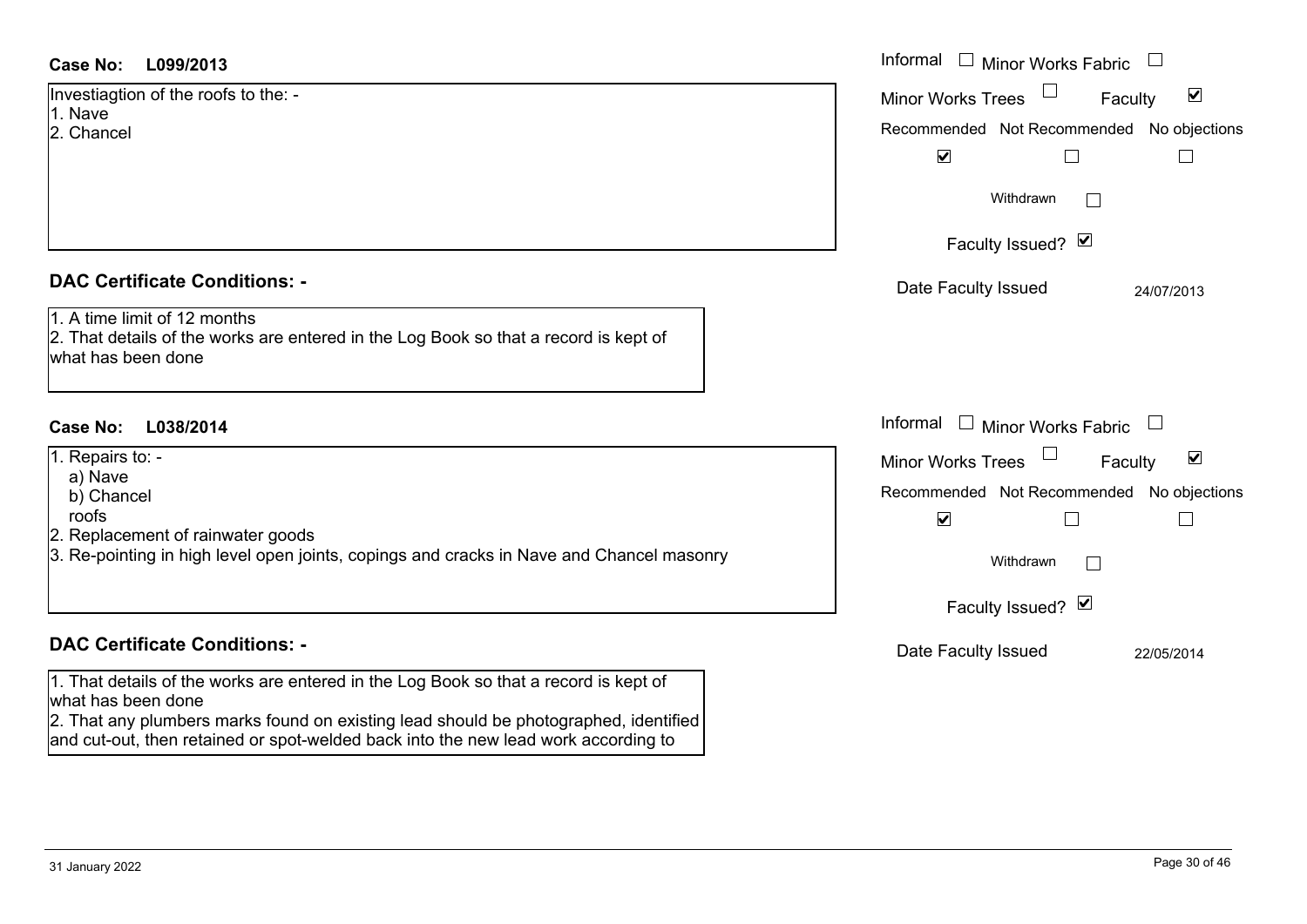| <b>Case No:</b><br>L262/2015                                                                                                                                                                | Informal $\Box$ Minor Works Fabric                          |
|---------------------------------------------------------------------------------------------------------------------------------------------------------------------------------------------|-------------------------------------------------------------|
| 1. Felling a dying Horse Chestnut tree in the North Eastern corner of the Churchyard<br>2. Removing dead wood and raising the crowns of two Horse Chestnut trees to the north side of the   | $\blacktriangledown$<br><b>Minor Works Trees</b><br>Faculty |
| Church to a safe and legal level                                                                                                                                                            | Recommended Not Recommended No objections                   |
|                                                                                                                                                                                             |                                                             |
|                                                                                                                                                                                             | Withdrawn                                                   |
|                                                                                                                                                                                             | Faculty Issued? $\Box$                                      |
| <b>DAC Certificate Conditions: -</b>                                                                                                                                                        | Date Faculty Issued                                         |
| 1. A time limit of 12 months<br>2. That details of the works are entered in the Log Book so that a record is kept of<br>what has been done                                                  |                                                             |
| <b>Case No:</b>                                                                                                                                                                             | Informal<br>$\Box$ Minor Works Fabric                       |
| Excavation of 5 Archaeological Test Pits                                                                                                                                                    | $\blacktriangledown$<br><b>Minor Works Trees</b><br>Faculty |
|                                                                                                                                                                                             | Recommended Not Recommended No objections                   |
|                                                                                                                                                                                             | $\blacktriangledown$                                        |
|                                                                                                                                                                                             | Withdrawn                                                   |
|                                                                                                                                                                                             | Faculty Issued? $\Box$                                      |
| <b>DAC Certificate Conditions: -</b>                                                                                                                                                        | Date Faculty Issued<br>29/10/2019                           |
| 1. That details of the works are entered in the Log Book so that a record is kept of<br>what has been done<br>2. That any trenches should be dug by hand and the DAC Archaeological Adviser |                                                             |
| invited to be present during the excavations                                                                                                                                                |                                                             |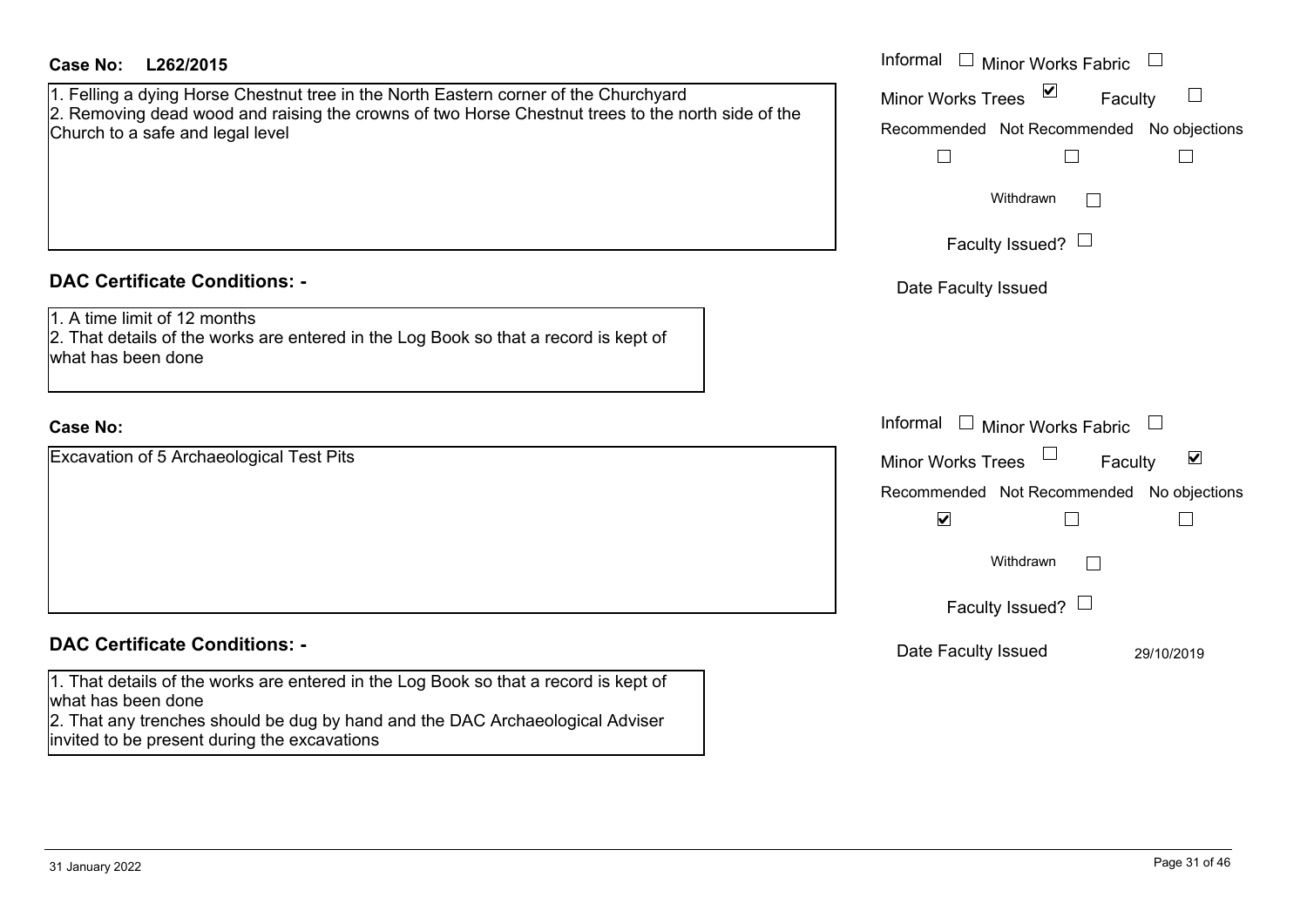#### **Ben No: Church**

**10305Drayton, St James**

#### **L137/2000Case No:** Informal

| New drains | Minor Wo |                         |
|------------|----------|-------------------------|
|            | Recomme  |                         |
|            |          | $\overline{\mathbf{v}}$ |
|            |          |                         |
|            |          |                         |
|            |          |                         |

#### **DAC Certificate Conditions: -**

1. A time limit of 12 months 2. That there should be an Archaeological Watching Brief for the digging of the trenches 3. That not less than fifteen working days notice of the commencement of the works should be given to the Diocesan Archaeological Adviser

|                          | Informal $\;\;\Box\;$ Minor Works Fabric  |   |
|--------------------------|-------------------------------------------|---|
| <b>Minor Works Trees</b> | Faculty                                   | M |
|                          | Recommended Not Recommended No objections |   |
|                          |                                           |   |
|                          | Withdrawn                                 |   |
|                          | Faculty Issued? $\Box$                    |   |

Date Faculty Issued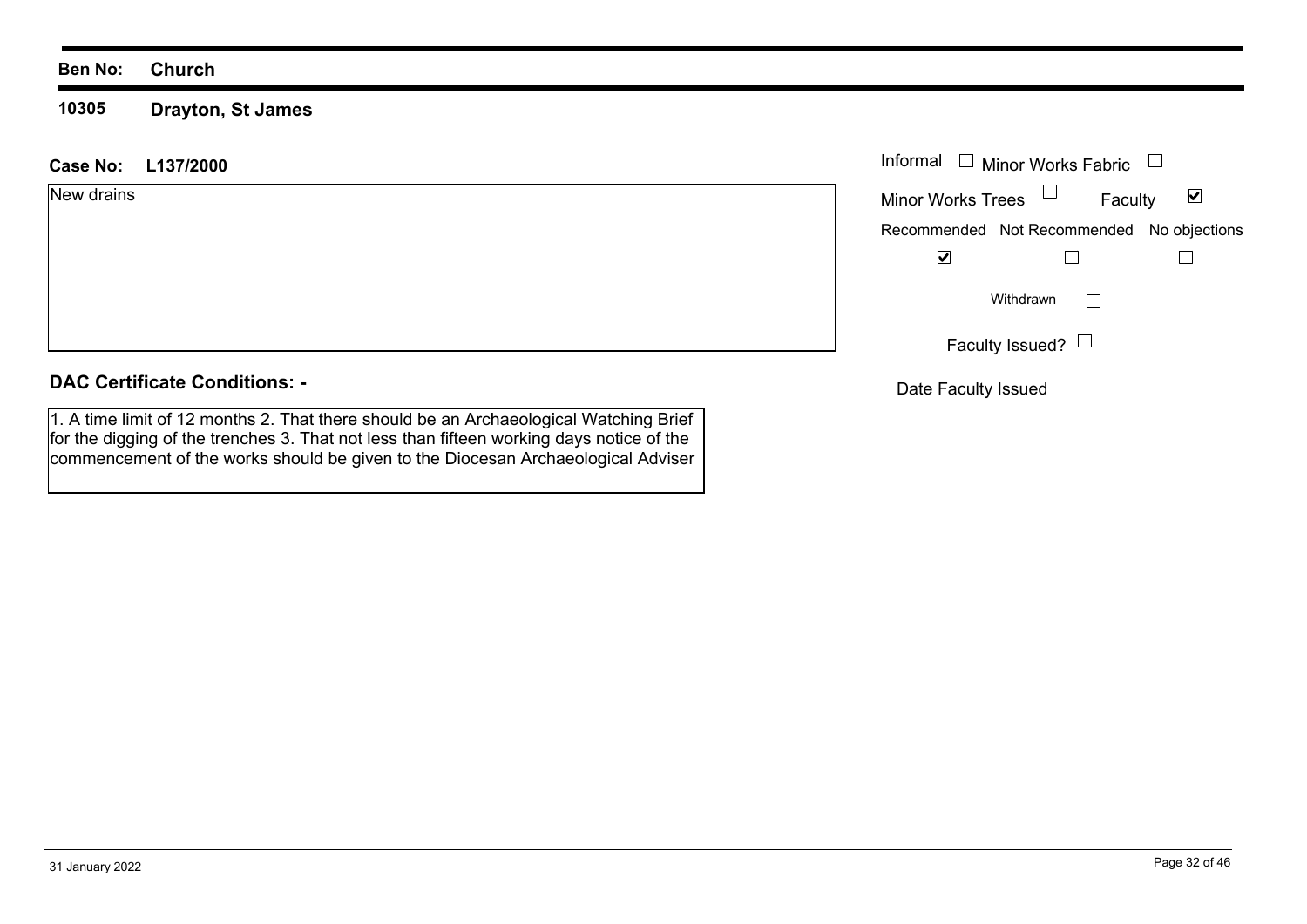| <b>Case No:</b><br>L136/2010                                                                                                                  | Informal ☑ Minor Works Fabric                             |
|-----------------------------------------------------------------------------------------------------------------------------------------------|-----------------------------------------------------------|
| 1. Internal re-decoration comprising of re-plastering and re-painting<br>2. Introduce an electrics box, and cover wiring                      | <b>Minor Works Trees</b><br>Faculty<br>L                  |
| 3. Replace three wall heaters                                                                                                                 | Recommended Not Recommended No objections                 |
| 4. Enlargement of roof access hatch                                                                                                           | $\blacktriangledown$                                      |
| 5. Re-location of Communion Rail                                                                                                              |                                                           |
| 6. Treatment of Door                                                                                                                          | Withdrawn<br>$\mathbf{I}$                                 |
|                                                                                                                                               | Faculty Issued? Ø                                         |
| <b>DAC Certificate Conditions: -</b>                                                                                                          | Date Faculty Issued<br>29/02/2016                         |
| 1. That details of the works are entered in the Log Book so that a record is kept of                                                          |                                                           |
| what has been done                                                                                                                            |                                                           |
| 2. That, where possible, all fixings should be made into joints, not stonework, using<br>stainless steel or non-ferrous screws in fibre plugs |                                                           |
|                                                                                                                                               |                                                           |
| <b>Case No:</b>                                                                                                                               | Informal $\blacksquare$ Minor Works Fabric $\blacksquare$ |
| Development of the Church building to become a village meeting space                                                                          | $\Box$<br><b>Minor Works Trees</b><br>Faculty             |
|                                                                                                                                               | Recommended Not Recommended No objections                 |
|                                                                                                                                               | L<br>$\vert \ \ \vert$                                    |
|                                                                                                                                               | Withdrawn<br>$\blacktriangledown$                         |
|                                                                                                                                               | Faculty Issued? $\Box$                                    |
| <b>DAC Certificate Conditions: -</b>                                                                                                          | Date Faculty Issued                                       |
| 1. That details of the works are entered in the Log Book so that a record is kept of<br>what has been done                                    |                                                           |
|                                                                                                                                               |                                                           |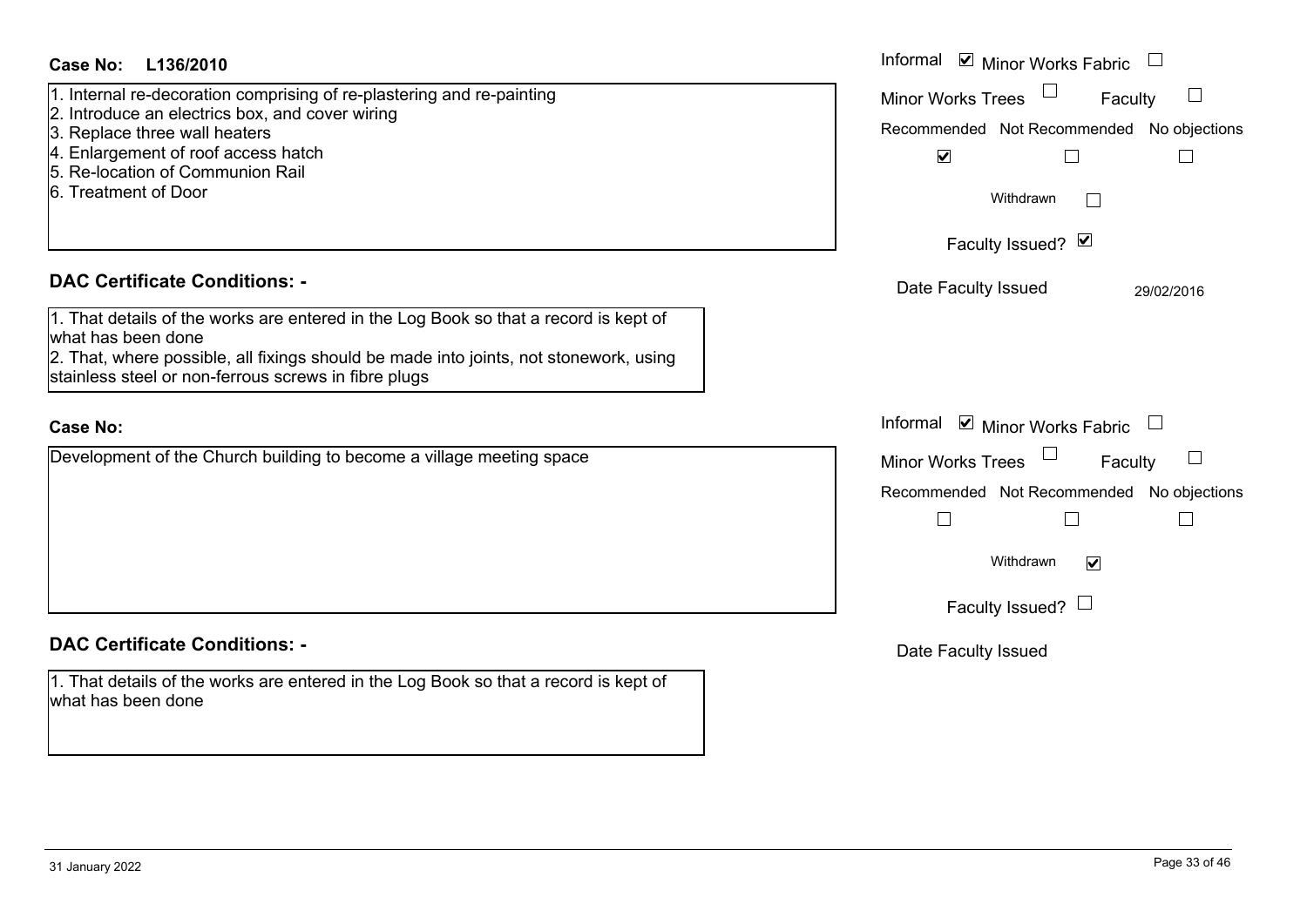#### **Ben No: Church**

#### **20304Dunton Bassett, All Saints**

#### **L074/2000 Case No:** Informal

1. Repairs to: -

a) South Porch masonry

b) Timber door

c) Belfry louvres

2. Secure loose plasterwork in South Transept with exploratory work to establish stability of wall paintings

### **DAC Certificate Conditions: -**

1. A time limit of 12 months

| Informal                 | $\Box$ Minor Works Fabric                 |  |
|--------------------------|-------------------------------------------|--|
| <b>Minor Works Trees</b> | Faculty                                   |  |
|                          | Recommended Not Recommended No objections |  |
|                          |                                           |  |
|                          | Withdrawn                                 |  |
|                          | Faculty Issued?                           |  |

Date Faculty Issued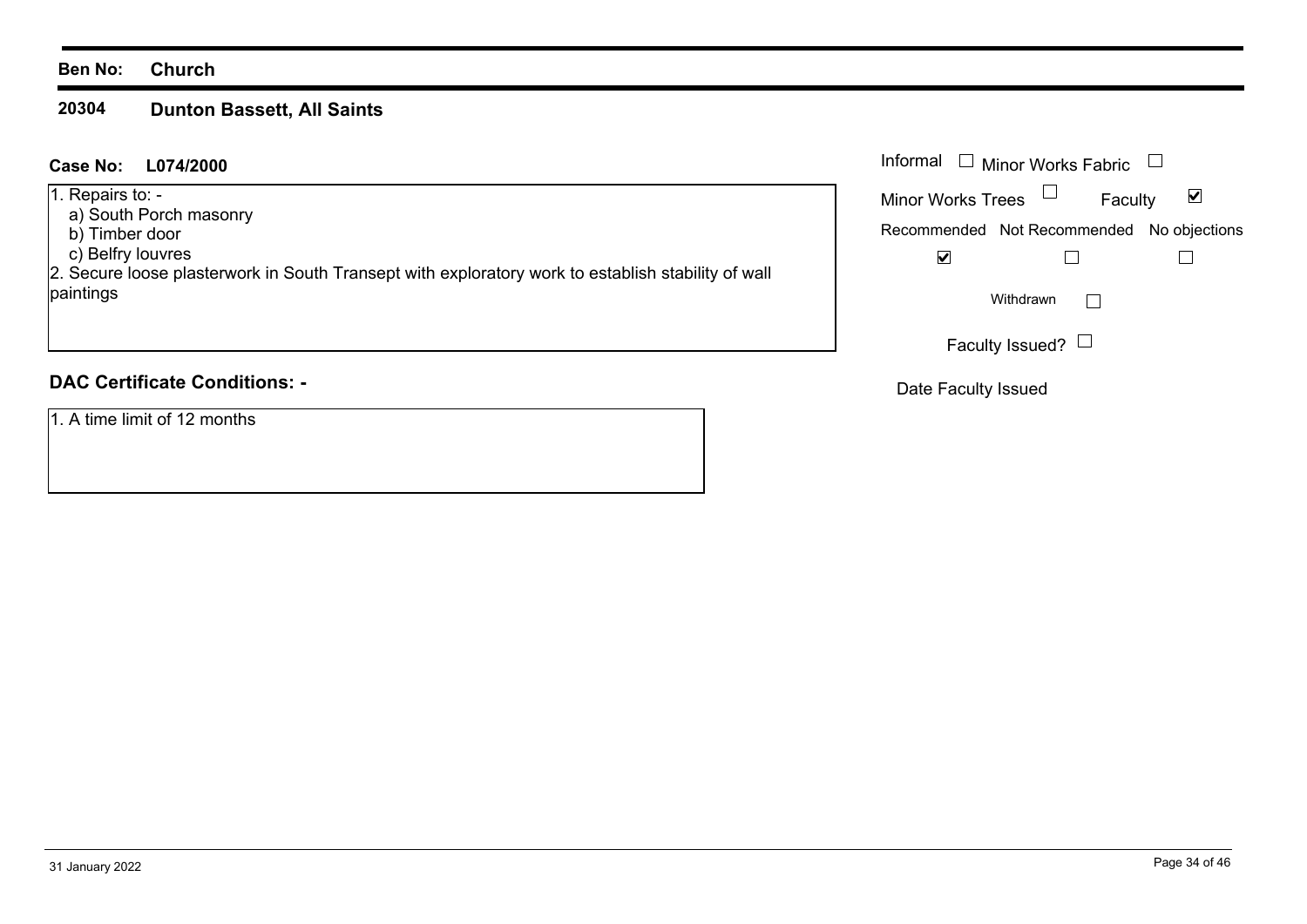#### **L113/2001Case No:**

| L113/2001<br><b>Case No:</b>                                   | Informal $\Box$ Minor Works Fabric                             |
|----------------------------------------------------------------|----------------------------------------------------------------|
| Installation of Induction Loop System                          | $\Box$<br>$\blacktriangledown$<br>Minor Works Trees<br>Faculty |
|                                                                | Recommended Not Recommended No objections                      |
|                                                                | $\blacktriangledown$<br>$\Box$                                 |
|                                                                | Withdrawn                                                      |
|                                                                | Faculty Issued? Ø                                              |
| <b>DAC Certificate Conditions: -</b>                           | Date Faculty Issued<br>06/02/2002                              |
| 1. A time limit of 12 months                                   |                                                                |
| L140/2003<br><b>Case No:</b>                                   | Informal $\blacksquare$ Minor Works Fabric $\Box$              |
| Proposal to erect an extension to the north side of the church | Minor Works Trees<br>$\Box$<br>Faculty                         |
|                                                                | Recommended Not Recommended No objections                      |
|                                                                | $\vert \ \ \vert$<br>$\perp$                                   |
|                                                                | Withdrawn<br>П                                                 |
|                                                                | Faculty Issued? $\Box$                                         |
| <b>DAC Certificate Conditions: -</b>                           | Date Faculty Issued                                            |
| 1. A time limit of 12 months                                   |                                                                |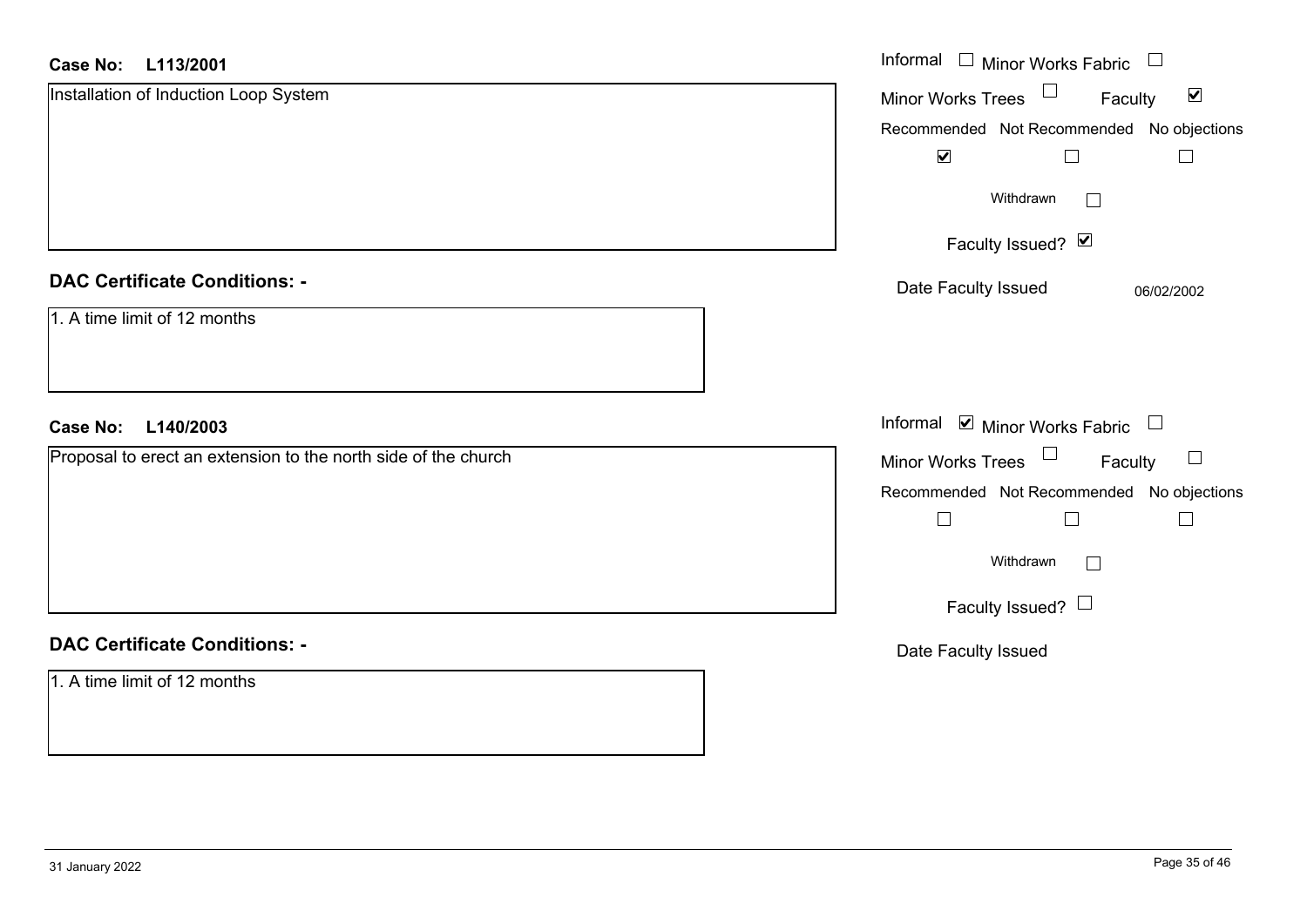#### **L132/2003Case No:**

| L132/2003<br><b>Case No:</b>                                    | Informal Ø Minor Works Fabric □                      |
|-----------------------------------------------------------------|------------------------------------------------------|
| Extension to south side of church                               | $\blacktriangledown$<br>Minor Works Trees<br>Faculty |
|                                                                 | Recommended Not Recommended No objections            |
|                                                                 | $\blacktriangledown$<br>$\Box$                       |
|                                                                 | Withdrawn                                            |
|                                                                 | Faculty Issued? Ø                                    |
| <b>DAC Certificate Conditions: -</b>                            | Date Faculty Issued<br>22/09/2004                    |
| 1. A time limit of 12 months                                    |                                                      |
| <b>Case No:</b><br>L206/2007                                    | Informal □ Minor Works Fabric ☑                      |
| Installation of Bench in churchyard in memory of Anita Richards | Minor Works Trees<br>$\Box$<br>Faculty               |
|                                                                 | Recommended Not Recommended No objections            |
|                                                                 | $\Box$<br>⊔<br>$\Box$                                |
|                                                                 | Withdrawn<br>П                                       |
|                                                                 | Faculty Issued?                                      |
| <b>DAC Certificate Conditions: -</b>                            | Date Faculty Issued                                  |
|                                                                 |                                                      |
|                                                                 |                                                      |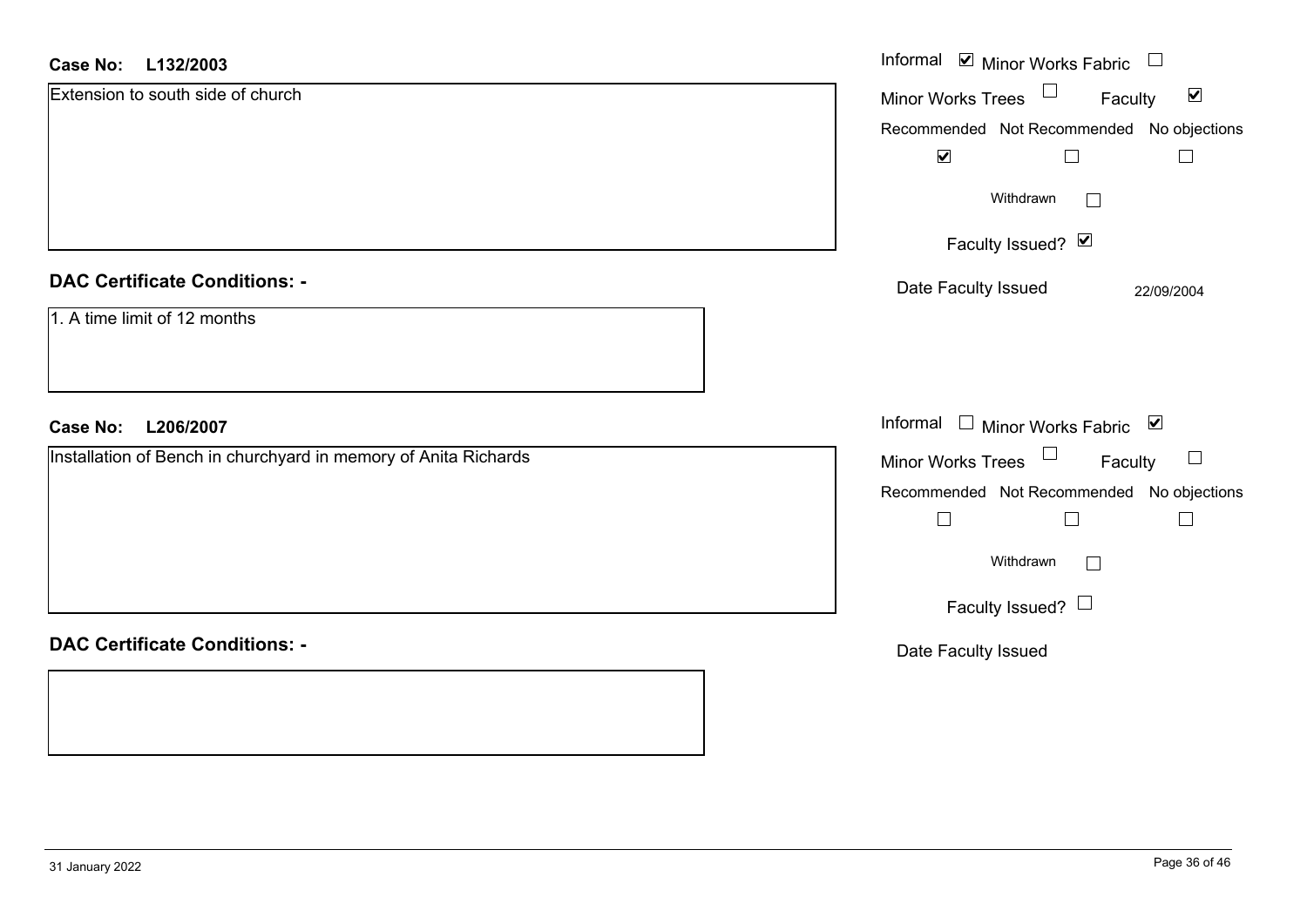| <b>Case No:</b><br>L205/2007                                                                                                                                                                                                                                     | Informal<br><b>Minor Works Fabric</b>                                                                                     |
|------------------------------------------------------------------------------------------------------------------------------------------------------------------------------------------------------------------------------------------------------------------|---------------------------------------------------------------------------------------------------------------------------|
| 1. Reduce the height & spread of Yew<br>2. Lop dead or dying limbs of mature Beech                                                                                                                                                                               | $\blacktriangledown$<br>Minor Works Trees<br>$\Box$<br>Faculty<br>Recommended Not Recommended No objections               |
|                                                                                                                                                                                                                                                                  | Withdrawn<br>$\mathcal{L}^{\mathcal{A}}$                                                                                  |
|                                                                                                                                                                                                                                                                  | Faculty Issued? $\Box$                                                                                                    |
| <b>DAC Certificate Conditions: -</b>                                                                                                                                                                                                                             | Date Faculty Issued                                                                                                       |
| 1. A time limit of 12 months                                                                                                                                                                                                                                     |                                                                                                                           |
| L030/2007<br><b>Case No:</b>                                                                                                                                                                                                                                     | Informal<br>$\Box$ Minor Works Fabric                                                                                     |
| 1. Replace 2nd principal rafter of the North Aisle roof and treat all roof timbers<br>2. Treat floor boards and joists below the main pew sections of the Nave against death-watch beetle<br>and woodworm<br>3. Repairs to window stonework and wall re-pointing | $\blacktriangledown$<br>Minor Works Trees<br>Faculty<br>Recommended Not Recommended No objections<br>$\blacktriangledown$ |
|                                                                                                                                                                                                                                                                  | Withdrawn<br>$\Box$                                                                                                       |
|                                                                                                                                                                                                                                                                  | Faculty Issued? Ø                                                                                                         |
| <b>DAC Certificate Conditions: -</b>                                                                                                                                                                                                                             | Date Faculty Issued<br>20/04/2007                                                                                         |
| 1. A time limit of 12 months 2. That the PCC ensures a DEFRA licence is obtained<br>prior to the commencement of the works 3. That the removed timber be displayed for<br>examination by the DAC Archaeological Adviser                                          |                                                                                                                           |

 $\sim$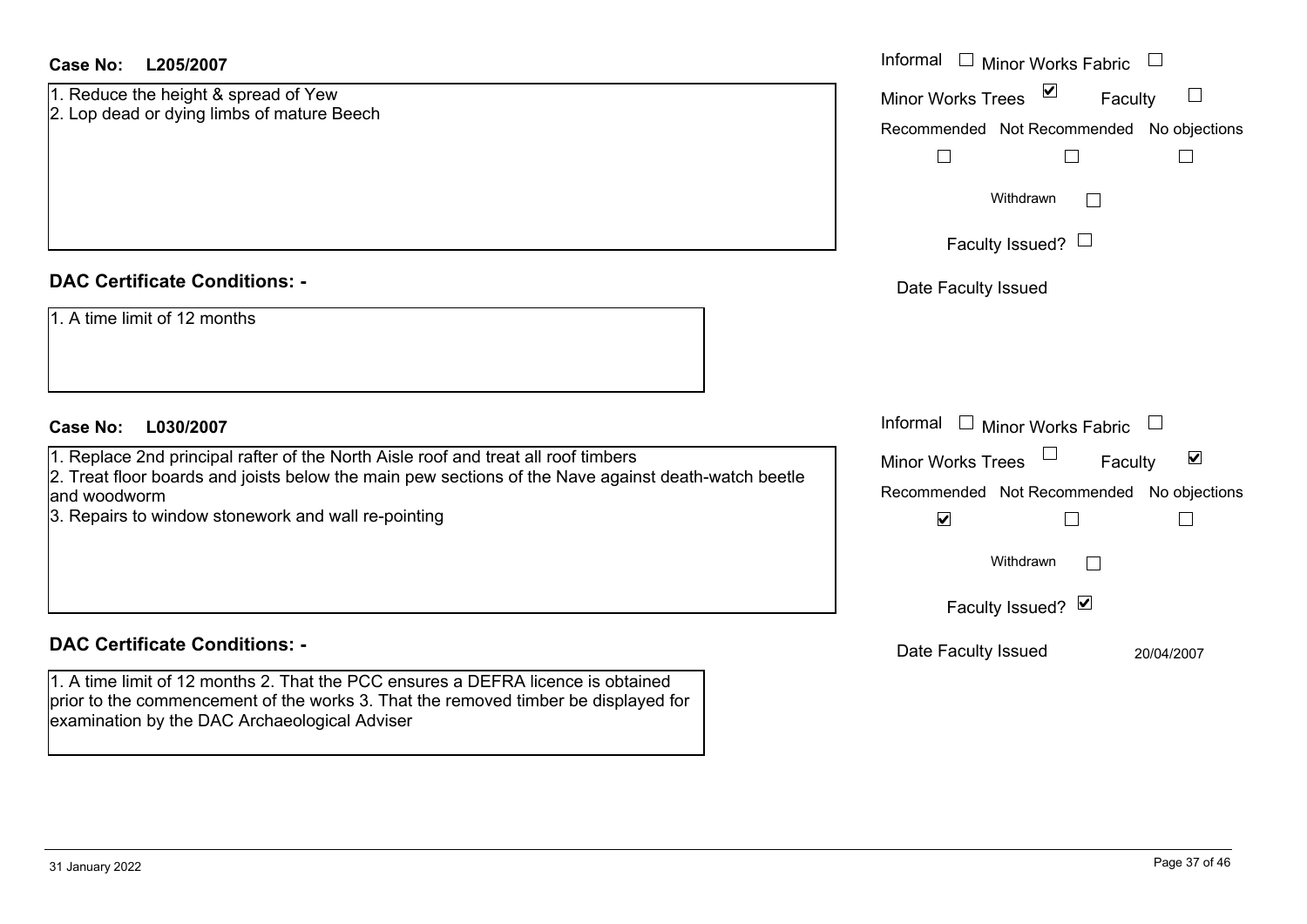| <b>Case No:</b><br>L173/2007                                                                                                                                                        | Informal Ø Minor Works Fabric U                                                                                                                                       |
|-------------------------------------------------------------------------------------------------------------------------------------------------------------------------------------|-----------------------------------------------------------------------------------------------------------------------------------------------------------------------|
| CONFIRMATORY FACULTY for works carried out under Chancellor's Consent: -<br>Re-roofing of the church, following the theft of lead                                                   | Minor Works Trees<br>Faculty<br>Recommended Not Recommended No objections<br>$\Box$<br>$\sim$<br>Withdrawn<br>$\mathbb{R}^n$                                          |
|                                                                                                                                                                                     | Faculty Issued? Ø                                                                                                                                                     |
| <b>DAC Certificate Conditions: -</b><br>1. A time limit of 12 months                                                                                                                | Date Faculty Issued<br>11/12/2008                                                                                                                                     |
| Case No: L132/2008                                                                                                                                                                  | Informal $\Box$ Minor Works Fabric $\Box$                                                                                                                             |
| 1. In the Vestry, installation of : -<br>a) WC with trench-arch drainage system<br>b) Servery<br>c) New boiler for central heating<br>2. Installation of new double-bunded oil tank | Minor Works Trees<br>$\blacktriangledown$<br>Faculty<br>Recommended Not Recommended No objections<br>$\blacktriangledown$<br>Withdrawn<br>$\Box$<br>Faculty Issued? Ø |
| <b>DAC Certificate Conditions: -</b><br>1. A time limit of 12 months<br>2. That details of the works are entered in the Log Book so that a record is kept of<br>what has been done  | Date Faculty Issued<br>04/12/2008                                                                                                                                     |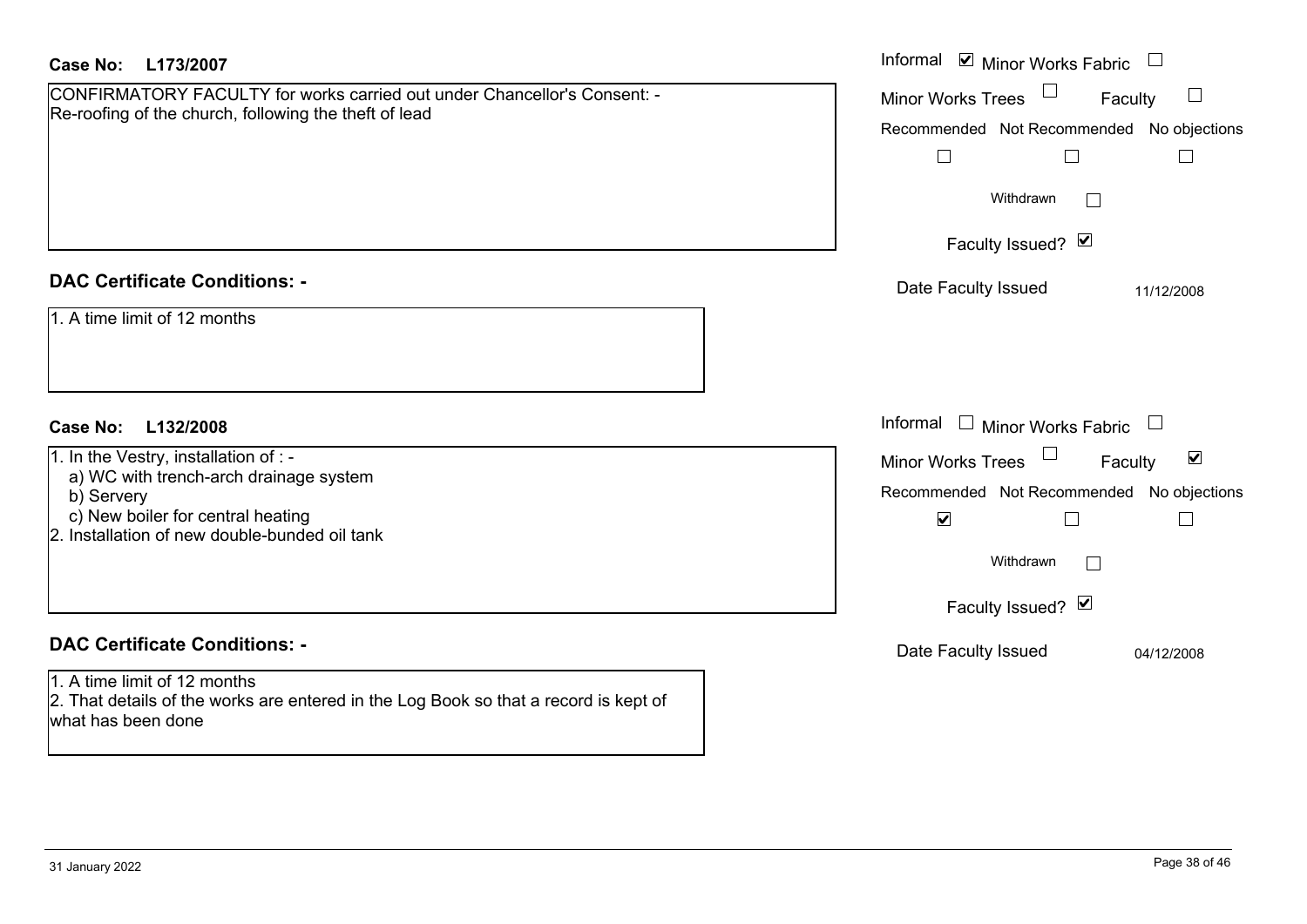| <b>Case No:</b><br>L036/2008                                                                               | Informal $\Box$ Minor Works Fabric $\Box$                                                                                                                            |
|------------------------------------------------------------------------------------------------------------|----------------------------------------------------------------------------------------------------------------------------------------------------------------------|
| 1. Fell diseased Ash Tree<br>2. Cable-brace Beech Tree                                                     | $\blacktriangledown$<br>$\Box$<br><b>Minor Works Trees</b><br>Faculty<br>Recommended Not Recommended No objections                                                   |
|                                                                                                            | Withdrawn                                                                                                                                                            |
|                                                                                                            | Faculty Issued? $\Box$                                                                                                                                               |
| <b>DAC Certificate Conditions: -</b>                                                                       | Date Faculty Issued                                                                                                                                                  |
| <b>Case No:</b><br>L184/2009                                                                               | Informal □ Minor Works Fabric ⊠                                                                                                                                      |
| Repair to: -<br>1 x broken<br>1 x cracked<br>glass in 1912 stained glass East window                       | Minor Works Trees<br>$\overline{\phantom{a}}$<br>Faculty<br>Recommended Not Recommended No objections<br>$\blacktriangledown$<br>Withdrawn<br>Faculty Issued? $\Box$ |
| <b>DAC Certificate Conditions: -</b>                                                                       | Date Faculty Issued                                                                                                                                                  |
| 1. That details of the works are entered in the Log Book so that a record is kept of<br>what has been done |                                                                                                                                                                      |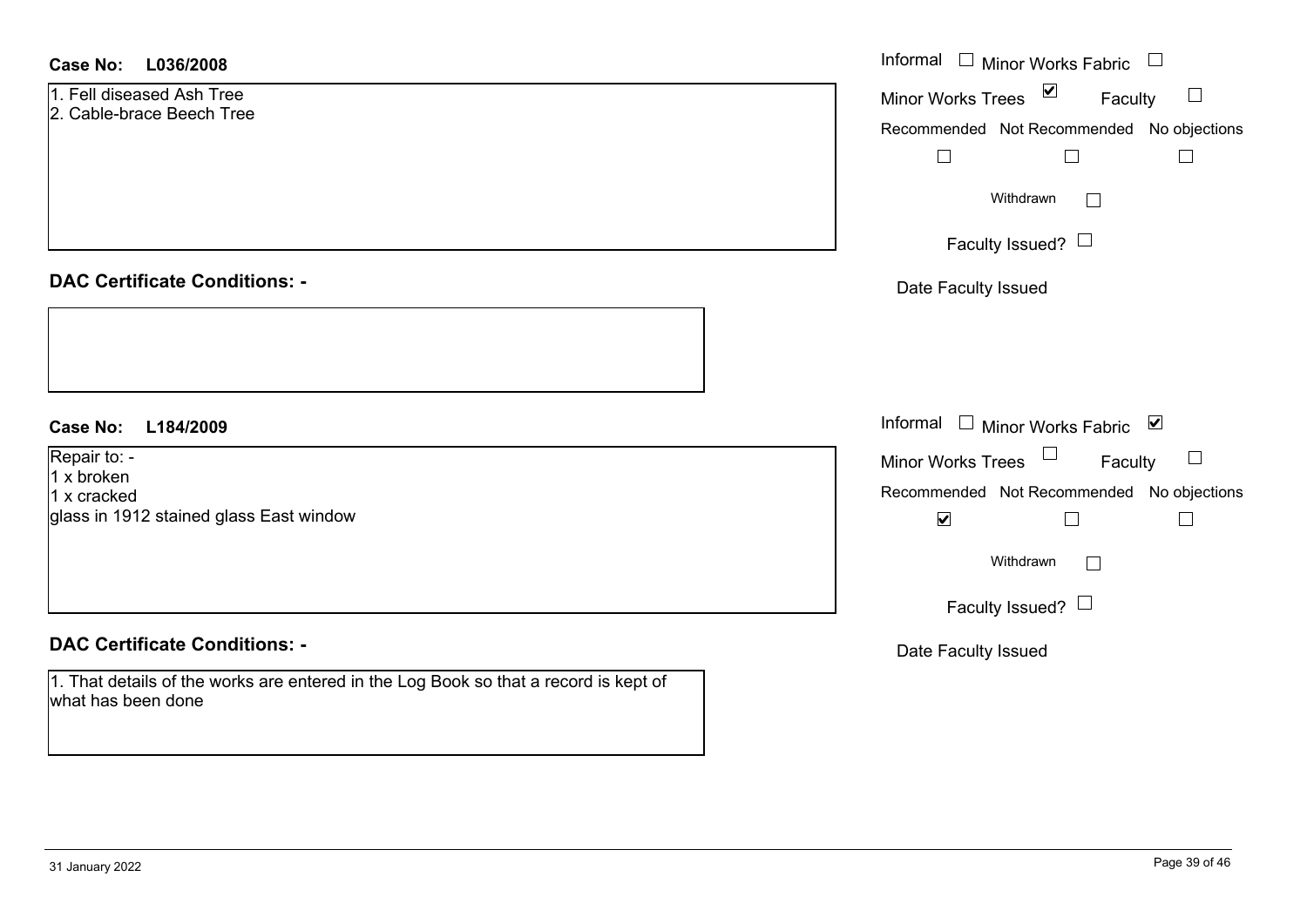| <b>Case No:</b><br>L214/2009                                                                                                               | Informal $\Box$ Minor Works Fabric                        |
|--------------------------------------------------------------------------------------------------------------------------------------------|-----------------------------------------------------------|
| Removal of: -                                                                                                                              | Minor Works Trees ⊠<br>Faculty<br>⊔                       |
| 1. 2 x Beech Trees (nos $2 & 4$ ) along driveway<br>2. 1 x Self-seeded Sycamore under Yew Tree                                             | Recommended Not Recommended No objections                 |
| 3. 2 x Self-seeded Oak Trees                                                                                                               | $\blacktriangledown$<br>$\Box$                            |
|                                                                                                                                            | Withdrawn<br>$\mathbb{R}^n$                               |
|                                                                                                                                            | Faculty Issued? $\Box$                                    |
| <b>DAC Certificate Conditions: -</b>                                                                                                       | Date Faculty Issued                                       |
| 1. That details of the works are entered in the Log Book so that a record is kept of<br>what has been done                                 |                                                           |
|                                                                                                                                            |                                                           |
| <b>Case No:</b><br>L099/2010                                                                                                               | Informal $\blacksquare$ Minor Works Fabric $\blacksquare$ |
| In the Chancel, installation of 8 oil-filled electrical under-pew heaters                                                                  | ⊔<br><b>Minor Works Trees</b><br>Faculty                  |
|                                                                                                                                            | Recommended Not Recommended No objections                 |
|                                                                                                                                            | $\blacktriangledown$                                      |
|                                                                                                                                            | Withdrawn<br>$\Box$                                       |
|                                                                                                                                            | Faculty Issued? $\Box$                                    |
| <b>DAC Certificate Conditions: -</b>                                                                                                       | Date Faculty Issued                                       |
| 1. A time limit of 12 months<br>2. That details of the works are entered in the Log Book so that a record is kept of<br>what has been done |                                                           |
| 3. That the PCC satisfies itself that the mains supply is adequate to support the                                                          |                                                           |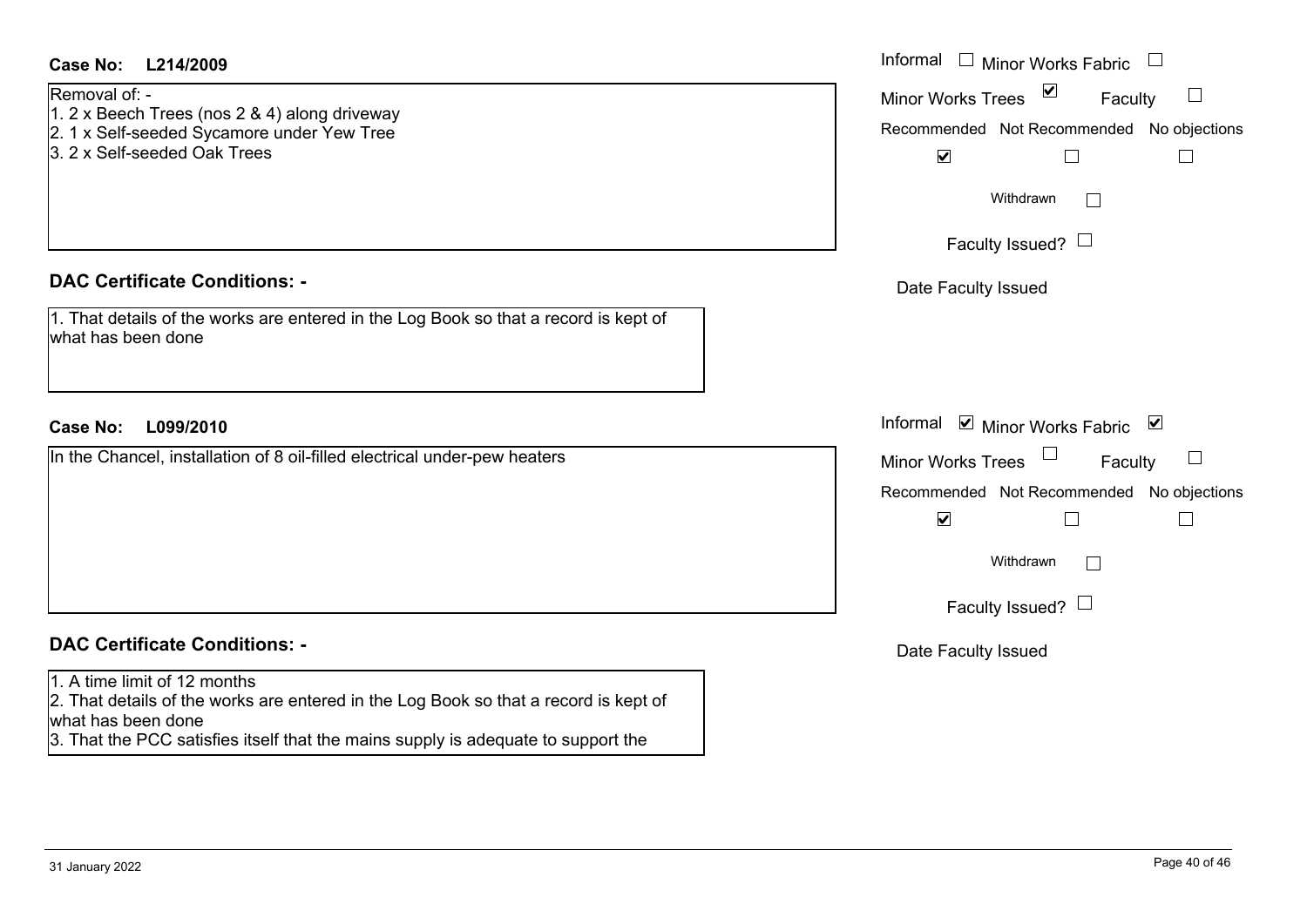| Case No: | L187/2010 |
|----------|-----------|
|----------|-----------|

Repairs to: - 1. Nave roof ridge

2. North Aisle roof

#### **DAC Certificate Conditions: -**

|                    |  | 1. That details of the works are entered in the Log Book so that a record is kept of |  |
|--------------------|--|--------------------------------------------------------------------------------------|--|
|                    |  |                                                                                      |  |
| what has been done |  |                                                                                      |  |
|                    |  |                                                                                      |  |

2. That all lead work must take place under a "Hot Work" Permit

#### **L021/2010Case No:** Informal

Following the 2005 Quinquennial Inspection: - Repairs to: -

1. General Fabric

2. Carved Masonry

3. Tower

### **DAC Certificate Conditions: -**

#### 1. A time limit of 12 months

2. That details of the works are entered in the Log Book so that a record is kept of what has been done

3. That the specification should be amended such that stonework will, wherever

| L187/2010                                                                                                                                          | Informal □ Minor Works Fabric<br>$\overline{\mathsf{v}}$                                                                                                                                      |
|----------------------------------------------------------------------------------------------------------------------------------------------------|-----------------------------------------------------------------------------------------------------------------------------------------------------------------------------------------------|
| O. -<br>oof ridge<br>Aisle roof                                                                                                                    | Minor Works Trees<br>Faculty<br>$\Box$<br>Recommended Not Recommended No objections                                                                                                           |
|                                                                                                                                                    | $\blacktriangledown$<br>$\mathbf{L}$<br>Withdrawn<br>$\mathbb{R}^n$<br>Faculty Issued? $\Box$                                                                                                 |
| rtificate Conditions: -                                                                                                                            | Date Faculty Issued                                                                                                                                                                           |
| etails of the works are entered in the Log Book so that a record is kept of<br>been done<br>Il lead work must take place under a "Hot Work" Permit |                                                                                                                                                                                               |
| L021/2010                                                                                                                                          | Informal $\Box$ Minor Works Fabric $\Box$                                                                                                                                                     |
| the 2005 Quinquennial Inspection: -<br>O. -<br>al Fabric<br>d Masonry                                                                              | Minor Works Trees<br>$\blacktriangledown$<br>Faculty<br>Recommended Not Recommended No objections<br>$\blacktriangledown$<br>$\mathbf{I}$<br>Withdrawn<br>$\mathbb{R}^n$<br>Faculty Issued? Ø |
| rtificate Conditions: -                                                                                                                            | Date Faculty Issued<br>19/11/2010                                                                                                                                                             |
| limit of 12 months<br>المستقطع والمتواط والمستحل والمتماز والمتاري والمسترات والمستحلون والمستحدث والمستند والمائية والمنازع                       |                                                                                                                                                                                               |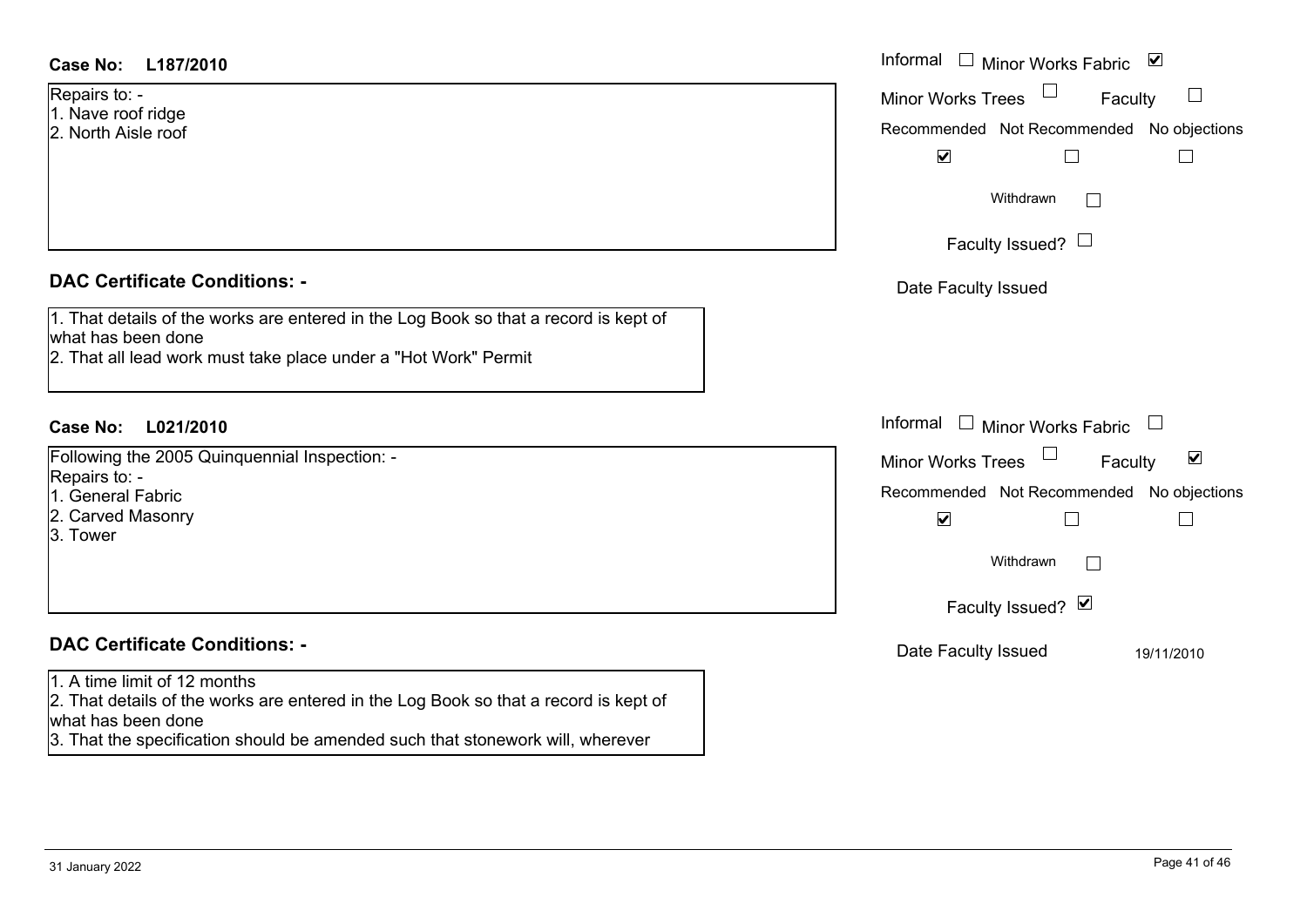#### **L139/2011Case No:** Informal

Following the 2011 Quinquennial Inspection: - 1. Roof repairs: a) Nave b) Chancel (South elevation) c) Vestry (East elevation) 2. Stonework repairs to Clevestory window (W7 and W5) 3. Re-pointing walls: a) Nave b) Chancel c) North Aisle 4. Re-decoration: a) Chancel gutters b) Nave North wall downpipe c) Bell A-frames and bell chamber louvres 5. Treatment of timber against beetle/wordworm attack

#### **DAC Certificate Conditions: -**

1. A time limit of 12 months2. That details of the works are entered in the Log Book so that a record is kept of what has been done

Informal  $\Box$  Minor Works Fabric  $\Box$  $\blacktriangledown$ Faculty Minor Works Trees Recommended Not Recommended No objections  $\Box$  $\overline{\mathbf{v}}$  $\Box$ Withdrawn $\Box$ Faculty Issued? Ø

Date Faculty Issued 22/06/2012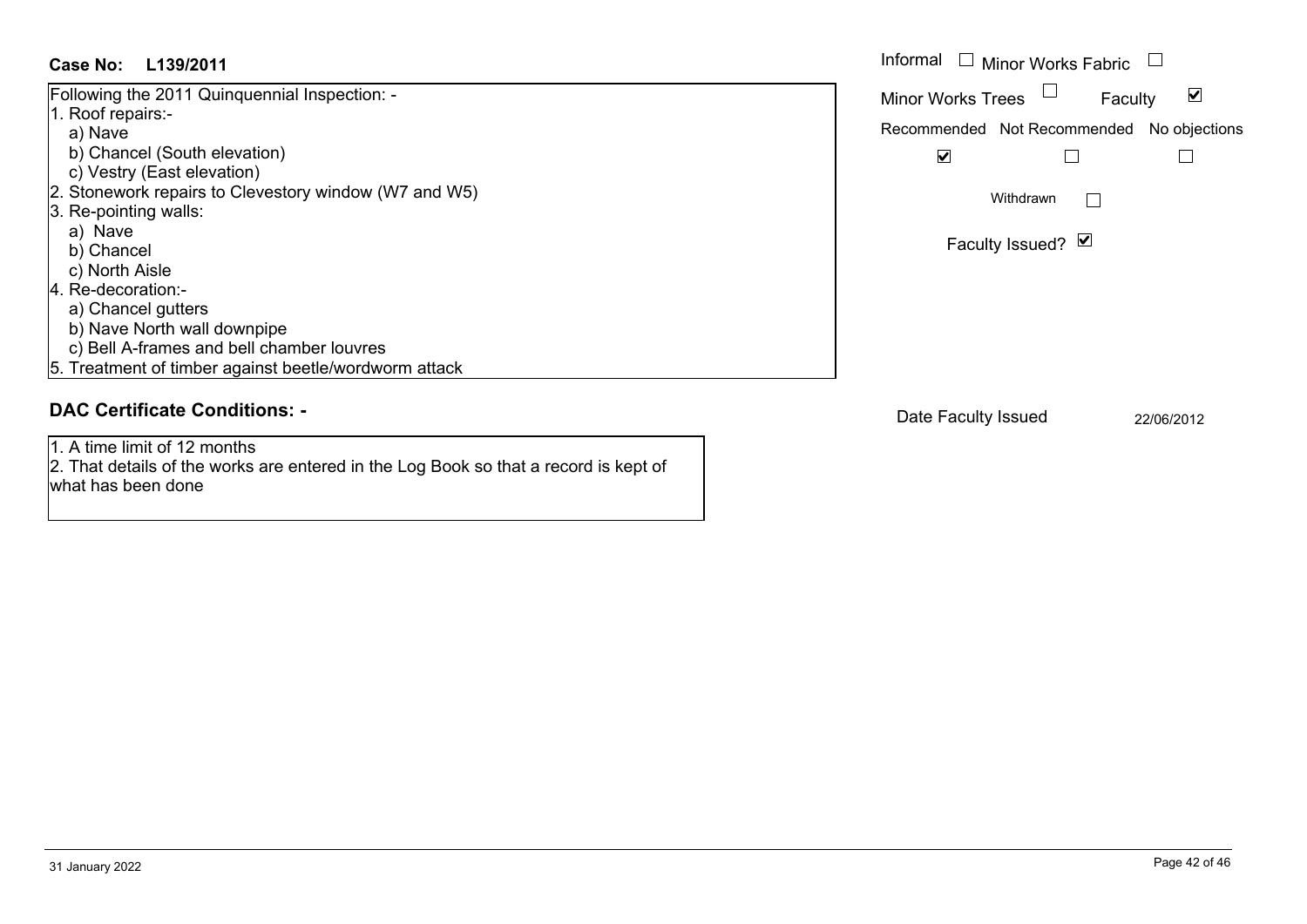#### **L169/2011Case No:** Informal

| Installation of Clock with a single clockface on the north side of the Tower and an automated |  |
|-----------------------------------------------------------------------------------------------|--|
| mechanism                                                                                     |  |

#### **DAC Certificate Conditions: -**

#### 1. A time limit of 12 months

2. That details of the works are entered in the Log Book so that a record is kept of what has been done

3. That, where possible, all fixings should be made into joints, not stonework, using

### **L031/2012Case No:** Informal

| Fell 1 Sycamore |  |  |  |
|-----------------|--|--|--|
|                 |  |  |  |
|                 |  |  |  |
|                 |  |  |  |
|                 |  |  |  |
|                 |  |  |  |
|                 |  |  |  |
|                 |  |  |  |

### **DAC Certificate Conditions: -**

#### 1. A time limit of 12 months

2. That details of the works are entered in the Log Book so that a record is kept of what has been done

| Informal<br><b>Minor Works Fabric</b>                       |
|-------------------------------------------------------------|
| $\blacktriangledown$<br><b>Minor Works Trees</b><br>Faculty |
| Recommended Not Recommended No objections                   |
| $\blacktriangledown$                                        |
| Withdrawn                                                   |
| Faculty Issued? Ø                                           |
| Date Faculty Issued<br>21/03/2012                           |
|                                                             |
|                                                             |
|                                                             |
| Informal<br>Minor Works Fabric $\Box$                       |
| ⊻<br><b>Minor Works Trees</b><br>Faculty                    |
| Recommended Not Recommended No objections                   |
|                                                             |
| Withdrawn                                                   |
| Faculty Issued? $\Box$                                      |
| Date Faculty Issued                                         |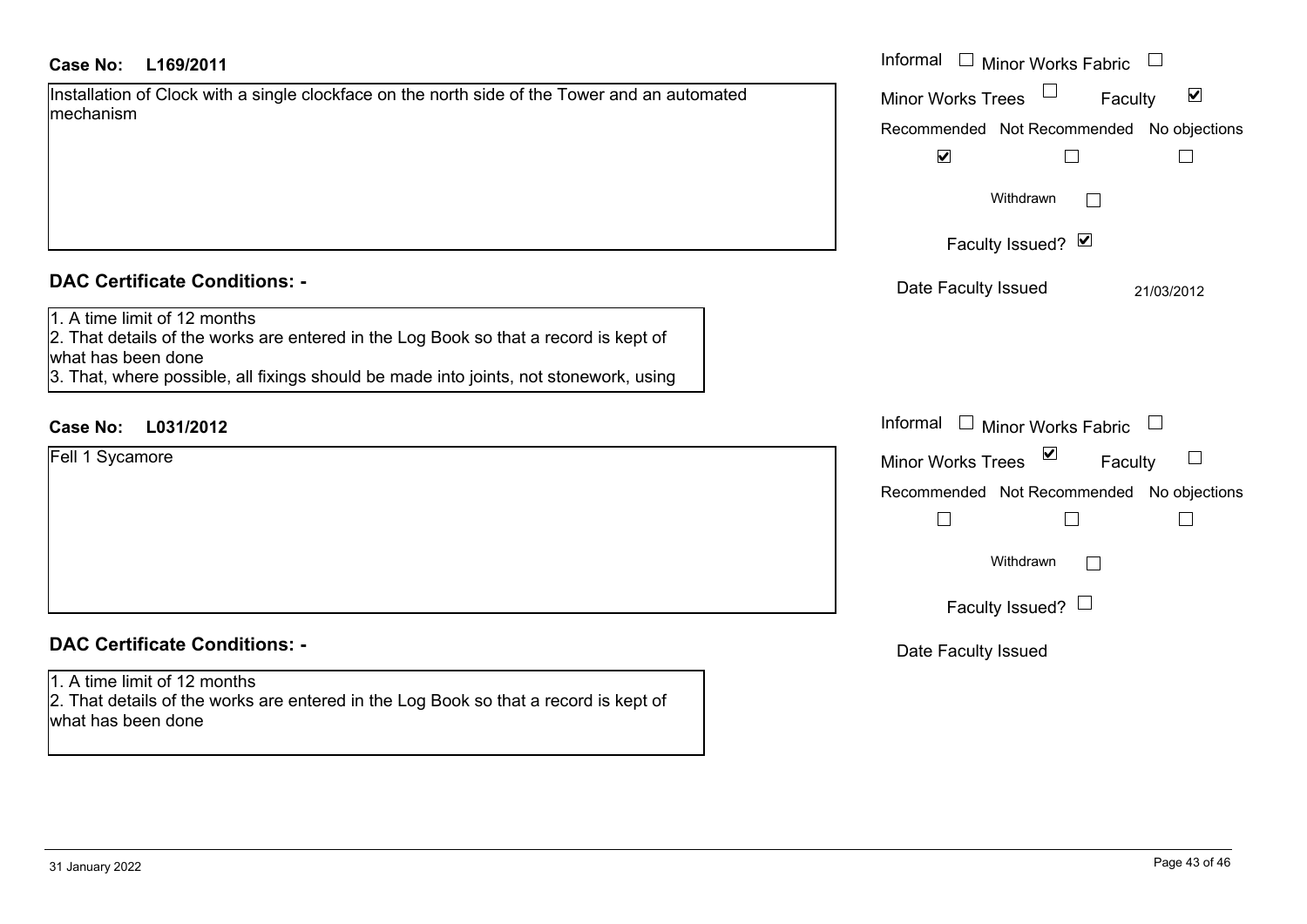- 1. Fell x 2 matrure Trees close to the Tower
- 2. Fell very tall mature Sequoia Tree
- 3. Lop extended branches of pink Cherry Tree
- 4. Crown reduction to Oak Tree

#### **DAC Certificate Conditions: -**

1. A time limit of 12 months2. That details of the works are entered in the Log Book so that a record is kept of what has been done

#### **L142/2015Case No:** Informal

| Re-ordering the: -      |  |
|-------------------------|--|
| 1. East end of the Nave |  |
| 2. North Aisle          |  |

#### **DAC Certificate Conditions: -**

1. That details of the works are entered in the Log Book so that a record is kept of what has been done

| L147/2013                                                                                                      | Informal □ Minor Works Fabric                                         |
|----------------------------------------------------------------------------------------------------------------|-----------------------------------------------------------------------|
| 2 matrure Trees close to the Tower<br>ry tall mature Sequoia Tree                                              | $\sum$<br>$\mathcal{L}_{\mathcal{A}}$<br>Minor Works Trees<br>Faculty |
| tended branches of pink Cherry Tree                                                                            | Recommended Not Recommended No objections                             |
| reduction to Oak Tree                                                                                          | $\blacktriangledown$                                                  |
|                                                                                                                | Withdrawn                                                             |
|                                                                                                                | Faculty Issued? $\Box$                                                |
| rtificate Conditions: -                                                                                        | Date Faculty Issued                                                   |
| limit of 12 months<br>etails of the works are entered in the Log Book so that a record is kept of<br>been done |                                                                       |
| L142/2015                                                                                                      | Informal $\blacksquare$ Minor Works Fabric $\blacksquare$             |
| ing the: $-$                                                                                                   | $\blacktriangledown$<br>Minor Works Trees<br>Faculty                  |
| nd of the Nave<br>Aisle                                                                                        | Recommended Not Recommended No objections                             |
|                                                                                                                | $\blacktriangledown$<br>$\mathsf{L}$                                  |
|                                                                                                                | Withdrawn                                                             |
|                                                                                                                | Faculty Issued? Ø                                                     |
| rtificate Conditions: -                                                                                        | Date Faculty Issued<br>31/10/2016                                     |
| etails of the works are entered in the Log Book so that a record is kept of<br>heen done                       |                                                                       |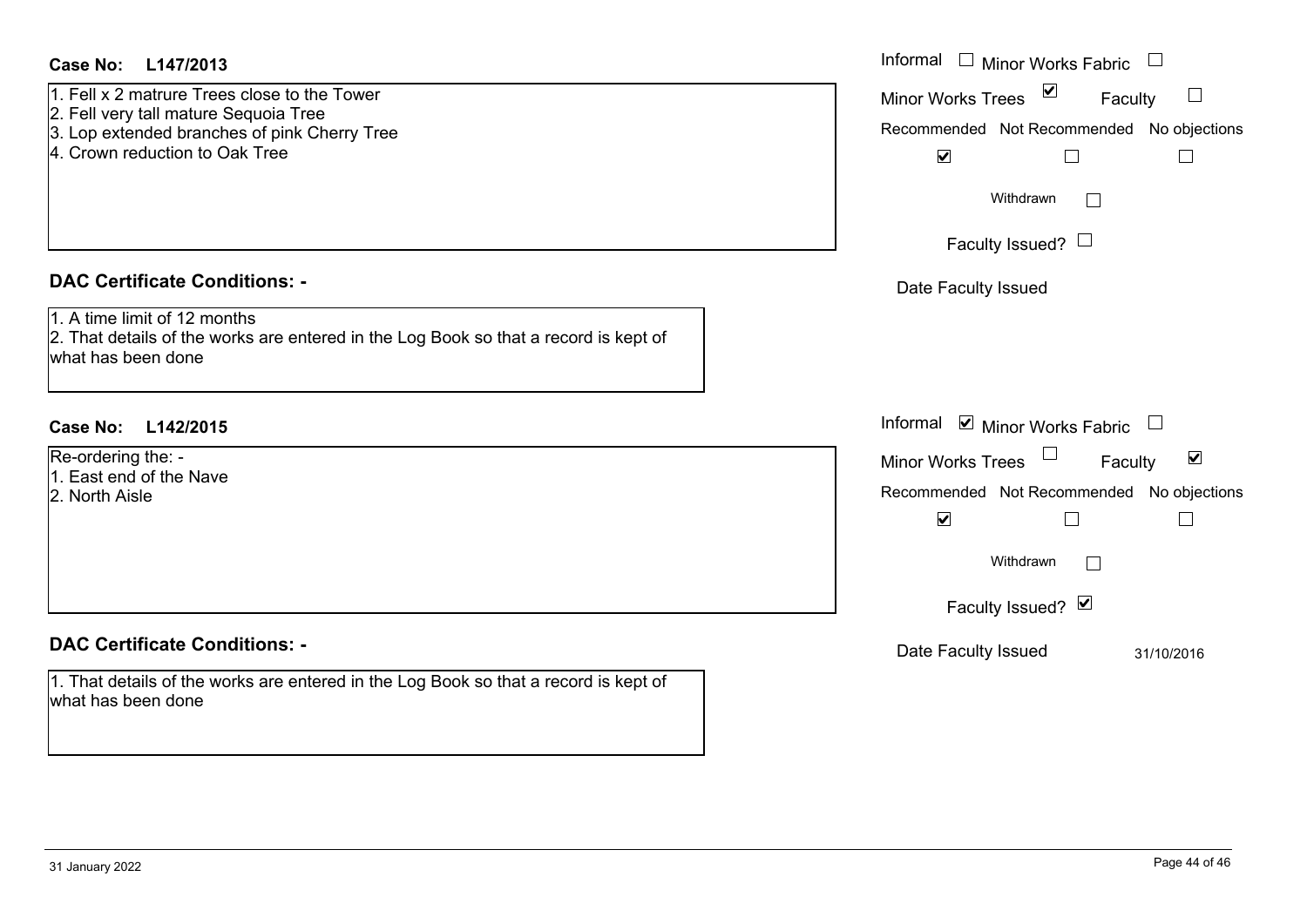| <b>Case No:</b>                                                                                            | Informal<br>$\overline{\phantom{a}}$<br><b>Minor Works Fabric</b> |
|------------------------------------------------------------------------------------------------------------|-------------------------------------------------------------------|
| Re-covering of the North Aisle roof                                                                        | $\blacktriangledown$<br>Minor Works Trees<br>Faculty              |
|                                                                                                            | Recommended Not Recommended No objections                         |
|                                                                                                            | $\blacktriangledown$                                              |
|                                                                                                            | Withdrawn                                                         |
|                                                                                                            | Faculty Issued? Ø                                                 |
| <b>DAC Certificate Conditions: -</b>                                                                       | Date Faculty Issued<br>23/04/2018                                 |
| 1. That details of the works are entered in the Log Book so that a record is kept of<br>what has been done |                                                                   |
| <b>Case No:</b>                                                                                            | Informal $\Box$ Minor Works Fabric $\Box$                         |
| Installation of a memorial to Gerald Carlisle                                                              | $\blacktriangledown$<br>$\Box$<br>Minor Works Trees<br>Faculty    |
|                                                                                                            | Recommended Not Recommended No objections                         |
|                                                                                                            | $\blacktriangledown$                                              |
|                                                                                                            | Withdrawn                                                         |
|                                                                                                            | Faculty Issued? $\Box$                                            |
| <b>DAC Certificate Conditions: -</b>                                                                       | Date Faculty Issued<br>09/10/2019                                 |
| 1. That details of the works are entered in the Log Book so that a record is kept of<br>what has been done |                                                                   |

ш.